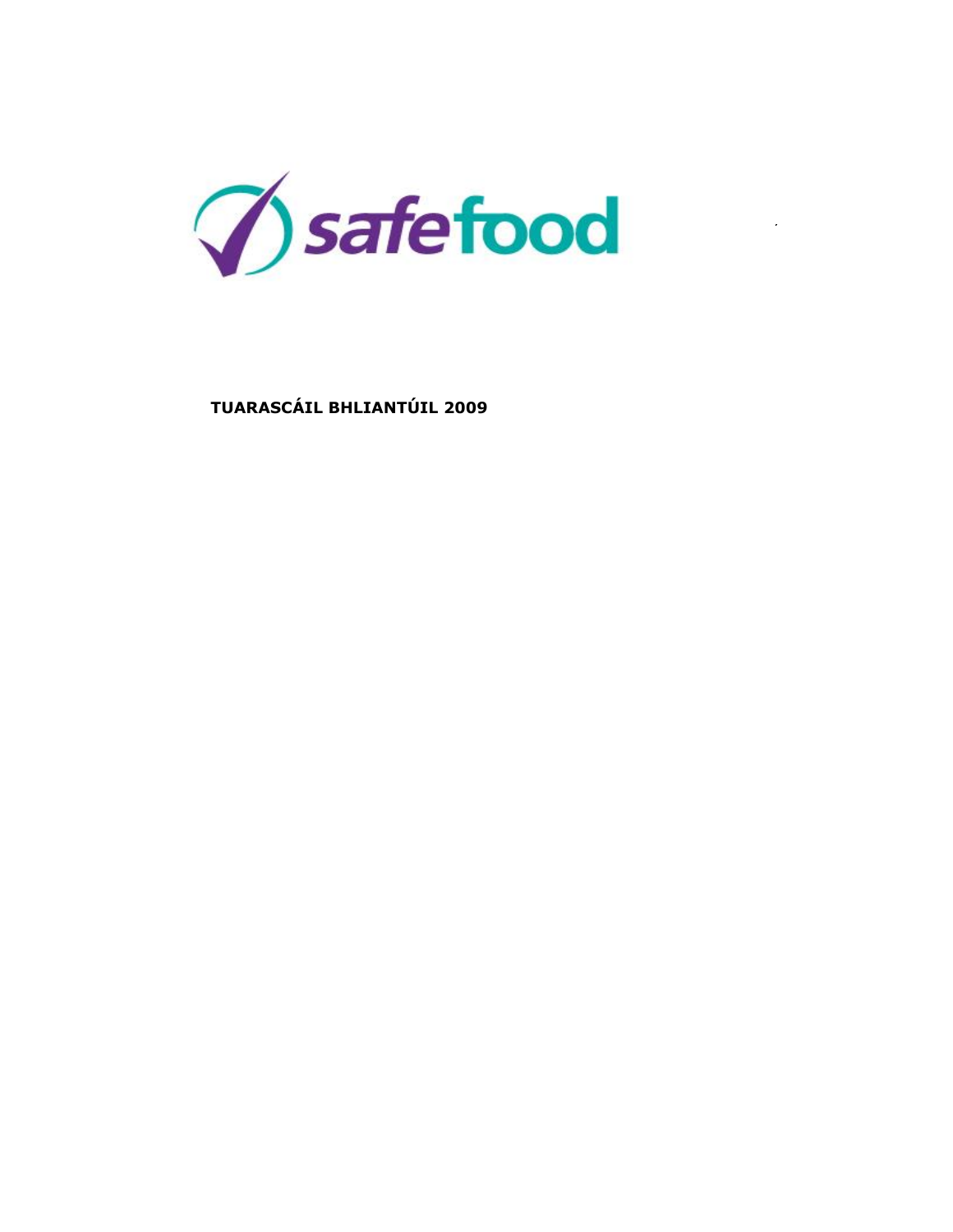### **Ráiteas an Phríomh fheidhmeannaigh**

Tá an timpeallacht bia araon, dinimiciúil agus níos casta. Cruthaíonn domhandú méadaithe agus slabhra bia riamh-leathnú dúshláin do rialtóirí, gairmithe sláinte agus dóibh siúd a sholáthraíonn bia; a bheith acu táirgeoirí, monaróirí, dáileoirí, miondíoltóirí nó lónadóirí. Is bia fós ina réimse spéise ard do na meáin agus leas tomhaltóirí dá bharr sin i scéalta a bhaineann le bia ar tairiseach. Éilíonn otracht i nGleic, atá ar cheann de na dúshláin is mó atá os comhair na sláinte poiblí domhan forbartha, cur chuige ildisciplíneach agus fadtéarmacha, le tionscnaimh atá dírithe ar gach céim den saol.

An timpeallacht eacnamaíochta reatha agus, go háirithe, ionadaíocht a dhéanamh ar an mbrú ar an airgeadas poiblí dúshlán breise. Ní mór dúinn, dá bhrí sin a mheas de shíor ag ár gcuid gníomhaíochtaí chun a chinntiú éifeachtúlacht agus éifeachtacht. Trí mheán a cheithre stiúrthóireachtaí; Sláinte an Duine agus Cothú; Eolaíocht Bhia; Margaíochta agus Cumarsáide agus Oibríochtaí Corparáideacha; aime ag safefood a chur ar a suaimhneas agus do thomhaltóirí tacaíocht i nglacadh agus ar chleachtais sláinteachais bia sláintiúil. Is é ár saineolais in-tí forlíonta ag ár struchtúir comhairleacha; an mBord Comhairleach agus an Coiste Comhairleach Eolaíochta chomh maith le raon leathan de gcomhpháirtíocht le heagraíochtaí eile agus le daoine gairmiúla sláinte.

Is é **an príomh-aime na bia** *sábháilte* agus feidhm tosaíocht a chur chun cinn sábháilteachta bia. A chur chun cinn ar bhealach inchreidte ní mór dúinn ár gcuid gníomhaíochtaí go léir bonn ar an eolaíocht fuaime. Chomh maith le bheith ag brath ar an gcomhlacht ar fhianaise eolaíoch idirnáisiúnta, taighde a coimisiúin freisin le chun cur leis an chomhlacht atá ann cheana féin na fianaise agus chun aghaidh a thabhairt ar bhearnaí eolais ar leith.

I 2009 críochnaíodh roinnt tionscadal taighde ar fud raon leathan topaicí lena n-áirítear micribhitheolaíocht, tocsaineolaíocht agus Cleachtas Ginearálta leighis. Beidh na torthaí tionscadal cur lenár dtuiscint ar na guaiseacha féideartha i dtáirgeadh bia, agus na bearta is gá chun a íoslaghdú nó deireadh a chur leis na guaiseacha sin. An tionscadal DT comhdhéanta suirbhé ar chleachtais ar fud an oileáin ar na hairíonna de gastroenteritis i láthair ag lialanna.

2009 chomh maith, a choimisiúnú sraith tionscnamh taighde nua. Léiríonn an tsraith *safe***food** athrú i dtreo coimisiúnaithe tionscadail a bhfuil níos mó de nádúr i bhfeidhm. Déanfar suirbhéanna ar chleachtais sna hearnálacha miondíola agus lónadóireachta eolas ár gcumarsáid sa todhchaí i sábháilteacht bia agus láithreacha araon ithe sláintiúil. Beidh taighde ar iompraíocht na dtomhaltóirí cuidiú dúinn freisin sa tuisceana ar an bpróiseas cinnteoireachta ar fud rogha bia, mhéideanna chuid agus fógraíocht bia. I réimse na díriú ar riachtanas sóisialta ní mór dúinn a choimisiúnú ag obair chun cuidiú le teacht ar ghrúpaí leochaileacha agus iad siúd a bhfuil riachtanais chumarsáide ar leith.

Rinneadh forbairt ar roinnt tionscnamh bia pobail ar fud an oileáin ina chloch mhíle shuntasach don eagraíocht. Na tionscadail, arna roghnú ag Bia bochtaineachta bia líonra Sláinte do Chách agus maoinithe ag *safe***food**, bain úsáid as cur chuige forbartha pobail a chur chun cinn rochtain níos fearr ar bhia sláintiúil, lena n-áirítear gairdíní pobail, clubanna cócaireachta agus caiféanna.

Tacú le daoine gairmiúla le sábháilteacht bia agus comhar a chur ar eolaíoch curtha i gcónaí ina príomhghné de ról *safe***food** chun cinn. Tionscnaimh i measc seo tá soláthar na líonraí soghluaisteachta agus oiliúint do bhaill foirne saotharlainne agus nutritionists; agus, le linn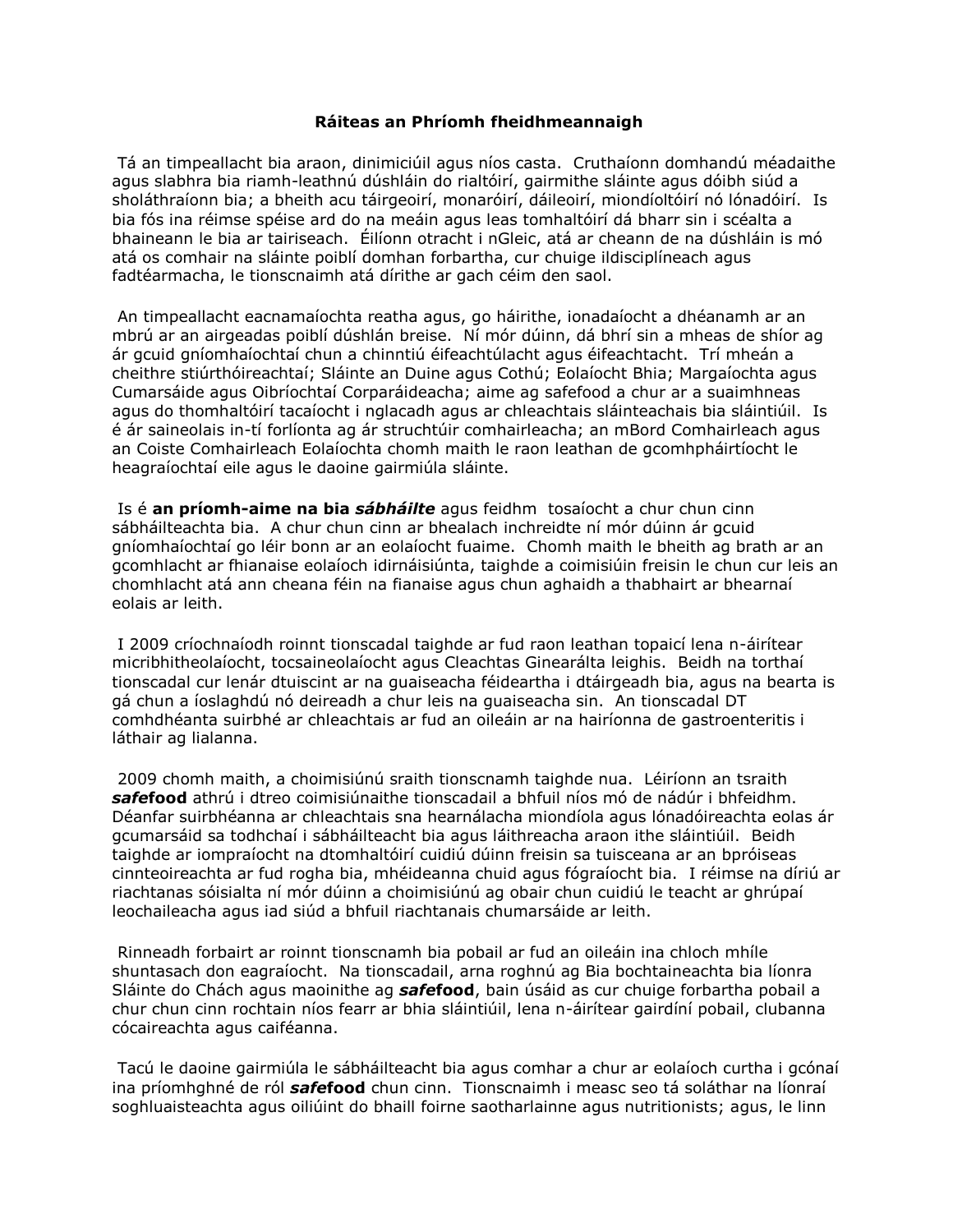2009, le forbairt aon ábhar ar leith atá dírithe ar líonraí a leathnú ar fud na ndisciplíní comhar.

Tá an eagraíocht ar aghaidh ag tacú lenár ranna coimircíochta i gcur i bhfeidhm polasaí sláinte arna bhunú, go háirithe i réimse an dul i ngleic otracht. Bhfuil *safe***food** ionadaíocht ar na grúpaí stiúrtha idir-rannach sa dá dhlínse. Tríd an bhFóram Gníomhaíochta um Otracht, arna éascú ag *safe***food***,* tá ardán do chomhoibriú curtha ar bun le tacaíocht ó raon leathan de ghníomhaireachtaí reachtúla, comhlachtaí deonacha agus gairmiúla, agus lucht léinn.

Rinneadh trí fheachtas ilmheáin móra do thomhaltóirí i 2009. "Ná Rioscaí Glac" Bhí an teideal d'fheachtas sábháilteachta bia a leagann béim ar dea-chleachtas sláinteachais i láimhseáil agus cócaireachta bia. Cuireadh in iúl don bhfeachtas trí thaighde a léiríonn go bhfuil fós ar bhealach chun dul i instilling dea-chleachtas sa bhaile.

"Céimeanna Little" is tionscnamh feasachta raimhre atá dírithe ar thuismitheoirí leanaí óga. Fhorbairt i gcomhar le Feidhmeannacht na Seirbhíse Sláinte agus an Ghníomhaireacht um Chothú Sláinte Thuaisceart Éireann, baineann sé úsáid as meáin éagsúla a léiriú athruithe simplí a stíl mhaireachtála gur féidir go mbeidh éifeachtaí téarma fada tairbheach.

"Speak Out" custaiméirí spreagadh i mbunaíochtaí lónadóireachta go mbeadh an muinín a guth imní go díreach chuig an oibreoir gnó. Níl aon amhras ach gur fearr do na hoibreoirí gnó a chloisteáil faoi aon deacrachtaí láithreach, mar tá fianaise shoiléir go bhfuil custaiméirí míshásta nach bhfuil ach ar ais.

Chomh maith leis na feachtais ilmheáin, tá *safe***food** i mbun roinnt tionscnamh níos spriocdhírithe, san ionad oibre mar shampla agus úsáid a bhaint as deiseanna séasúracha nós na Nollag a thabhairt comhairle shonrach. Ceadaíonn freastal ar imeachtaí tábhachtacha cosúil leis an Taispeáin Blamoral agus an Treabhdóireachta Náisiúnta dúinn dul i ngleic le líon mór na dtomhaltóirí ar bhonn níos pearsanta.

Thar ceann mo chomhghleacaithe I *safe***food***,* is mian liom buíochas a ghabháil leo siúd go léir a chuidigh leis an eagraíocht chun freastal ar a challeneges, agus tá mé ag forwrad le comhpháirtíocht leanúnach i chothabháil agus a fheabhsú sláinte an phobail ar oileán na hÉireann.

# **Martin Higgins**

# **Príomhfheidhmeannach**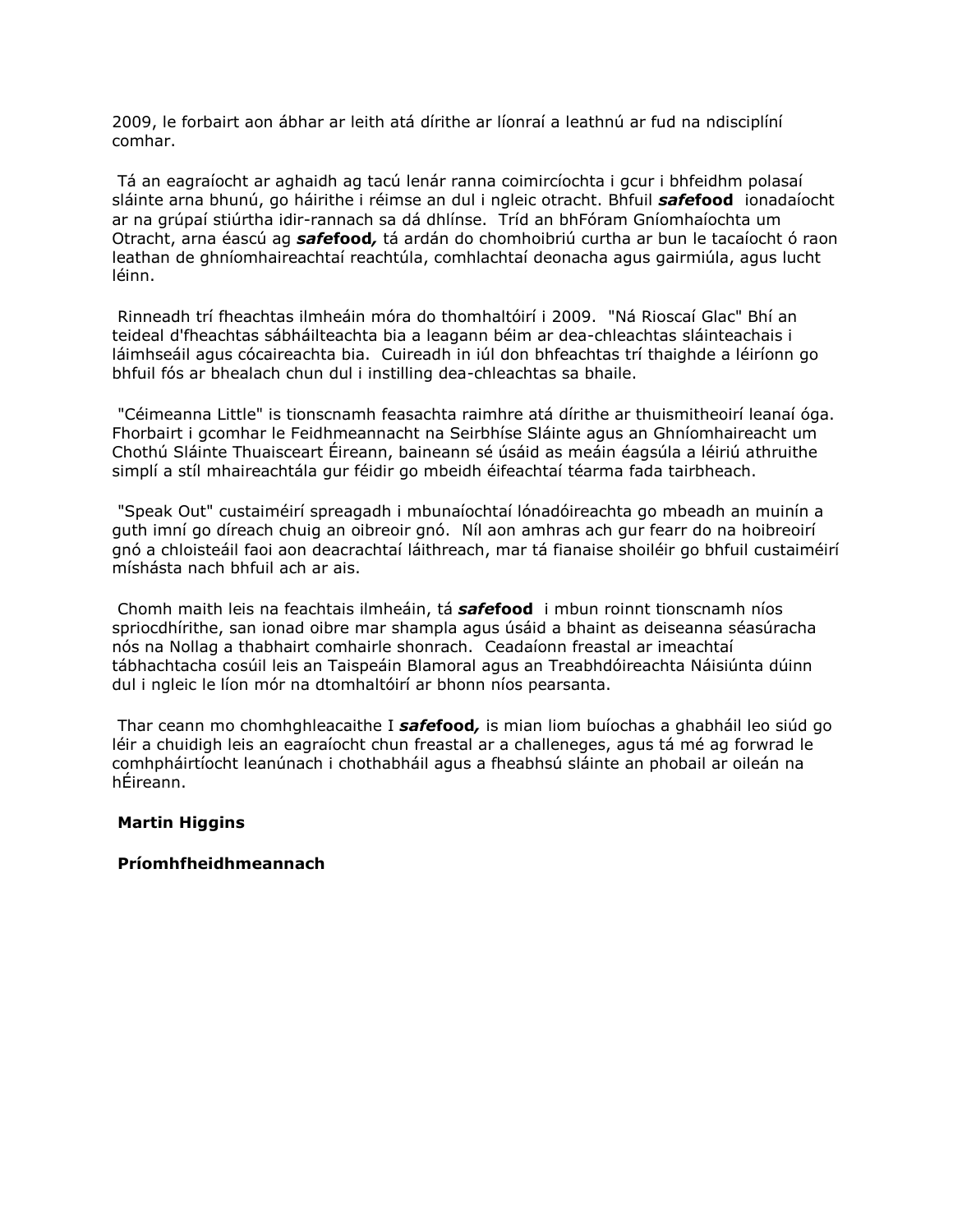# **TUARASCÁIL BHLIANTÚIL 2009**

# **GNÍOMHAÍOCHTAÍ EOLAÍOCHTA**

**An Eolaíocht Bhia agus Stiúrthóireachtaí Sláinte agus Cothú an Duine a chur ar fáil an bonn eolaíochta ar mhaithe le sábháilteacht bhia, sláinteachas, agus teachtaireachtaí cothaithe. Sa bhliain 2009, le tacaíocht feachtais Ná san áireamh 'Rioscaí Tóg, Céimeanna Little, Speak-Out, Meáigh-2-Beo, an nós Salt Shake, Do Bheatha Get in Gear, agus dhá Léirmheasanna Tomhaltóirí Dírithe.**

## **Eolaíocht an Bhia**

# **LÍONRAÍ EOLAS** *shábháilte* **bia**

Sa bhliain 2004, bhunaigh *safe***food** roinnt líonraí taighde ar ábhair sábháilteachta bia ar leith le cur chuige comhtháite a éascú chun taighde a dhéanamh ar shábháilteacht bia agus líonra de lucht gairme sábháilteachta bia ar fud an oileáin a bhunú. Tar éis an téarma cúig bliana agus meastóireacht ar na líonraí, d'eisigh *safe***food** éileamh ar iarratais d'Éascaitheoirí Líonra Eolais do Verocytotoxigenic *E.coli, Cripteaspóiridiam,* iarmhair ceimiceacha, biotocsain, *Salmonella, Campaileabaictéir,* iompar *Listeria* agus Bia i mí Dheireadh Fómhair 2009. Beidh na líonraí nua a uasmhéadú agus rannpháirtíocht a leathnú ar fud na disciplíní agus earnálacha an tslabhra bia ar an oileán a chur ar bun agus a reáchtáil i 2010.

# **TAIGHDE**

Beidh Is próiseas leanúnach é Taighde um Eolaíocht araon Bia agus Sláinte an Duine agus Stiúrthóireachtaí Cothú agus mar thoradh air roinnt tionscadal nua taighde a choimisiúnaigh ag *safe***food** i 2009 Ní tús go dtí 2010. Na tionscadail san áireamh sa bhabhta den taighde coimisiúnaithe i mbliana, lena n-áirítear: - *Sábháilteacht Cheimiceach*

Suirbhé glútan chun a fháil amach an gá atá le bearta chun cur leis an leibhéal  $\bullet$ feasachta ar an tsaincheist chun hipiríogaireacht bia sa tionscal lónadóireachta

## *Micribhitheolaíocht*

- Measúnú ar na Micribhitheolaíochta de Dromchlaí Déan teagmháil le Láimh sa  $\bullet$ Timpeallacht Mhiondíola
- Réamhtheachtaithe a mbeadh tionchar acu ar shábháilteacht bia a athrú iompair ag  $\bullet$ baint úsáide as cur chuige margaíochta sóisialta

## *Díriú ar Riachtanas Sóisialta*

- Ag baint úsáide as cur chuige cáilíochtúil a aithint agus a fhorbairt chun cabhrú le  $\bullet$ faisnéis inrochtana spriocdhírithe leochaileacha, crua-le-teacht do ghrúpaí a bhainistiú saincheisteanna sábháilteachta bia
- Bochtaineacht Bia i 4 Grúpálacha Teaghlaigh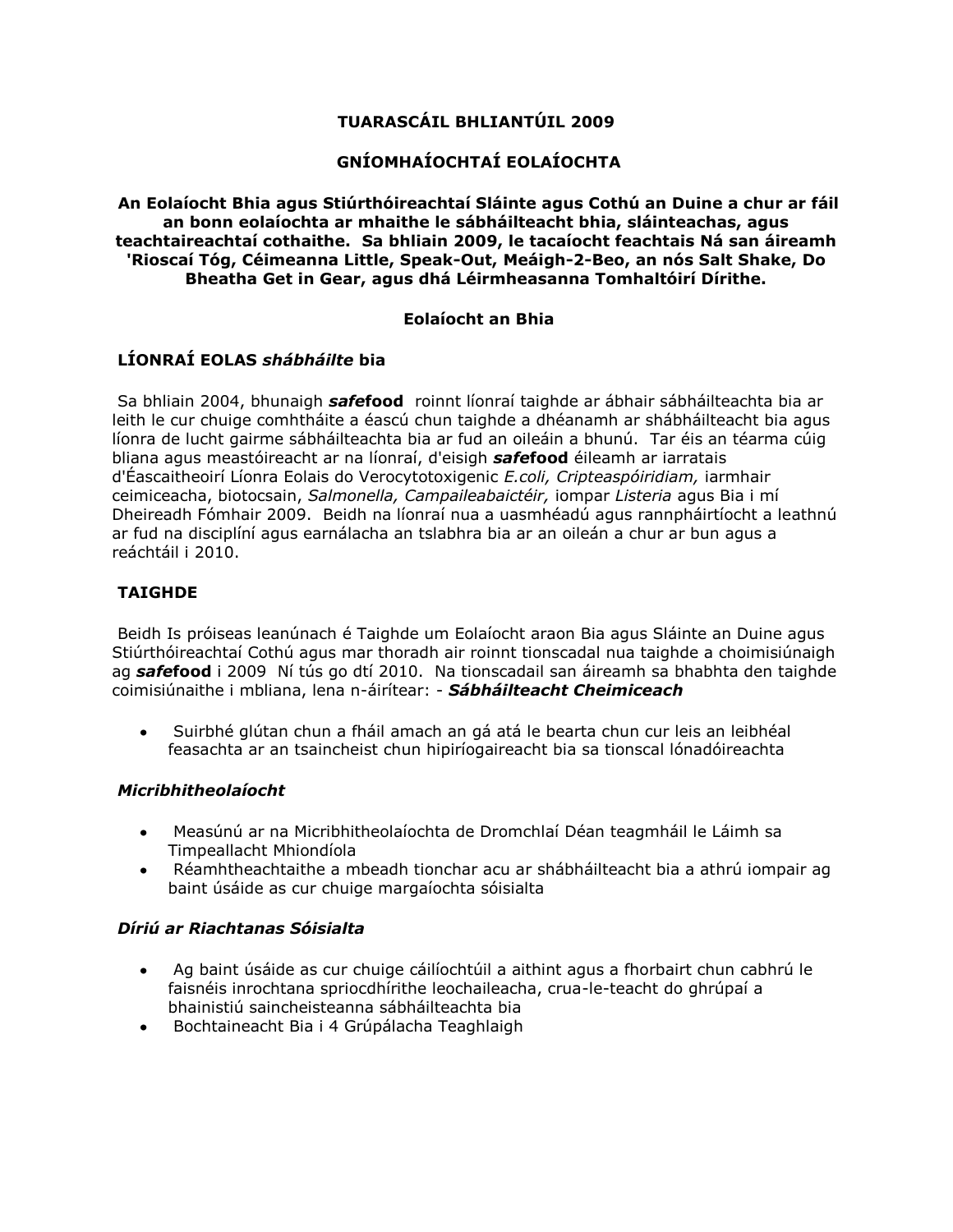# *Cothú*

- Tá cinneadh ar na leibhéil salainn i anraith i mbunaíochtaí lónadóireachta  $\bullet$
- Lucht Luathfhágála na Scoile: measúnú riachtanas ó thaobh cothaithe
- Éifeacht Salann ar ár Tastebuds salann Tionscnamh taighde anailís chéadfach

# *Itheachán Sláintiúil*

- Tomhaltóirí tuiscint ar mhéideanna chuid bia
- Tionscnamh Taighde na bhFear Meáchan Caillteanas
- Teaghlaigh Ithe Amach Imeachtaí "taobh amuigh den bhaile"
- Gairmithe sláinte dearcadh airde monatóireacht agus meáchan nó scagadh le  $\bullet$ haghaidh otracht
- Margaíochta Bia agus an leanbh réamhscoile  $\bullet$
- Lá maith agus droch-laethanta: imscrúdú ar an nósanna na siopadóirí nach nuair a dhéanann siad nó an bhfuil bia sláintiúil a cheannach.

Críochnaíodh na tionscadail taighde seo a leanas i 2009:

 $\bullet$ Aithint agus a thréithriú genes friotaíocht antaibheathach i bhfeoil éanlaithe clóis

(Ollscoil Uladh);

- Imscrúdú ar an láthair comhdhúile frith-cothaitheacha agus tocsaineach i mbianna sláinte (Teagasc);
- Próifíliú le haghaidh Mí-úsáid Gníomhairí Anabolic i Táirgeadh Feola (Ollscoil na Ríona, Béal Feirste);
- Síneadh leis an tionscadal taighde comhoibritheach Ard-Chleachtóirí ar Gaistreintríteas Géarchúraim in Éirinn agus i dTuaisceart Éireann - comharthaí Gaistreintríteas "in Éirinn - suirbhé ar chleachtóirí ginearálta (Coláiste Ríoga na Liachleachtóirí Ginearálta / Ollscoil na Banríona, Béal Feirste / An Coláiste Dhochtúirí Teaghlaigh na hÉireann);
- Forbairt ar Measúnacht Fréamhshamhail do Brath Azaspiracid i Sliogéisc (Ollscoil na Banríona Béal Feirste / Ollscoil Chathair Átha Cliath / Institiúid Teicneolaíochta Chorcaí);
- Tharla an Salmonella ar muiceola agus measúnú ar na fachtóirí riosca ag cur lena  $\bullet$ tarchur (Teagasc / Ollscoil Uladh / Ollscoil na Banríona, Béal Feirste / An Coláiste Ollscoile, Baile Átha Cliath);
- Rialú Campylobacter i éanlaithe clóis; clár a fhorbairt a scaipeadh do na ceachtanna  $\bullet$ le haghaidh feirmeoirí (Ollscoil na Ríona, Béal Feirste);
- Measúnú ar na Pointí Rialúcháin Criticiúla le linn Ullmhúchán Bia Intíre (Coláiste na hOllscoile, Baile Átha Cliath / Ollscoil Uladh).

# **BIANNA SLÁINTE AGUS TÁIRGÍ luibhe**

Bhí ceardlann ar SAF bianna sláinte agus táirgí luibhe i Teagasc, Ionad Taighde Bia Bhaile, Contae Chorcaí, i mí Mheán Fómhair 2009. An cheardlann arna dtabhairt i gcrích le taighde *safe***food** atá maoinithe san ábhar seo. Taighdeoirí ón dá dhlínse a gcuid torthaí i láthair ar mhaithe le pearsanra tionscal agus do na húdaráis rialála de chúram sláinte a rialú bia agus táirgí luibhe. Cur i láthair Tugadh ag ionadaithe ó na Cláir na hÉireann agus Ríocht Aontaithe na Míochaine Luibhe Síne.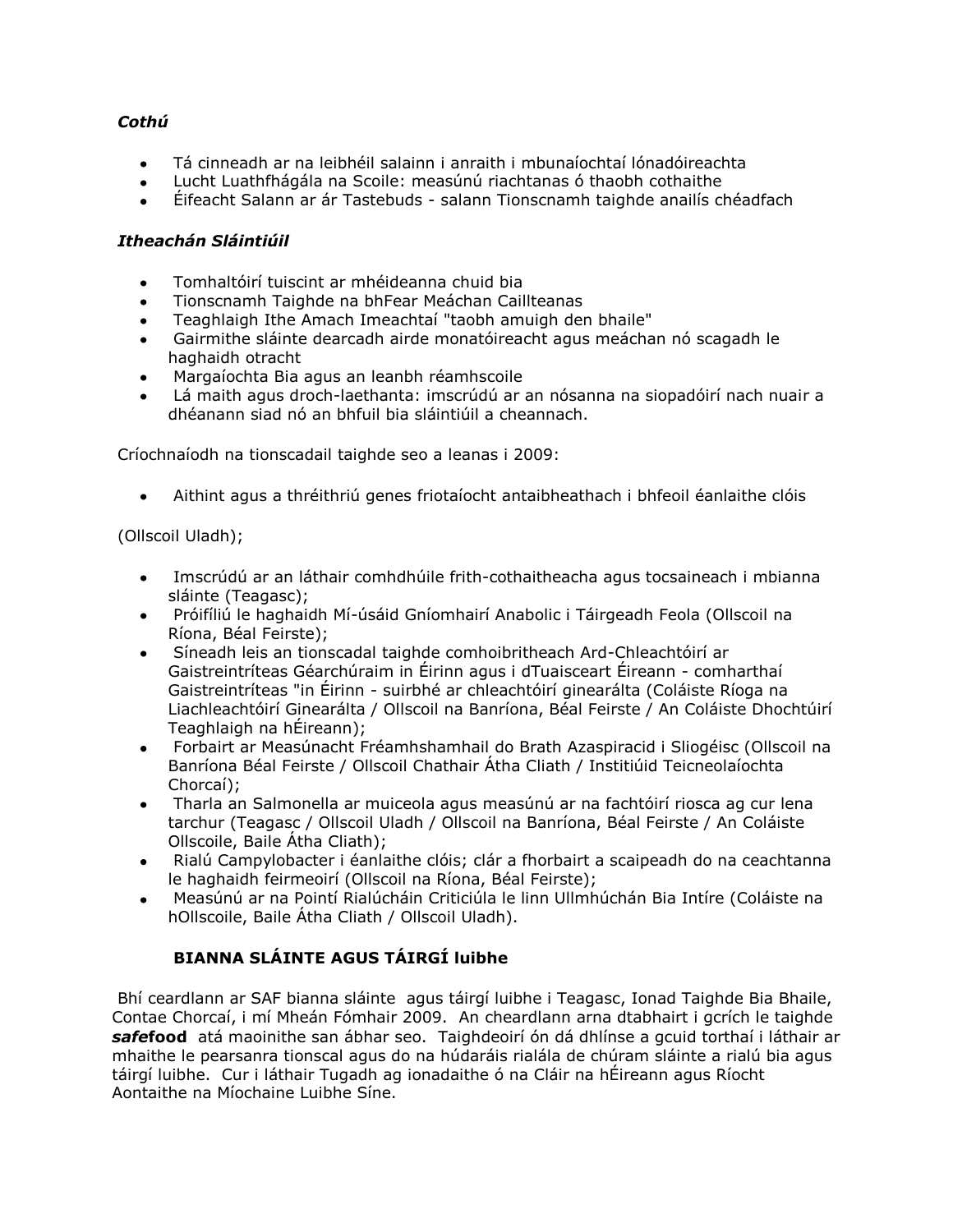Bord Leigheasra na hÉireann a bhí an eolas cheana féin ar thorthaí taighde agus ar an mbonn sin tús a tharraingt siar de tháirgí sláinte áirithe bia ar mhargadh na hÉireann a fuarthas go raibh a bheith éillithe le tocsainí. Tar éis an t-eolas seo a scaipeadh tríd an gcóras mear-rabhaidh an AE, rinneadh aistarraingt chineál céanna amach i mballstáit eile an AE chomh maith.

# **GNÍOMHAÍOCHTAÍ EILE**

# *An ailléirge Thuaisceart Éireann Duine Óg na Bliana*

Chur safefood urraíocht ar ailléirge Thuaisceart Éireann Duine Óg na Bliana dámhachtain, a bhí ar siúl i mBéal Feirste i mí na Samhna. Cruthaíodh an dámhachtain i gcuimhne ar Jane McVeigh, ina dhéagóir Béal Feirste a fuair bás sa bhliain 2006 ó ailléirge cnó. Bhí sé oscailte do dhuine ar bith faoi bhun 21 bliain d'aois a n-ardaíonn feasacht ar cheist an ailléirge bia. I mbliana, chuaigh an duais a deirfiúracha Louise & Edel Uí Chonghaile ó Sord, Co Bhaile Átha Cliath. Bhí an ócáid féin is dócha go bhfuil an chéad le tuairim is 100 duine, go leor le saol d'fhéadfadh a bheith ailléirgí bia bagrach, ag ithe amach en masse.

# *Oiliúint d'fheirmeoirí éanlaithe clóis*

Chur *safe***food** tionscadal oiliúint ar fáil d'fheirmeoirí éanlaithe ag ocht n-ionad roghnaithe ar fud an oileáin d'fhonn comhairle phraiticiúil a scaipeadh chun cur le sábháilteacht bia a bhaineann le táirgeadh éanlaithe. Tá forbairt déanta ar an chomhairle ó na torthaí taighde ó staidéir a rinneadh i dTuaisceart Éireann agus in Éirinn agus an cleachtas is fearr ar fud an domhain chomh maith.

## *Príomhchócairí Sóisearach 'Acadamh*

An Príomhchócairí Sóisearach 'Acadamh Is clár oiliúna ar leith, faoi láthair ag rith i dTuaisceart Éireann, a bhfuil d'aidhm a mhealladh agus a fhorbairt tallann óg isteach san earnáil lónadóireachta agus fáilteachais. Tá sé mar aidhm ag an Acadamh chun an bhearna idir an aois 12-16 leanaí scoile agus breisoideachas agus tionscal. Foghlaim Príomhchócairí Sóisearach cócaireachta bunúsacha agus cothú, sláinteachas, sláinte agus sábháilteacht agus scileanna a fháil ar léirthuiscint ar bhia fíor agus bia sláintiúil i gclár 10 seachtaine a reáchtáil i sé ionad ar fud Thuaisceart Éireann. Táthar ag súil an clár a fhorbairt ar bhonn uile-oileánda.

## *Oiliúint allergen*

Críochnaíodh an clár oiliúna i mbainistíocht ailléirgin bia i 2009. Tionóladh iomlán de 31 ceardlann ar fud an oileáin le haghaidh oifigigh sláinte comhshaoil, foireann saotharlainne anailísí phoiblí agus ar an tríú leibhéal ábhair lónadóireachta Acmhainní léachtóirí forbraíodh chun cuidiú leis an earnáil lónadóireachta.

# *Acmhainn do thomhaltóirí an AE maidir le sábháilteacht bia*

Thog *safe***food** páirt i bhforbairt acmhainn Aontais Eorpaigh suíomh gréasáin do thomhaltóirí maidir le sábháilteacht bia a bheidh ar fáil i 27 Ballstát i 2010 agus ceann a nascadh le **bia** *sábháilte.* eu.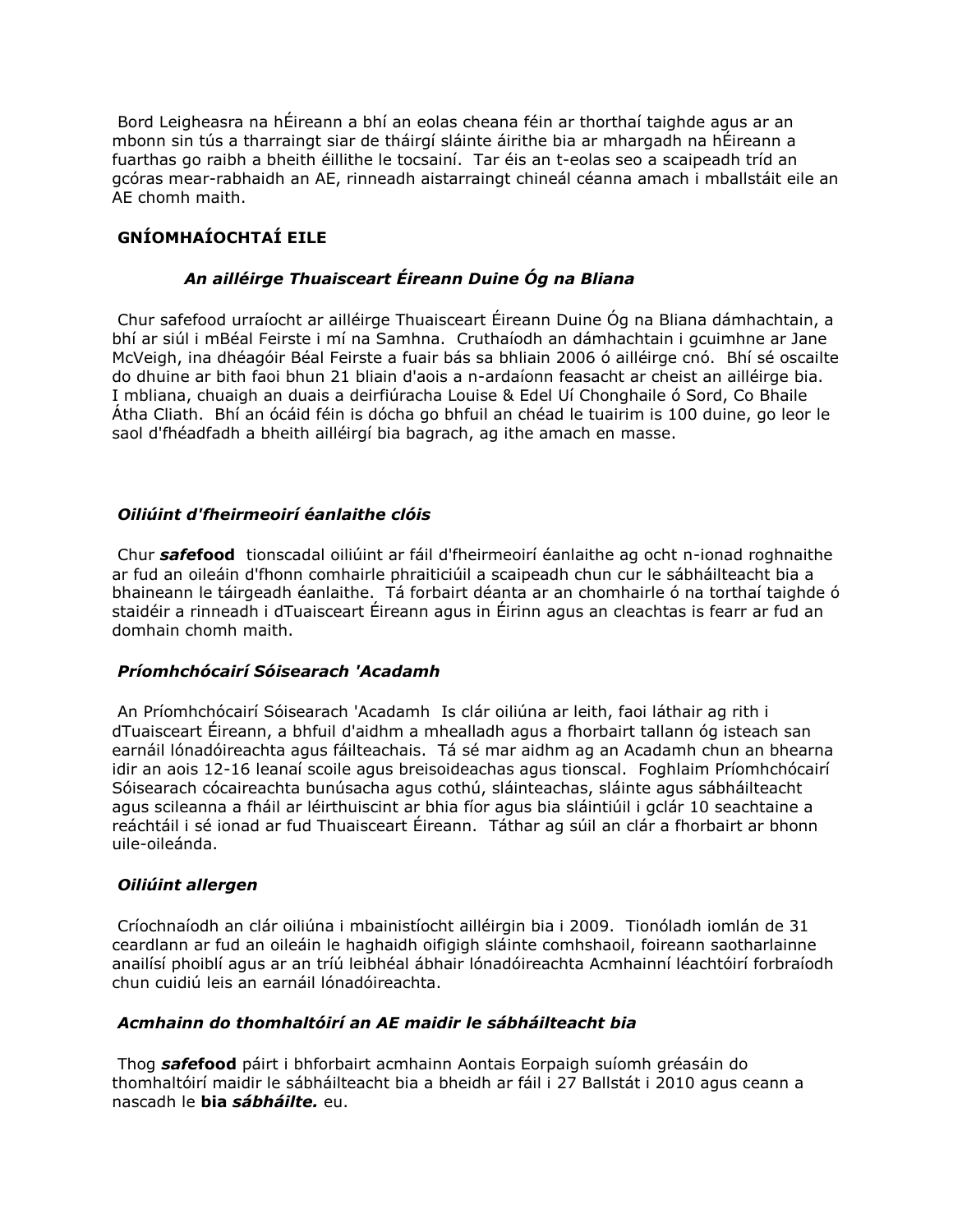# **CUR LE BEARTAS**

### *Seirbhís Tagartha eintreach*

Is é an seachadadh staid na seirbhísí saotharlainne ealaíne speisialtóireachta chun sláinte na dtomhaltóirí agus sábháilteacht bia tacaíocht a thabhairt do ról tosaíochta le haghaidh *safe***food***.*

Sa bhliain 2008, tar éis an Chomhairle Aireachta Thuaidh-Theas (CATT) formhuiniú, roghnaíodh an Dr Jon Bell, iar-Phríomhfheidhmeannach na Gníomhaireachta Bia na Ríochta Aontaithe um Chaighdeáin, ag *safe***food** chun gníomhú mar áisitheoir neamhspleách chun cabhrú le dul chun cinn seo a sainchúram reachtúil. Ag cruinniú den Earnáil um Shábháilteacht Sláinte agus Bia an Chomhairle Aireachta Thuaidh Theas i mí an Mheithimh, chuir an Dr Bell a thuarascála, lena n-áirítear an toradh comhairliúchán geallsealbhóirí agus leagtar amach an bealach atá beartaithe ar aghaidh.

D'aimsigh safefood dul ar aghaidh ansin le measúnú eacnamaíoch de na roghanna is mídheisiúla a bhí tuilleadh plé leis an dá roinn Sláinte. Mar sin féin, cuireadh in iúl do *safe***food** o na Rinn gan dul ar aghaidh leis an measúnú eacnamaíoch ag an am seo agus a chur siar ó dul chun cinn le haon obair bhreise sa réimse seo mar gheall ar shrianta maoinithe.

## *Dé-ocsainí*

Bunaíodh athbhreithniú idir-ghníomhaireachta in Éirinn ar an eachtra éillithe dé-ocsaine i 2008 i 2009, faoi choimirce na Roinne Talmhaíochta, Iascaigh agus Bia. Chur *safe***food** aighneacht béim ar roinnt ábhar imní a eascraíonn as an eachtra. Ina measc seo tá imní maidir le héifeachtacht na nósanna imeachta i dtionscal na beatha, feasacht / eolas ar déocsaine mar guais féideartha i ngnóthas beatha, cumarsáid i rith géarchéimeanna den sórt sin, an cumas chun guaiseacha a shainaithint ag pointí eile ar an slabhra bia, an cumas le haghaidh tástála dé-ocsaine agus an tábhacht a bhaineann úsáid a bhaint as saineolas náisiúnta chun meastóireacht a dhéanamh ar rioscaí.

## **Tuarascáil Straitéise Faireachas**

Bunaíodh grúpa oibre de chuid *safe***food** Coiste Comhairleach Eolaíoch forbartha fís do faireachas ar éilliú a bhaineann le bia / ionfhabhtú. Rinne an grúpa ildhisciplíneach athbhreithniú ar na socruithe atá ann cheana féin sa dá dhlínse agus cur síos ar shamhail de faireachas leanúnach comhtháite de na trí réimsí ábhartha, ainmhithe, bia agus sonraí an duine. Moladh creat de na moltaí chun éascú le cur chuige comhoibritheach ar fud an oileáin.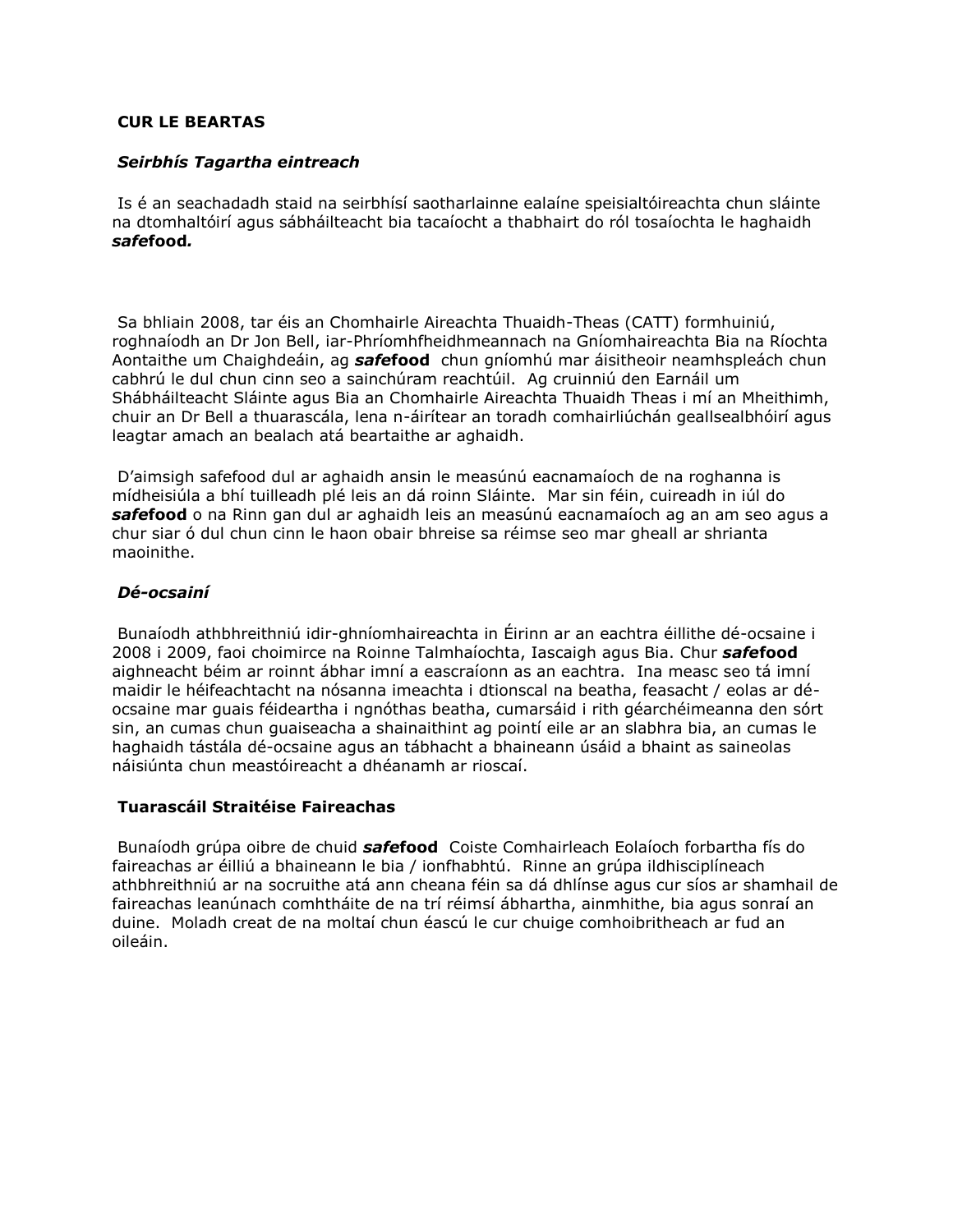# **GNÍOMHAÍOCHTAÍ EOLAÍOCH (ar lean d ')**

# **Sláinte an Duine agus Cothú**

# **TIONSCNAIMH PHOBAIL BIA (CFIs)**

Tionscnaimh Phobail Bia úsáid as cur chuige forbartha pobail a chur chun cinn níos mó rochtana ar bhia sláintiúil i gceantair ar ioncam íseal.

Rinne *safe***food** fógraíodh atá maoinithe ag Clár Taispeána uile-oileáin de Tionscnaimh Chomhphobail Bia i Márta 2009 agus fuarthas 115 iarratas san iomlán, 3 tionscadail i dTuaisceart Éireann agus in Éirinn 4 bronnadh maoiniú. Tá na tionscadail fadréimseach ó gairdíní pobail, caifí, clubanna agus cócaireachta bia idirghlúine le gníomhaíochtaí dírithe.

*safe***food**, a comhbhunaitheoir den líonra Bia Sláintiúil bochtaineachta do Chách Tionscnamh (HFfA) fós, ina bhall gníomhach den Tionscnamh bainistíochta agus grúpaí stiúrtha. Is féidir tuilleadh eolais ar obair HFfA a rochtain tríd an láithreán gréasáin, [www.healthyfoodforall.com](http://translate.google.com/translate?hl=en&prev=_t&sl=auto&tl=ga&u=http://www.healthyfoodforall.com) . Sheol an tionscnamh "Treoir Dea-Chleachtais do Thionscnaimh Bhia Scoile", a scaipeadh ar scoileanna i bhfómhar na bliana agus tacaíonn an Comhionannas Deiseanna i Scoileanna (DEIS) tionscnamh in Éirinn

# **THUAISCEART ÉIREANN ALLIANCE BOCHTAINE BIA**

Chuaigh *safe***food** agus an Ghníomhaireacht um Chaighdeáin Bhia i dTuaisceart Éireann óstaíocht 2 chruinniú taiscéalach i rith 2009 leis na príomhpháirtithe leasmhara a thabhairt ar aghaidh leis an gclár oibre bhochtaineacht bhia i dTuaisceart Éireann. Measadh ar Thuaisceart Éireann Líonra Bochtaineacht Bia mar is gá forbairt agus fáilte a chur roimh ag na páirtithe leasmhara rannpháirteacha.

## **CUR LE BEARTAS**

## *Otracht*

# *An Grúpa Stiúrtha um Chosc ar Otracht I dTuaisceart Éireann*

Glac foirne safefood páirt i ngrúpa oibre ar bun ag an Roinn Seirbhísí Sláinte sóisialta agus Sábháilteachta Poiblí i dTuaisceart Éireann (DHHSSPSNI). The Otracht Grúpa Stiúrtha um Chosc agus a 4 grúpaí comhairleacha ar (a) gníomhaíocht Bia & Cothaithe (b) Fisiciúil (c) le chéile Meastóireacht & Taighde agus (d) Eolas agus Oideachas thar ré 2009. An sprioc atá obair na bliana bhí a cheapadh creat straitéiseach deich mbliana mionsonraithe maidir le cosc agus bainistiú otracht i dTuaisceart Éireann. Bhí ionadaíocht safefood ar 3 as 4 grúpaí comhairleacha.

Idir an dá linn, chuir an Roinn Sláinte agus Leanaí ar bun grúpa oibre idir-rannach ar an otracht faoi chathaoirleacht an Aire Sláinte. Tá *safe***food** ina mbaill ghníomhacha den ghrúpa a bhfuil dul chun cinn ar an obair ar chur chun cinn idir gníomhaíocht choirp agus bia sláintiúil i gcomhar le comhpháirtithe.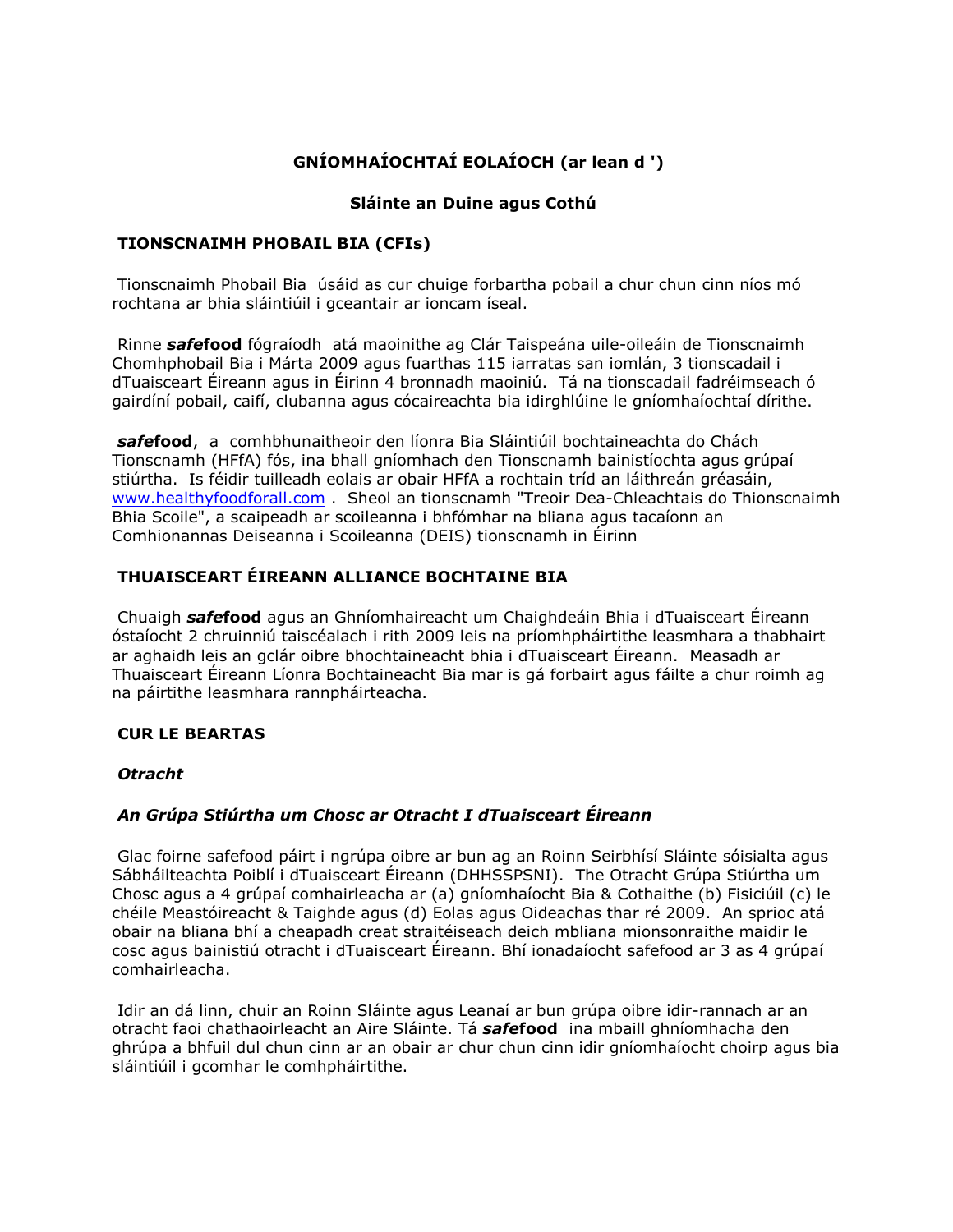### *Uile-Oileáin Fóram Gníomhaíochta Otracht*

Tacaíonn an Grúpa Gníomhaíochta Uile-Oileáin Mhurtall na beartais otracht i dTuaisceart Éireann agus in Éirinn ag páirtithe leasmhara a thabhairt le chéile a aithint agus a chur chun cinn comhoibriú i réimsí coiteann de ghníomhaíocht ar fud an dá dhlínse, chun malartú deachleachtais agus líonraithe a chur chun cinn ar oileán na oileán. Tá ballraíocht an Fhóraim réimse leathan le comhghleacaithe ó na gníomhaireachtaí reachtúla, na gníomhaireachtaí deonacha agus an saol acadúil i ngníomhaíocht fhisiciúil agus réimsí bia sláintiúil. An chéad chruinniú den fhóram seo ar siúl i mí na Nollag 2008 i mBaile Átha Cliath.

An dara cruinniú ar siúl i mBéal Feirste i mí an Mheithimh 2009 lean ag ceardlann tráthnóna. Aidhm na ceardlainne a phlé gcleachtas is fearr agus na dúshláin i cumarsáide i ndáil leis an otracht. Eochair-léargais ar fáil i láthair ó na hollmheáin chumarsáide, peirspictíochtaí aonair agus miondíola. Tá cur i láthair ón gceardlann ar fáil ar ár láithreán gréasáin, [www.safefood.eu](http://translate.google.com/translate?hl=en&prev=_t&sl=auto&tl=ga&u=http://www.safefood.eu) .

Tionóladh an tríú ceardlann i mBaile Átha Cliath i Samhain 2009 a chlúdóidh nuashonrú ar pholasaí agus ar thionscnaimh eile sa réimse gníomhaíochta fisiciúla in Éirinn agus i dTuaisceart Éireann. Tugadh spreagaitheasc ar ról na gníomhaíochta coirp i ngleic le raimhre. Ina dhiaidh sin trí sheisiún breakout chomhthráthach ar imirt nádúrtha, meastóireacht ar chláir agus díospóireacht ar ngníomhaíocht fhisiciúil i gcomparáid le cothú i ngleic le raimhre. An cheardlann arna dtabhairt i gcrích le plé painéil.

Coiste Uile-oileáin Fóram Gnímh Otracht sheol freisin, a dhá uair sa mhí r-feasachán "Nuacht, agus Otracht Uile-oileáin" i mí Aibreáin 2009. Sé mar aidhm aige tacú le obair an Fhóraim a chur chun cinn le heolas a roinnt agus malartú dea-chleachtais agus tá sé ar fáil trí ríomhphost ó [obesityforum@safefood.eu](mailto:obesityforum@safefood.eu).

**CAWT a chosc agus a BHAINISTIÚ TIONSCADAL otracht** Comhoibriú agus Obair le Chéile (CAWT), atá ina bhfuil comhpháirtíocht idir na Seirbhísí Sláinte agus Cúraim Shóisialta i dTuaisceart Éireann agus i bPoblacht na hÉireann, a éascú ag obair chomhoibríoch trasteorann sa chúram sláinte agus sóisialta, a sheoladh trí bliana trasteorann raimhre a chosc agus bainistiú tionscadal dírithe ar theaghlaigh é. Glac *safe***food** páirte sa tionscadal agus Cuirfear ar aghaidh ag tacú leis an tionscadal i réimsí tábhachtacha a bhaineann le pleanáil agus measúnú.

# **FEACHTAS LAGHDÚ SHALANN**

Mar chuid den fheachtas laghdú salainn, tá **bia** *sábháilte* rannpháirteach sa Ghrúpa Stiúrtha Náisiúnta na hÉireann ar Laghdú Salainn agus leis an Údarás Sábháilteachta Bia na hÉireann Grúpa Comhairliúcháin Salann.

### **Haigéad fólach**

**biaslán** páirt sa Ghrúpa Stiúrtha an Fheidhmeannacht na Seirbhíse Sláinte maidir le Feachtas Feasachta Poiblí a fhorlíonadh Fólach. Déanfaidh an grúpa: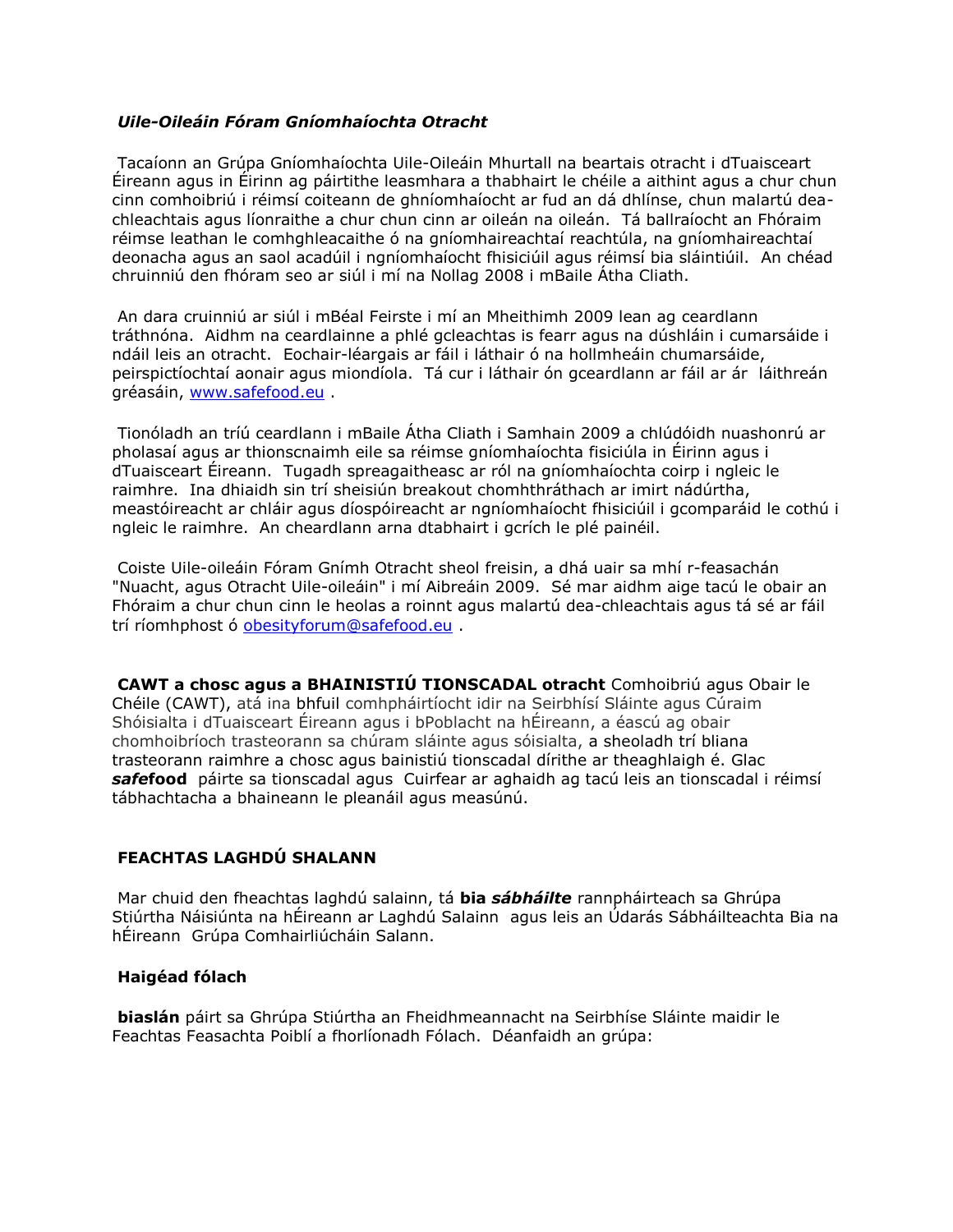- $\circ$  aithint na gníomhartha lárnacha atá ag teastáil a fhorbairt agus a chur i bhfeidhm feachtas náisiúnta feasachta poiblí sláinte ar fhorlíonadh aigéad Fólach;
- o straitéis a fhorbairt chuimsitheach a chur i bhfeidhm leis an bhfeachtas náisiúnta;
- o oideachas cuí a fhorbairt, cur chun cinn sláinte agus acmhainní margaíochta sóisialta

Beidh taighde cáilíochtúil a rinne ag *safe***food** (cómhaoinithe ag **bia atá** *sábháilte* agus an FSS) ar na bacainní agus áisitheoirí chun cur forlíontaí aigéid fhólaigh i measc na mban le forbairt agus cur i bhfeidhm an fheachtais, atá ag súil le seoladh i 2010. Beidh idirchaidreamh ag *safe***food** páirtithe leasmhara ábhartha i dTuaisceart Éireann maidir le hindéantacht síneadh leis an bhfeachtas a iniúchadh go Tuaisceart Éireann.

# **OIDEACHAS**

## *Blaslóga*

Tá bachlóga blas acmhainn idirghníomhach cluichí agus tráthanna na gceist do dhaltaí scoile d'aois 8-10 bliain d'aois. Tá sé mar aidhm aige cabhrú le páistí taitneamh a bhaint as foghlaim faoi bhunús agus bia a tháirgeadh agus an tábhacht a ithe le haiste chothrom.

Sheol sé go déanach i 2008 agus os cionn 1,200 scoileanna in Éirinn iarr ar Blas bachlóga phacáiste.

Tá an acmhainn ar fáil anois ar an gcuid oideachais an láithreán gréasáin nua ag *safe***food** [www.safefood.eu / oideachas](http://translate.google.com/translate?hl=en&prev=_t&sl=auto&tl=ga&u=http://www.safefood.eu/education) .

Tá Forbairt na Blas bachlóga dTuaisceart Éireann leanúnach le comhpháirtithe lena náirítear an Ghníomhaireacht Sláinte Poiblí. Scaipeadh an CD ROM agus Nótaí an Mhúinteora do ghrúpa stiúrtha. Tá an acmhainn tionscnamh uile-oileáin a chur in oiriúint ar leithligh a léiriú difreálaigh churaclaim idir Tuaisceart Éireann agus in Éirinn.

## *Nuair a bhuail Sally Sammy*

Sé mar aidhm ag an leabhar seo a mhéadú do leanaí taithí bia sláintiúil ó aois an-óg agus le dearcadh dearfach i leith aiste bia sláintiúil a spreagadh. Forbraíodh an leabhar ag Albert Bartlett & Sons Ltd, glasraí atá ag fás agus pacála cuideachta. Tá sé deartha le húsáid i scoileanna réamh-agus sa bhaile an léitheoir. Bhí an leabhar seo a dháileadh go rathúil i réamh-scoileanna ar fud Thuaisceart Éireann agus in Albain. Sna ceantair seo tá sé amach gur leanaí taitneamh a bhaint as iniúchadh ar an leabhar ar leagan amach neamhghnách. Chuaigh safefood i dteagmháil go léir Coistí Cúram Leanaí Contae in Éirinn agus iarratais ar feadh níos mó ná 21,000 cóipeanna faighte. Scaipeadh na leabhair i mí Iúil 2009.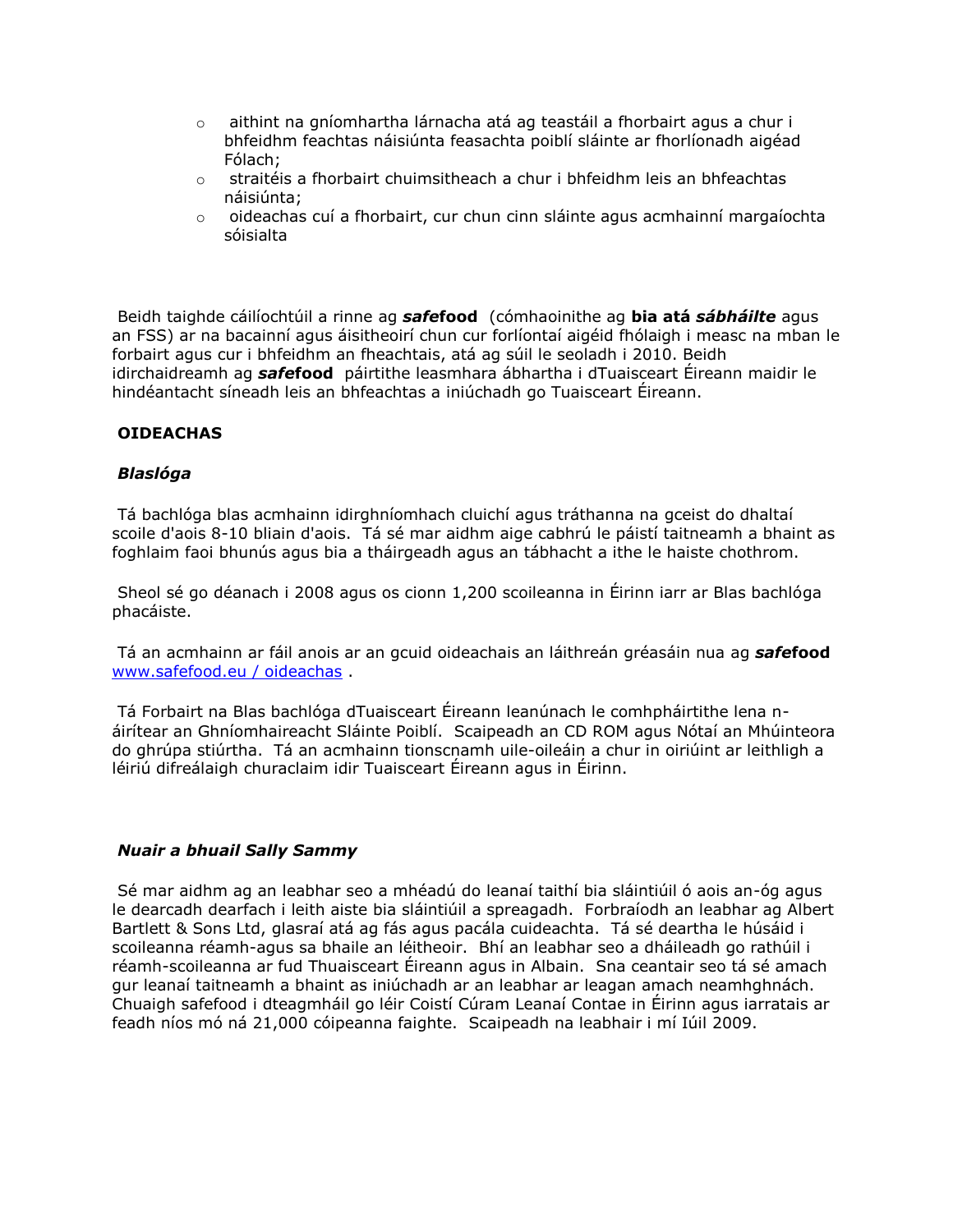# **BILEOG SPÓIRT**

Tá safefood ag tacú leis an Cothaithe agus Diaitéitice na hÉireann (INDI) i athchló an Bhia le haghaidh leabhrán Spóirt do dhaoine fásta. Tá úsáid Forlíonadh agus ithe sláintiúil cheisteanna tábhachtacha i measc déagóirí. Chun aghaidh a thabhairt ar seo, cuireadh *safe***food** agus INDI tús le forbairt ar Bia le haghaidh bileog Spóirt do dhéagóirí. Chun tacaíocht a dheanamh rinneadh *safe***food** oibre ar shraith de ghrúpaí fócais le déagóirí a chur in iúl d'fhorbairt na bileoige seo. Beidh na torthaí a thabhairt ar aghaidh isteach i 2010 a phriontáil agus a dháileadh bileog dhéagóir.

# **Foirmle púdraithe do naíonáin bheathú SÁBHÁILTE**

Rinne *safe***food** tháirgtear leabhrán faisnéise agus póstaer ar bheathú fhoirmle in iúl do thuismitheoirí ar na saincheisteanna sábháilteachta bia i gceist. Rinneadh é seo ag obair leis an gcomhar de chuid Fheidhmeannacht na Seirbhíse Sláinte (FSS) agus leis an Údarás Sábháilteachta Bia na hÉireann (FSAI) agus tá an-tóir. Déileálann sé le saincheist praiticiúla cosúil le cad atá le déanamh agus iad ag taisteal, costas réamh-déanta foirmle, úsáid a bhaint as uisce i mbuidéil, etc An Dr Cliodhna Foley-Nolan an obair seo i láthair ag cruinniú na hEorpa an Chumainn Idirnáisiúnta um Chosaint Bia i mBeirlín i mí Dheireadh Fómhair 2009.

# **TUARASCÁIL AGUS BIA Frithsheasmhacht**

An tuarascáil seo a tháirgtear trí foghrúpa de Biaslán Coiste Comhairleach Eolaíochta sonraí ar an gceist ag teacht chun cinn ar an acmhainneacht le haghaidh bia chun gníomhú mar bhealach le scaipeadh fhriotaíochta frithmhiocróbaí. Tionchair na próiseála bia, sanitizers, srl Tá cur síos ar mar aon le sonraí faoi láthair ar orgánaigh pataigineach leith. Críochnaíonn an tuarascáil le moltaí le haghaidh gníomhaíochta agus taighde.

Beidh comhdháil a eagrú do Aibreán 2010 chun aird a tharraingt ar an tsaincheist seo le grúpa geallsealbhóirí il, lena n-áirítear an ghairm Tréidliachta agus comhpháirtithe tionscail bia ón dá dhlínse. Beidh an doiciméad deiridh eolaíochta agus achoimre a leagan a seoladh ag an bpointe sin.

# **Foras Sláinteachas Fiacla**

Glac *safe***food** páirt ar an Fondúireacht Sláinte Fiaclóireachta (DHF) Coiste Luath-Óige caries Tionscnamh Stiúrtha. Déanfaidh an grúpa stiúrtha a fhorbairt cuimsitheach Luath-Óige Plean Tionscnamh caries lena n-áireofar tionscnaimh acmhainn laistigh de na réimsí oideachais luath-óige agus cuimsitheacht do leanaí le riachtanais speisialta.

# **TAIGHDE**

Le haghaidh liosta de na gníomhaíochtaí taighde nua agus tugadh chun críche i 2009, féach faoi 'Taighde' ar leathanach x.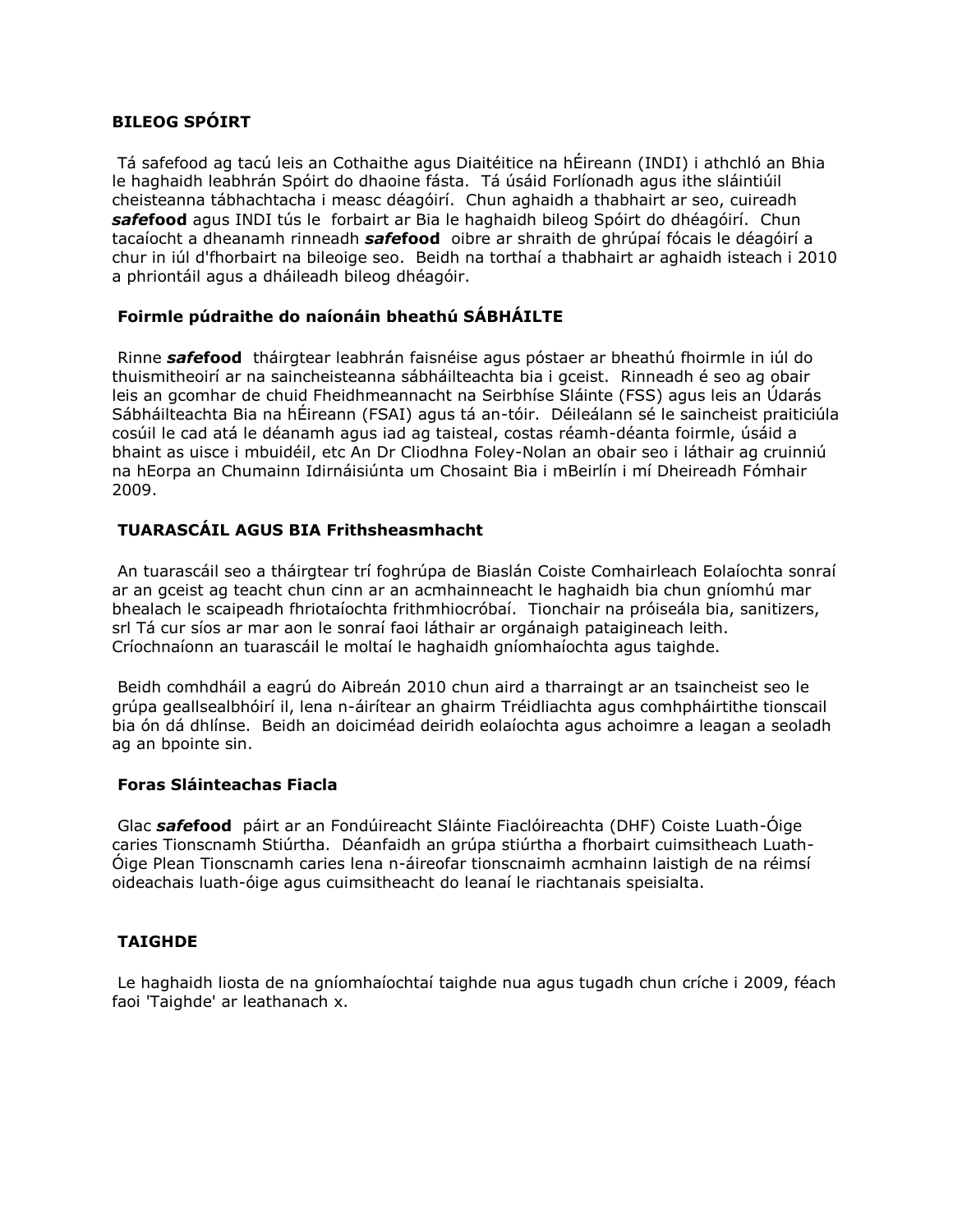### **DEOCHANNA**

Tá faireachais cothaithe le fios go bhfuil go leor leanaí agus do dhéagóirí deochanna siúcra Tógann milsithe. Rinne *safe***food** coimisiúnú ar thaighde cáilíochtúil a aithint eolas agus cleachtais, i ndáil le deochanna do leanaí agus do dhaoine óga idir 12-18 bliana, laistigh de chomhthéacs ina saol laethúil. Rinneadh grúpaí fócais le tuismitheoirí agus caomhnóirí agus chomh maith le déagóirí.

An tuarascáil a scaoileadh i mí Lúnasa 2009 le fios nach bhfuil tuismitheoirí deochanna áirítear mar chuid dá bpáistí thomhaltas bia laethúil. An tuarascáil le fios chomh maith go roinnte do thuismitheoirí agus do dhéagóirí ar roinnt ábhar imní den chineál céanna, ach bhí phatrúin ceannacháin an-difriúil ó thaobh nuair a cheannaigh siad deochanna, cad deochanna cheannaigh siad, agus freisin cén tionchar orthu i ndéanamh na gcinntí.

Beidh torthaí an taighde a úsáid chun a chinntiú go bhfuil cumarsáid agus comhairle phraiticiúil chomh ábhartha agus is féidir le tuismitheoirí / caomhnóirí agus do dhéagóirí. Tá siad seo ar fáil freisin ar láithreán gréasáin *safe***food**.

## **Caoineoga**

Rinne *safe***food** coimisiúnú ar roinnt taighde do thomhaltóirí maidir le caoineoga a foilsíodh i Márta 2009.

An tuarascáil le fios go bhfuil 69% de na óltóirí smoothie i dTuaisceart Éireann rómheastachán ar mhaithe cothaitheacha agus glacadh leis chuir siad níos mó ná aon chuid de na torthaí agus glasraí sa lá. Fuair an tuarascáil freisin go raibh an chúis is coitianta do caoineoga blas ól (48%) agus ansin sláinte (38%).

Baineadh úsáid as na torthaí chun tacú le *safe***food** torthaí agus glasraí teachtaireachtaí. Tá an tuarascáil ina mbeidh na torthaí staidéir ar fáil ar láithreán gréasáin **safefood**.

# **COTHÚ MALARTÚ CLÁR**

Mar aidhm ag an Clár Malairte Cothú (NEP) chun tacú le comhoibriú agus

cumarsáid laistigh den réimse cothaithe ar an oileán-na-Éireann. Cuireadh tús píolótach sé ó Bhealtaine 2006-Bealtaine 2007. Tá an clár á reáchtáil ina fhormáid reatha ó Mheán Fómhair 2007, agus lean siad go rathúil i 2009. Tá an clár rátáil mór ag rannpháirtithe.

# **ATHBHREITHNITHE TOMHALTÓRA dírithe**

Iad athbhreithnithe dírithe ar an tomhaltóir tionscnamh taighde ar ghnéithe den slabhra bia-suim ar leith ag **tomhaltóirí.** Seoladh an tuarascáil 'I gcás nach ár gcuid bia a thagann ó? "I mí Iúil 2009 agus tá tuarascáil eile maidir le gnéithe d'iompar bia comsumer ar siúl. Tá grúpa comhairleach saineolaithe seachtracha ó mhargaíocht, margaíocht sóisialta, eolaíocht shóisialta, síceolaíocht, eacnamaíocht agus cumarsáide ceaptha agus le chéile den chéad uair i mí Mheán Fómhair.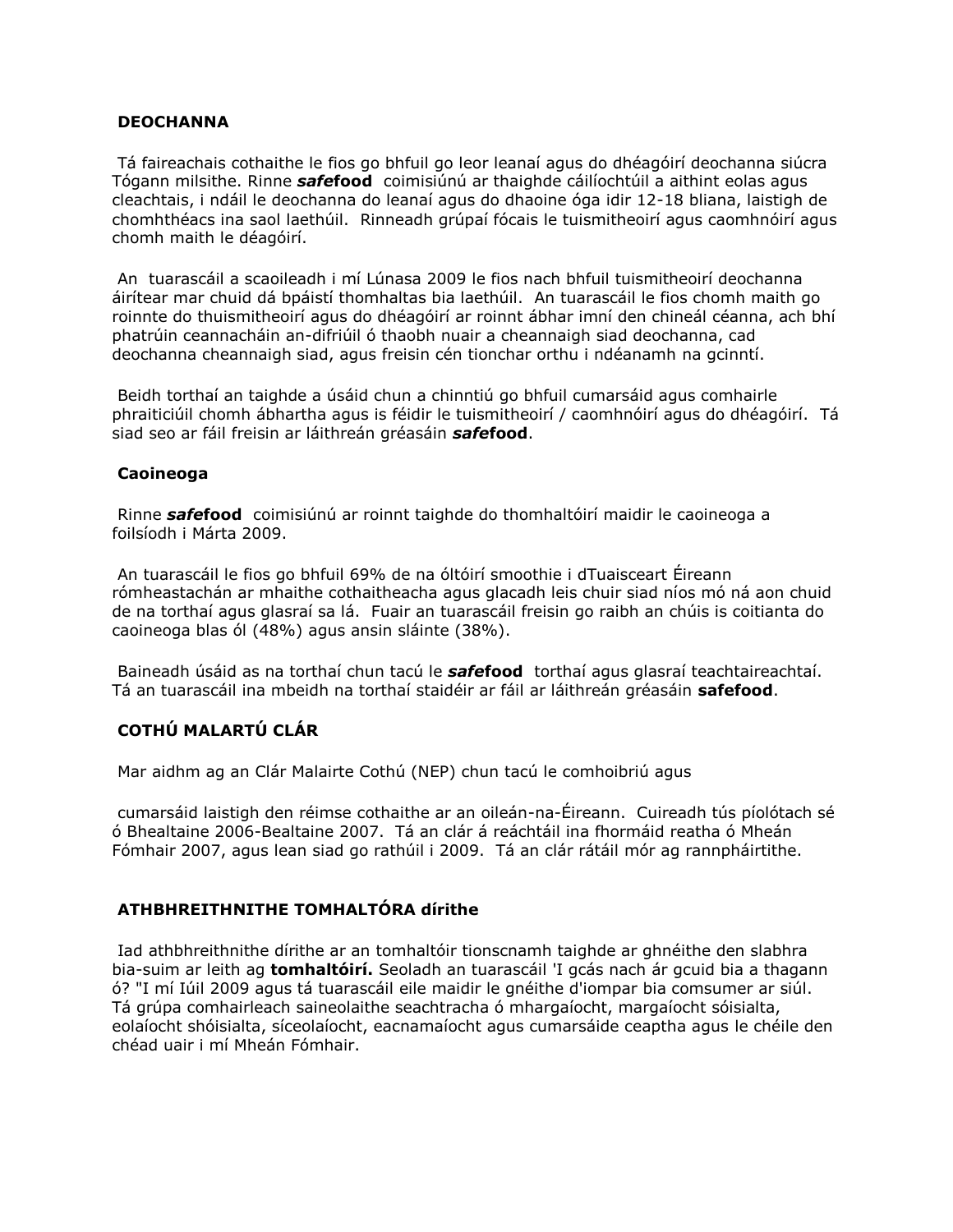### **Margaíocht agus Cumarsáid**

### **FEACHTAIS**

### *Ná Rioscaí Tóg*

Tá fianaise shoiléir ann nach bhfuil tomhaltóirí a leanas na rialacha bunúsacha sláinteachais sa chistin nuair a bhíonn siad ag ullmhú bia, dá bhrí sin, a chur ngaolta i mbaol ó nimhiú bia. Rinne *safe***food** coimisiúnú ar thaighde nua chun breathnú ar an mbealach ina bhfuil daoine béilí a ullmhú ina dtithe féin. An staidéar faoi deara agus a thaifeadadh ar chleachtais sláinteachais bia de 120 rannpháirtithe agus ullmhaíodh iad dhá bhéile - a burger mairteola homemade agus salad cearc te. An taighde le fios nach raibh 84% de na daoine nigh go maith a lámha tar éis a láimhseáil sicín amh. Léirigh sé freisin gur theip ar 72% go nigh i gceart scian a úsáideadh in ullmhú sicín amh sula nár thug a athúsáid ar glasraí sailéid, agus 56% seiceáil má bhí an sicín cócaráilte i gceart. Ina theannta sin, ní raibh níos mó ná leath na dtomhaltóirí nigh go maith leis an bord chopping a úsáidtear chun ullmhú mince amh sula athúsáid sé a ullmhú sailéad,

I mí Iúil sheol *safe***food** le feachtas fógraíochta nua dhá bhliain dar teideal "Ná Rioscaí Glac" chun aird a tharraingt ar na coitianta agus forleathan droch-chleachtais sláinteachais bia, ag díriú ar leordhóthanach cócaireacht, glanadh, agus a sheachaint traséilliú-i cistiní. . An feachtas 2009 comhdhéanta de thriúr, 20 fógraí teilifíse beo dara gníomh leis na téamaí ar "Knife", "Lámha" agus "lasair". Tá an feachtas cumhachtach, meabhrúchán amhairc do thomhaltóirí ar na contúirtí a iompar le sábháilteacht bia bocht, mar a fhéadfadh siad a bheith go minic aineolach ar conas a d'fhéadfadh a n-lá go lá nósanna ullmhúcháin bia ina chúis le dochar a dhéanamh dóibh féin agus daoine eile. Na fógraí craoladh ar an teilifís i rith na míonna Iúil, Meán Fómhair agus Samhain, leis an "Knife" tráchtála chomh maith le feiceáil sa phictiúrlann i rith mí na Samhna. Thacaigh an fhógraíocht de réir gníomhaíochta ar líne ag [www.safefood.eu](http://translate.google.com/translate?hl=en&prev=_t&sl=auto&tl=ga&u=http://www.safefood.eu/) agus caidreamh poiblí.

### *Céimeanna Little*

Chuaigh an Feidhmeannacht na Seirbhíse Sláinte (FSS) agus an Ghníomhaireacht um Chothú na Sláinte (HPA) an dara bliain a gcomhpháirtíocht ar an bhfeachtas ar a dtugtar "Céimeanna Little", an chéim atá á seoladh i Márta 2009. Is é aidhm na comhpháirtíochta a chur ar fáil ar cheann gutha agus teachtaireacht shoiléir don phobal ar an gceist seo ar raimhre. An feachtas fógraíochta ar siúl trí huaire i rith na bliana i Márta, Meitheamh agus Meán Fómhair agus tá tionscnamh mór feasachta a bhaineann le fógraíocht raidió, teilifíse agus gníomhaíocht digiteach a ceapadh chun daoine a chumhachtú, a fhrisnéis trína shuíomh go mbeidh athruithe beaga ar gníomhaíocht fhisiciúil agus nósanna bia go mbeadh tionchar mór ar an tsláinte go háirithe dóibh siúd atá róthrom, nó otrach.

Eilimintí nua ar an láithreán gréasáin "Céimeanna Little" bhí pleanálaí bhosca lóin, le pleanálaí béile sláintiúil, agus tuilleadh eolais a fháil maidir le conas a bheith gníomhach mar theaghlach.

An láithreán gréasáin a dhéantar go han-mhaith i rith an tsamhraidh, a bhaint amach níos mó ná 18,000 cuairt. Ba é an t-ábhar is mó tóir oidis dinnéar, an pleanálaí béile, agus an "ag éirí gníomhach" alt.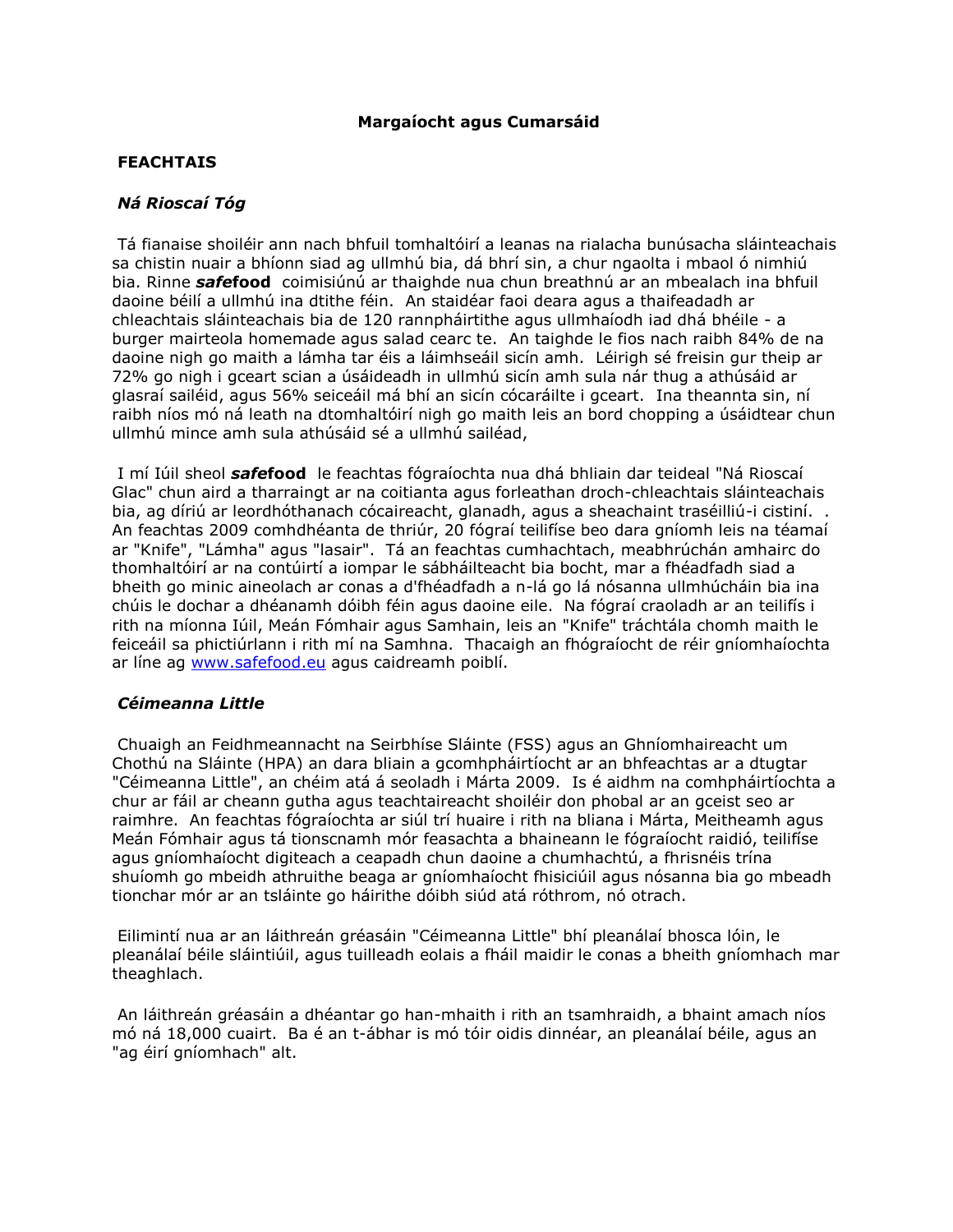Reáchtáladh grúpaí fócais le tuismitheoirí agus caomhnóirí a fháil ar léargas níos fearr a conas dul i ngleic leo níos éifeachtaí. Na torthaí á n-úsáid chun eolas a fhorbairt amach anseo leis an bhfeachtas. Bhfuil *safe***food** agus an FSS faoi láthair ag forbairt plean comhpháirtíochta / gheallsealbhóirí a leathnú leis an bhfeachtas a chur san áireamh grúpaí pobail, carthanachtaí agus gairmithe sláinte.

# *Croith an nós Salt*

Taighde tomhaltóra ag *safe***food** le fios níos mó ná leath de thomhaltóirí aontaigh an chuid is mó a n-iontógáil salainn a bhí ó bhianna próiseáilte fós níos lú ná an tríú cuid chreid ithe níos lú de na bianna a bhí an bealach is éifeachtaí chun laghdú a gcuid salann, I mí Dheireadh Fómhair, sheol *safe***food** nua feachtas dar teideal "Croith an nós Salt" atá dírithe ar thomhaltóirí a spreagadh chun a n-iontógáil salainn a laghdú. Dearadh an feachtas feasacht a ardú i measc tomhaltóirí go bhfuil ár gcuid aistí bia fós ró-ard i salainn, agus go bhfuil an chuid is mó de na salann aiste bia ó bhianna próiseáilte ar nós Feoil phróiseáilte, anlainn agus arán. An feachtas comhdhéanta salann raidió agus fógraíocht póstaer lasmuigh, le fógraíocht lasmuigh thaispeánann bianna ó lá go lá i "dath fíor" a gcuid a dramatize na leibhéil salainn is féidir leo a bheith ann. An feachtas san áireamh chomh maith le clár a bhaineann le bialanna san ionad oibre a thairiscint pátrúin comhairle phraiticiúil agus leideanna bia gach seachtain ar feadh sé seachtaine maidir le conas a laghdú de réir a chéile a n-iontógáil salainn. Seoladh an tionscnamh san ionad oibre, le tacaíocht an Foras Croí na hÉireann agus i dTuaisceart Éireann agus Cumann Chroí cliabh Stróc, le 240 ionaid oibre ar an oileán atá rannpháirteach sa tionscnamh seo.

# *Labhair Amach*

Tá sábháilteacht bhia le nach ceart, de phribhléid agus níor chóir do thomhaltóirí a réiteach chun aon chríche seachas na caighdeáin is airde - is é seo an fhealsúnacht an bhfeachtas 'Labhair amach' a lean isteach ina tríú bliain i 2009. Sa chéim seo, soláthraíodh bialanna le treoir maidir le conas déileáil le saincheisteanna nuair atá ardaithe ag tomhaltóirí. Forbraíodh Ag obair le EIQA (Cumann Cáilíochta den scoth in Éirinn) agus i ndlúthchomhairle leis na hÉireann Cónaidhm Óstáin Thuaisceart, Cumann Bialann na hÉireann agus Cónaidhm Óstáin na hÉireann, sraith d'ábhair chlóite. Na nithe seo a phriontáil do thionscal na n-áirítear Cairt do Chustaiméirí ar na caighdeáin a bheith ag súil ag custaiméirí, leabhrán, póstaer foirne, greamáin do an t-áitreabh agus bróisiúr. San áireamh sa phacáiste seo chomh maith ábhar clóite a chur in iúl do dhaoine den phobal ar na caighdeáin a bheidh ag súil leis i mbialanna lena n-áirítear treoir do thomhaltóirí maidir le conas a d'fhéadfadh aon imní a ardú go dtí oibreoirí gnó nuair nach gcomhlíontar caighdeáin.

# *Faigh Do Bheatha I Gear*

An 'Faigh Do Bheatha san Gear' Seoladh an tionscadal i mBéal Feirste i mí Dheireadh Fómhair 2009 mar thionscnamh píolótach. San ionad oibre an tionscnamh seo ag iarraidh ról straitéiseach i ngleic le ceist na otracht fireann. Spriocdhírithe sé thiománaithe proifisiúnta tarlaithe mar ghrúpa a bhí faillí den chuid is mó san am atá caite maidir le bia sláintiúil agus gníomhaíocht fhisiceach ar idirghabhálacha gcomhthéacs uile-oileáin. Roghnaíodh margaíochta Sóisialta mar chreat coincheapúil a threorú agus a chur ar an eolas ar fhorbairt an tionscadail. An clár seo á lorg chun cuidiú le tiománaithe chun athruithe a dhéanamh ar a stíl mhaireachtála inbhainistithe beaga go háirithe i réimse na roghanna bia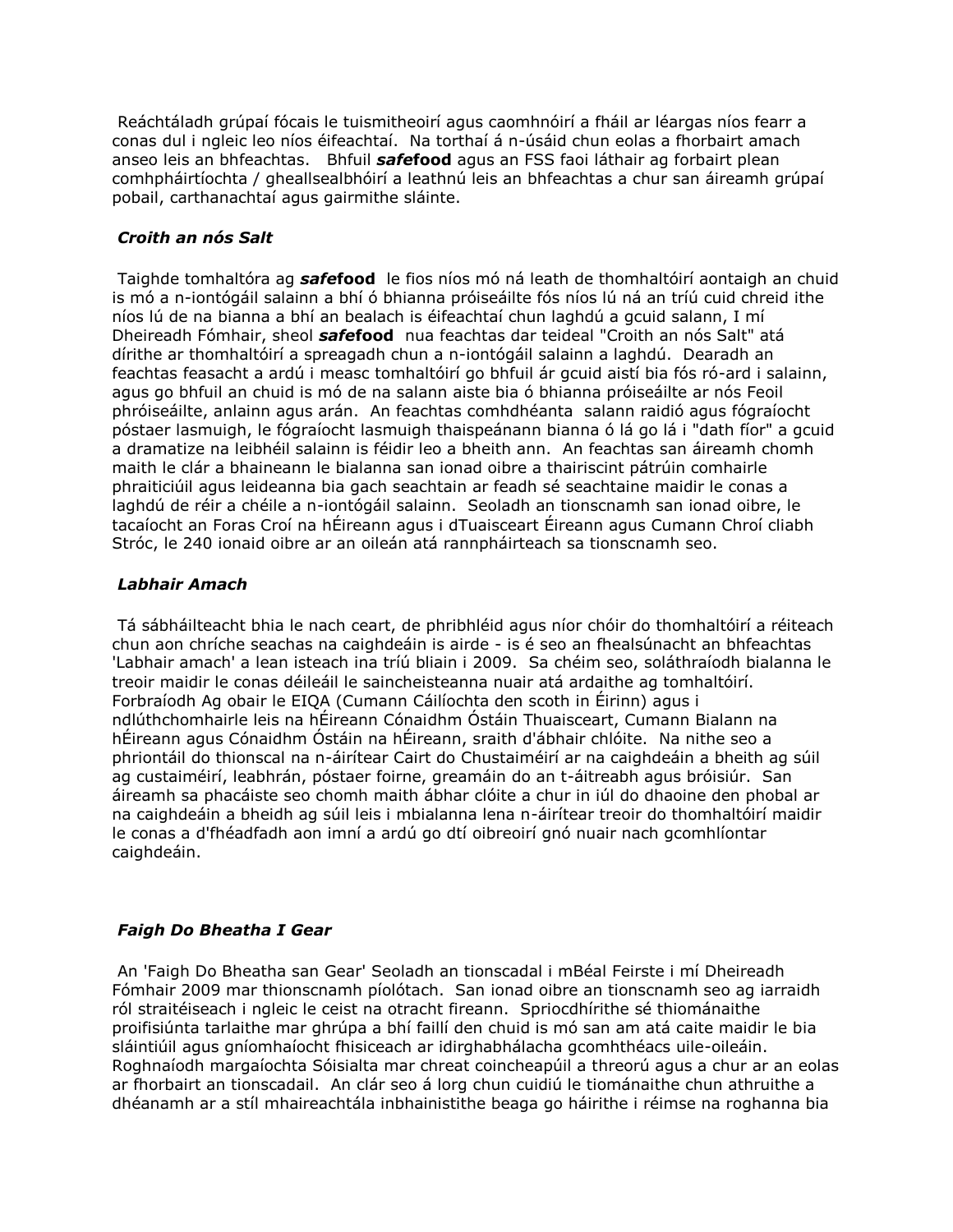agus gníomhaíocht fhisiciúil. DTiománaithe páirteach sa píolótach leas a bhaint as sláinte saor in aisce a sheiceáil-ups a sheoltar ag roinnt stadanna seirbhíse agus fuair mála fionnuar agus paca eolais ina raibh beart téip, pedometer, peann agus leabhrán le rannóga inbhainte do spriocanna a leagan síos, ag coinneáil dialann bia agus chríochnú dúshlán siúlóide. Bhí na rannpháirtithe a spreagadh chomh maith a thabhairt ar ais le haghaidh seiceáil saor in aisce, sláinte leantach. An chéad chéim den tionscadal ar siúl ar feadh 12 seachtaine, agus tabharfar faoi mheastóireacht a dhéanamh i 2010.

# *Weigh2live*

Cé gur féidir a lán daoine a aistí iarracht ar dtús roinnt meáchan a chailleadh, ró-mhinic ar fad siad suas go deireadh a chur leis an meáchan ar ais ar an agus timthriall dieting yo yodul isteach. I ndáiríre, níl aon shocrú mear chun meáchan a chailleadh agus is féidir iad seo aistí fad a bheith an-sriantach. Taighde ón suirbhé SLÁN is déanaí (Suirbhé ar Nósanna Maireachtála, Dearcaí agus Cothú) le fios go bhfuil níos mó ná trian (34%) de na mná agus beagnach an ceathrú cuid de na fir (23%) in Éirinn ag iarraidh meáchan a chailleadh. I dTuaisceart Éireann, taighde ón Sláinte agus Sóisialta Folláine Suirbhé (NIHSWS) le fios go bhfuil níos mó ná trian (38%) de na mná agus beagnach an ceathrú cuid de na fir (23%) ag iarraidh meáchan a chailleadh.

Ag deireadh mhí na Nollag le feachtas fógraíochta nua do thomhaltóirí díreach le *safe***food** ar láithreán gréasáin meáchain caillteanas saor in aisce [www.weigh2live.eu](http://translate.google.com/translate?hl=en&prev=_t&sl=auto&tl=ga&u=http://www.weigh2live.eu) seoladh. Forbraíodh an láithreán gréasáin le tacaíocht ó Diaitéiteach i Cothaithe agus Bia-eolaíocht na hÉireann Institiúid (INDI) agus cuireann sé comhairle neamhspleách agus inchreidte ar conas meáchan a chailleadh ar bhealach, sláintiúil inbhuanaithe. An fógraíocht aicsean beo in úsáid greann a chur in iúl go bhfuil "aistí fad" Ní dhéanann obair agus nádúr yo-yo ar na aistí. An feachtas comhdhéanta teilifíse agus fógraíocht ar líne, caidreamh poiblí agus gníomhaíocht margaíochta dírí. An margaíocht dhíreach san áireamh i leabhrán eolais saor in aisce póca-iarrachtaí do thomhaltóirí, agus bileog faisnéise do ghairmithe sláinte lena náirítear dochtúirí, altraí cleachtais agus Diaitéiteach.

Áirítear ar an suíomh gréasáin féin bia agus dialann gníomhaíocht fhisiciúil, Innéacs Aifreann idirghníomhach Comhlacht (BMI) áireamhán le treoir tomhais waist, chomh maith le comhairle phraiticiúil maidir le bia sláintiúil. Is féidir le húsáideoirí rialta ar an suíomh freisin clárú súil a choinneáil ar a ndul chun cinn ar an suíomh, clárú le haghaidh teachtaireachtaí téacs saor in aisce sa tseachtain inspreagtha SMS agus saor in aisce a fháil ar pedometer chun iad a spreagadh le bheith níos gníomhaí.

Tá an láithreán gréasáin éirigh thar cionn le níos mó ná 14,000 amas sa tseachtain ar a 'chéad seoladh.

## *Nollag*

An feachtas séasúrach tomhaltóirí comhairle a thabhairt ar an dóigh is sábháilte chun cócaireacht a n-turcaí a seoladh i mí na Nollag go luath le láithreán gréasáin mion a ionchorpraíonn áireamhán cócaireacht turcaí, cócaireacht comhairle agus sraith físeáin i láthair ag Neven Maguire, tomhaltóirí ag taispeáint an chaoi a dhéanamh go sábháilte na cúraimí is mó a bhaineann le cócaireachta turcaí Nollag. An feachtas le feiceáil chomh maith le hiarratas iPhone le háireamhán turcaí, a bhí saor in aisce le híoslódáil ó siopa Apple, agus gnéithe eagarthóireachta ar líne ar Pigsback.com, Menupages.com agus Boards.ie, a leathnaigh an teacht ar an fheachtais. I níos mó ná 245,000 "Conas chun cócaireacht do turcaí" Scaipeadh bileoga a n-áirítear an lasc ama cócaireacht turcaí, trí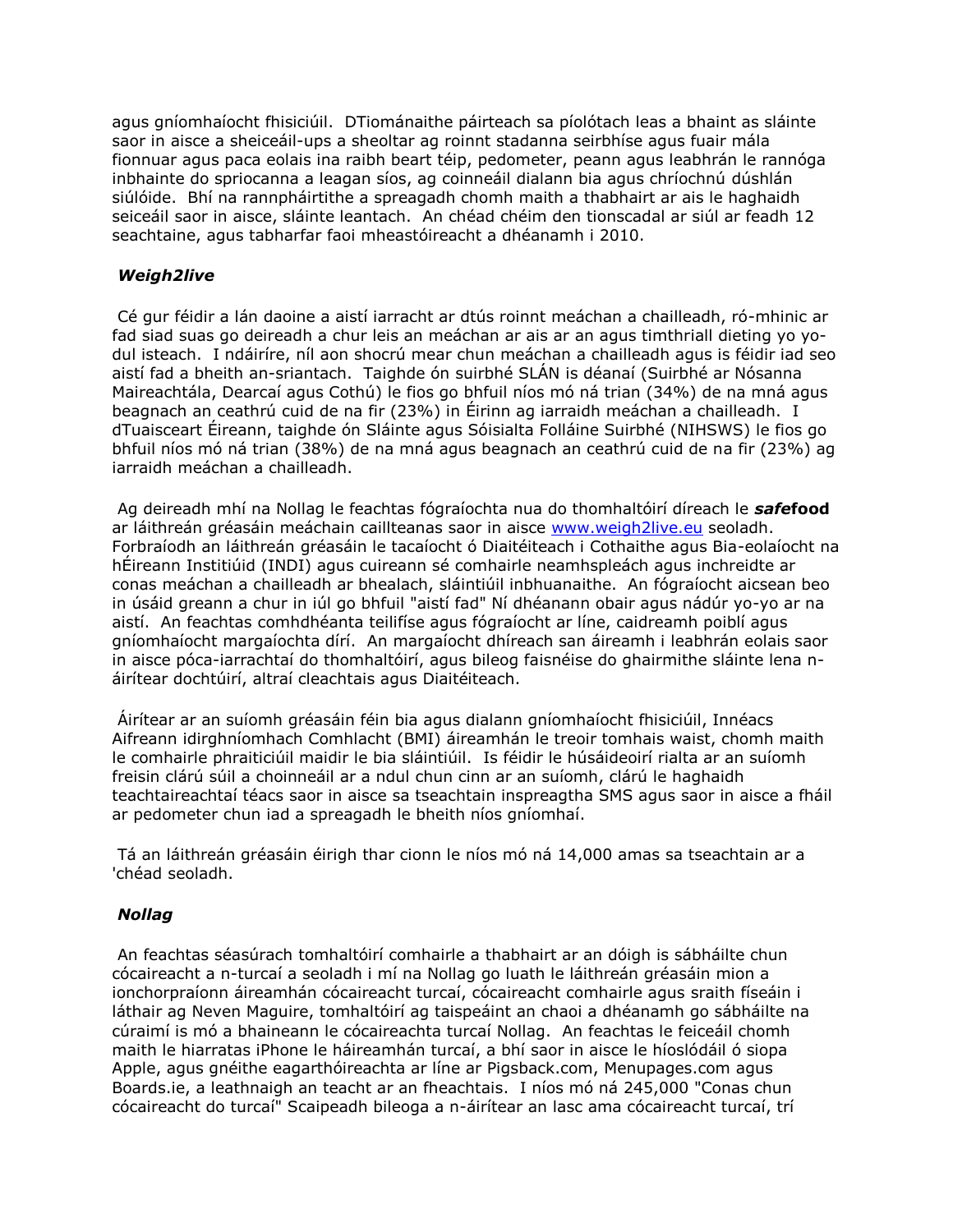búistéirí, miondíoltóirí agus Oifigigh Sláinte Comhshaoil. . D'fhéadfadh tomhaltóirí leas a bhaint as seirbhís teachtaireacht téacs SMS a ar fáil d'am cócaireacht tiomnaithe a oireann dá turcaí féin, cibé acu stuffed nó unstuffed. Bhí an feachtas poiblíocht do thomhaltóirí trí shraith de agallaimh ar an teilifís agus ar stáisiúin raidió.

# **IMEACHTAÍ**

# *BT Eolaí Óg agus Teicneolaíochta BT*

D'óstaigh *safe***food** seastán taispeántais i Halla an Thionscail. Ár n-acmhainní oideachais seo showcased "Tastebuds" agus **"bia atá** *sábháilte* don Saol" ar bothanna scáileán tadhaill idirghníomhach leis an dá múinteoirí agus na daltaí a spreagadh chun triail a bhaint astu, Urraíocht freisin Duais Speisialta ag an ócáid mar chuid den chomórtas foriomlán;. Dámhachtain seo Bhuaigh triúr mac léinn ó Choláiste Loreto, Carraig an tSionnaigh, Baile Átha Cliath a bhfuil tionscadail imscrúdú ar na héifeachtaí anthocyanin (frithocsaídeoirí fáil i torthaí pigmented dorcha) i smachtú diaibéiteas cineál 2.

# *Suzie Moo céimeanna amach arís ag Balmoral*

Suzie Moo ', rinne an bó chartúin a bhfuil aithne aige ar fad faoi shábháilteacht bia maith i láthair ag na bliana seo Seó Balmoral i gcuimhne do thomhaltóirí maidir leis an tábhacht a bhaineann le lámha a ní agus sláinteachas bia maith. Nua taighde le fios go raibh 90% de dhromchlaí i gcistineacha tástáladh i ndiaidh a bhí ullmhaithe bia a bheith éillithe le baictéir feoil amh. Léiríonn an staitistic conas is féidir frídíní a leathadh go héasca timpeall na cistine trí theagmháil le dromchlaí éillithe agus lámha. Ba é an Moo Suzie seasamh ar bhealach spraoiúil ar cur i gcuimhne do thuismitheoirí agus do leanaí mar gheall ar an tábhacht a bhaineann le sláinteachas maith, cibé acu ina gcónaí ar fheirm, cuairt ar fheirm oscailte nó i do chistin féin sa bhaile, agus bhí le cistin idirghníomhach agus lámha a ní turgnamh ina bhféadfadh páistí níos mó a fhoghlaim faoi na "conas" de handwashing. Tá bileog nua-athchóirithe ar sláinteachais do leanaí óga agus a thugann cuairt ar fheirmeacha na peataí Cuireadh béim chomh maith.

# *Seachtain Náisiúnta Sábháilteachta Bia*

Is féidir a bheith *Listeria* tinneas an-tromchúiseach agus iad siúd atá os cionn 60 atá i mbaol go háirithe, le líon na gcásanna den *Listeria* san aoisghrúpa seo sa Ríocht Aontaithe níos mó ná dúbailt ó 2000. Dá bhrí sin, tháinig an aoisghrúpa seo ar an sprioc de th2009 Seachtain Náisiúnta Sábháilteachta Bia i dTuaisceart Éireann i mí an Mheithimh i gcomhpháirtíocht leis an nGníomhaireacht Caighdeán Bia agus na Seirbhísí Sláinte Comhshaoil laistigh de na Comhairlí Dúiche. Mar aidhm ag an bhfeachtas a bhí le cur i gcuimhne ar an 60 Thar an sláinteachas bia faoi maith agus na modhanna ceart le haghaidh stóráil agus a láimhseáil bia sa bhaile. Cluiche Bingo ar a dtugtar "Beat an Bug Bingo!" Forbraíodh le húsáid le daoine aosta grúpaí a fháil le chéile go sóisialta mar bhealach spraoiúil aird a dhíriú ar an tábhacht a bhaineann le sláinteachas bia. Seoladh an cluiche go dtí níos mó ná 2,000 grúpaí pobail ar fud Thuaisceart Éireann le cabhair ó na Comhairlí Dúiche agus le heagraíochtaí ar nós Age Concern agus an Aois Cabhair Thuaisceart Éireann. Thacaigh ag clúdach preas agus suirbhé náisiúnta.

# *An Comórtas Náisiúnta Treabhdóireachta*

Reáchtáladh an gComórtas Náisiúnta Treabhdóireachta i mBaile Átha Í, Co Chill Dara i mí Mheán Fómhair agus d'óstáil *safe***food** seastán tomhaltóir. Mar aidhm ag ár láithreacht a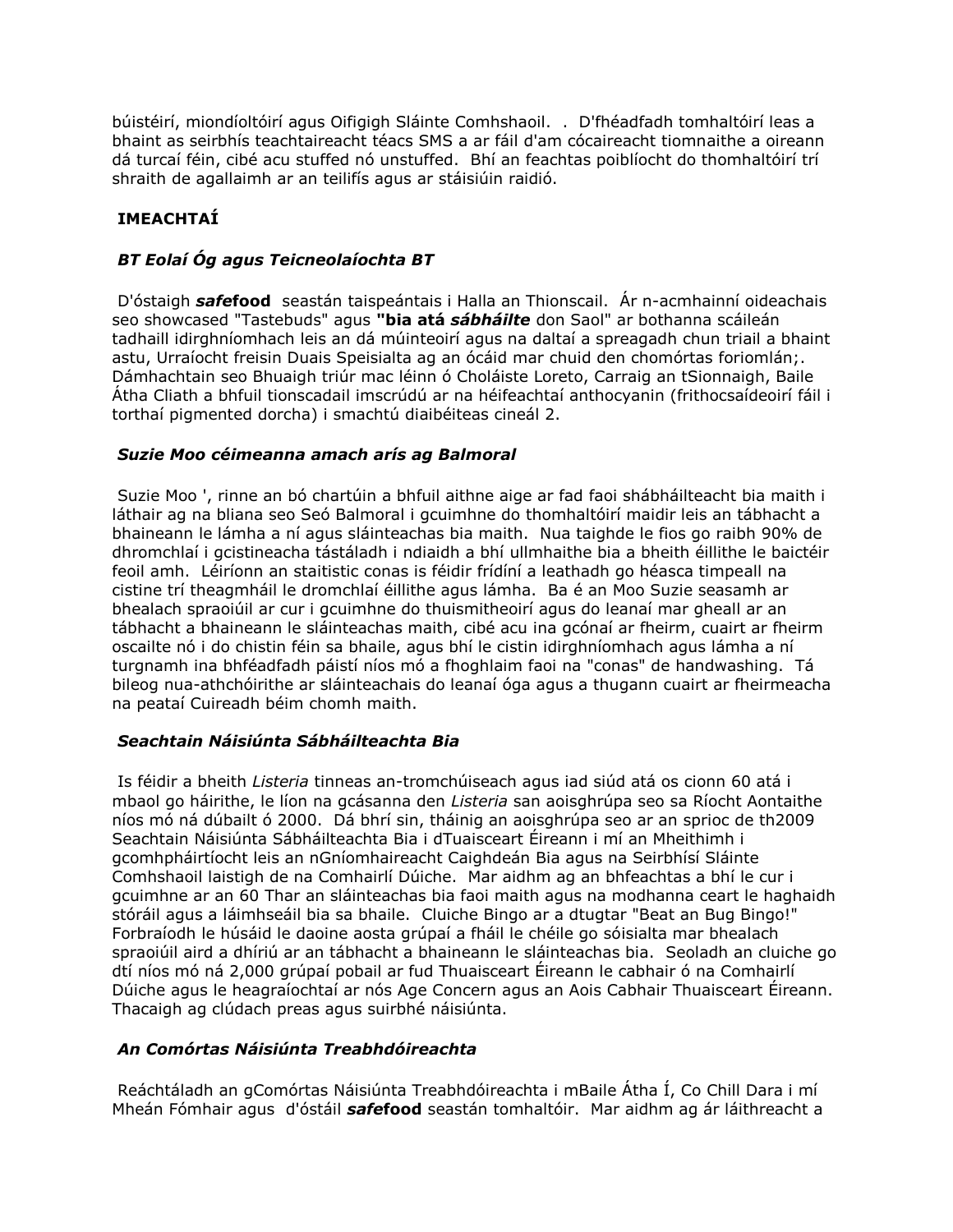chur chun cinn ar an bhfeachtas nua sábháilteachta bia "Ná Rioscaí Tóg". An seastán comhdhéanta d'alt handwashing agus cistine idirghníomhach. Tugadh brandáilte gallúnach agus bileoga a sholáthar do thomhaltóirí.

# **NUACHTLITIR**

Foilsíodh an chéad eagrán de nuachtlitir ráithiúil an **bhia** corparáideach *shábháilte* 'Léargas **bia** *sábháilte'* i mí Bealtaine. Is é an spriocghrúpa páirtithe leasmhara *safe***food** ar bhonn uile-oileánda agus gnéithe foilsiú altanna ar fheachtais, oiliúint, comhpháirtíocht, maoiniú, taighde, ócáidí agus nuacht. Tá sé ar fáil dá i bhformáid chlóite agus leictreonach.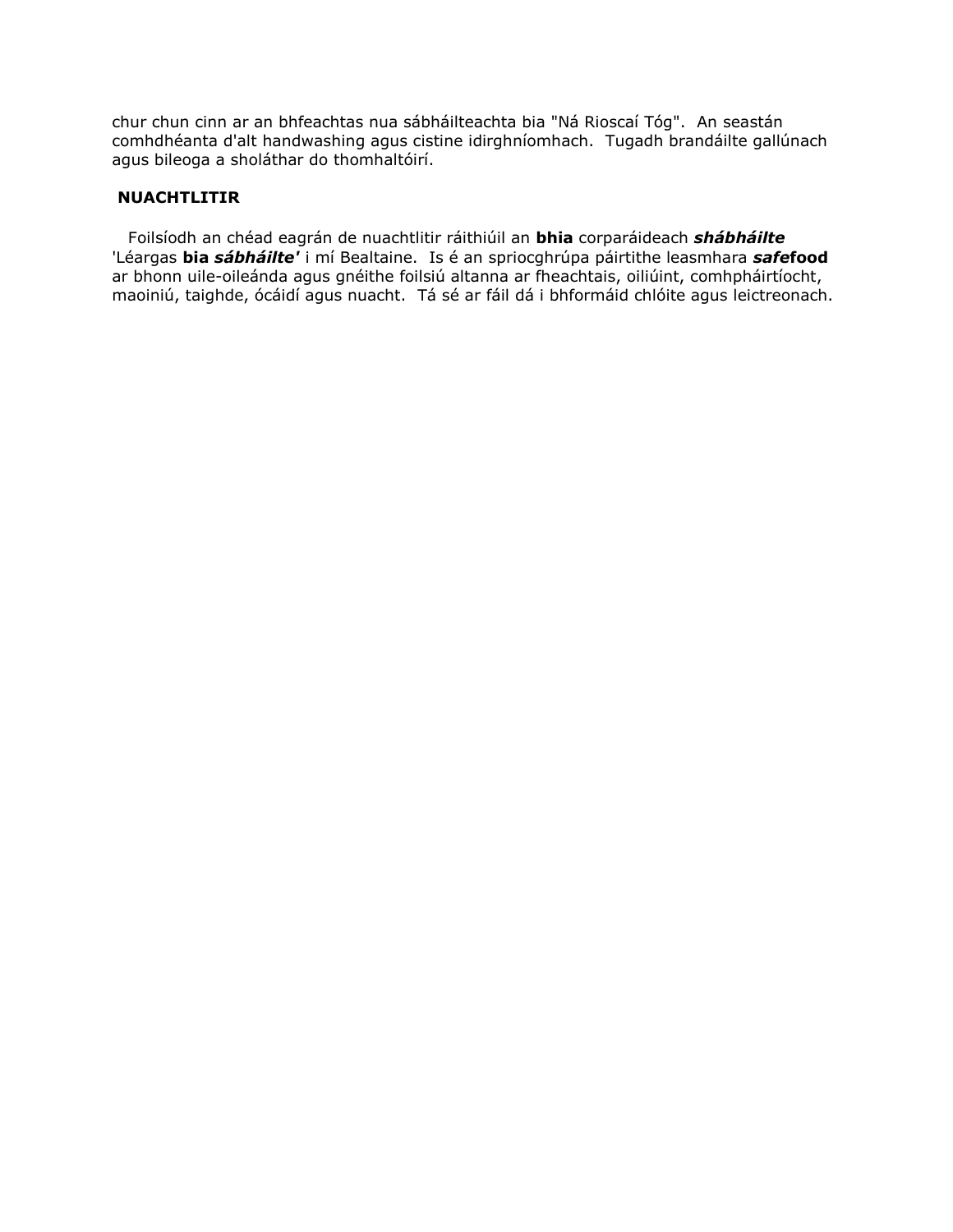# **Oibríochtaí Corparáideacha**

**Oibríochtaí Corparáideacha tacaíocht do gach ceann de na straitéisí biaslán agus cláir ar fud gach réimse gnó na heagraíochta, lena n-áirítear, i 2009, na gníomhaíochtaí go léir saotharlann eolaíochta comhordú agus measúnú ar an ngá atá le seirbhís tagartha eintreach ar bhonn uile-oileánda. Baineadh é seo amach trí sholáthar na n-acmhainní airgeadais agus praiticiúla, le tacaíocht ó nósanna imeachta airgeadais éifeachtacha agus socruithe rialachais láidre corparáideach. A chothú luach ar airgead-chur chuige i rith na bliana béim ar éifeachtúlachtaí a bhaint amach agus torthaí dírithe ar fud biaslán.**

# **ACMHAINNÍ DAONNA AGUS COMHIONANNAS**

Fuair gach ball foirne Oiliúint Chomhionannais sa bhliain 2009, an cuspóir a bhí leis ná treoir a sholáthar maidir le príomh-shaincheisteanna comhionannais fostaíochta. Cuireadh gach tuairisc rialta agus fiosrúcháin a thabhairt don Choimisiún Comhionannais nach bhfuil aon eisceachtaí faoi deara

Éascaíonn an Oiliúna *safe***food** agus Clár Soghluaisteacht foirne saotharlann i naisc a fhorbairt le daoine gairmiúla le sábháilteacht bia eile, fháil saineolas luachmhar agus aistriú teicneolaíochta, is féidir a chur ar aghaidh ansin ar a comhghleacaithe eile a fheabhsú. Fhoirne tSaotharlann ó Sláinte araon agus hearnálacha Talmhaíochta ar chúrsaí agus ar chomhdhálacha sa Ríocht Aontaithe agus san Eoraip agus daoine eile a chaith am i saotharlanna eile ar fud an oileáin.

# **AIRGEADAS**

## *Iniúchadh agus Rialachas*

An tArd-Reachtaire Cuntas agus Ciste (ARC & C) ó Éirinn agus i dTuaisceart Éireann i gcomhpháirt leis na Ráitis Airgeadais formheasta.

An tIniúchóir Inmheánach faoi scrúdú críochnúil ar nósanna imeachta soláthair i rith na bliana chun a chinntiú go bhfuil ár gcleachtais freastal go hiomlán ar riachtanais na seirbhíse poiblí, agus thug siad tuairisc don Choiste Iniúchta an Bhoird Chomhairligh, a tháinig le chéile trí huaire i 2009.

## *Cuntasacht*

Cuireadh an Bord Feidhmiúcháin *safe***food** (Foireann Bainistíochta Sinsearaí) le faisnéis buiséid agus airgeadais rialta, d'fhonn na torthaí a baineadh amach go deireadh na bliana aschuir an bPlean Gnó dírithe aitheanta.

Cuireadh Ranna urraíochta *safe***food** (an Roinn Sláinte agus Leanaí, agus an Roinn Sláinte Seirbhísí Sóisialta agus Sábháilteachta Poiblí) le tuairisciú rialta ar dhul chun cinn airgeadais agus oibríochtúla ar an mbonn comhaontaithe.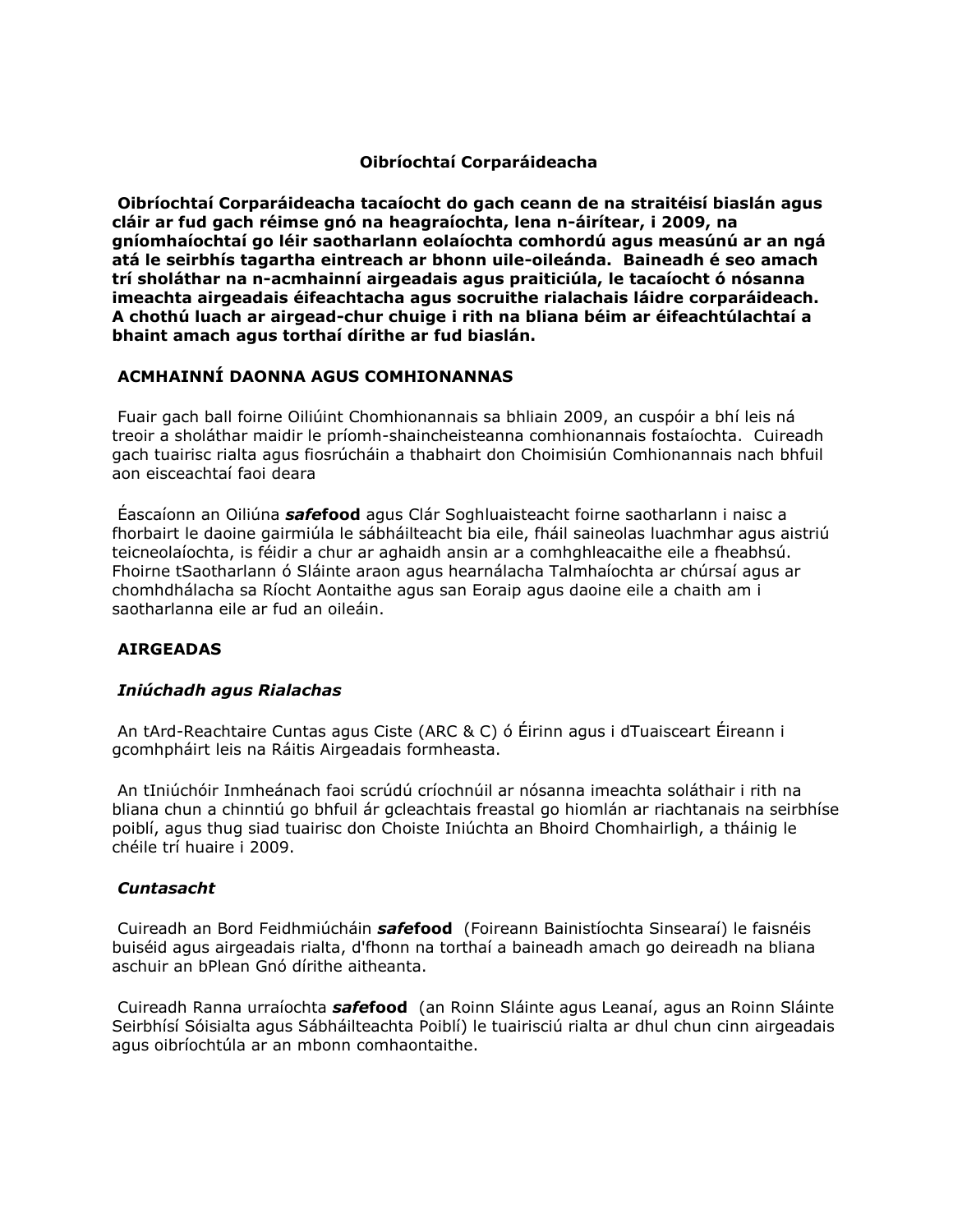# *Pleanáil Ghnó*

*shábháilte an* **bhia** a tháirgtear Plean Gnó do 2010 comhtháite a ionchorprú agus nasctha leis na straitéisí corparáideacha a bheidh dírithe tiomáint aschuir agus torthaí sa bhliain 2008 - 2010.

# *Pinsin Foirne*

Bunaíodh an Scéim Pinsean Thuaidh / Theas, a bunaíodh go sonrach le haghaidh fostaithe de na Comhlachtaí Forfheidhmithe, i mí Aibreáin 2005 agus a bhí i bhfeidhm go hiomlán i rith 2009. Chuidigh *safe***food** leis an bhainistiú agus a fhorbairt sa todhchaí ar an Scéim trí ionadaíocht ar na rialacha a fho-choiste, agus mar bhall den choiste iomlán Pinsin an Phríomh-Oifigigh Feidhmiúcháin. Aistríodh Gach ranníocaíochtaí pinsin a asbhaintear fhostaithe bhfoirm a mbeidh an Roinn faoi seach den Acht Airgeadais (Thuaidh agus Theas).

# *Soláthair*

Cleachtais um Fháil Rinneadh nuashonrú i gcónaí ar aon dul leis an gcleachtas is fearr chun cloí le gach reachtaíocht Eorpach agus náisiúnta.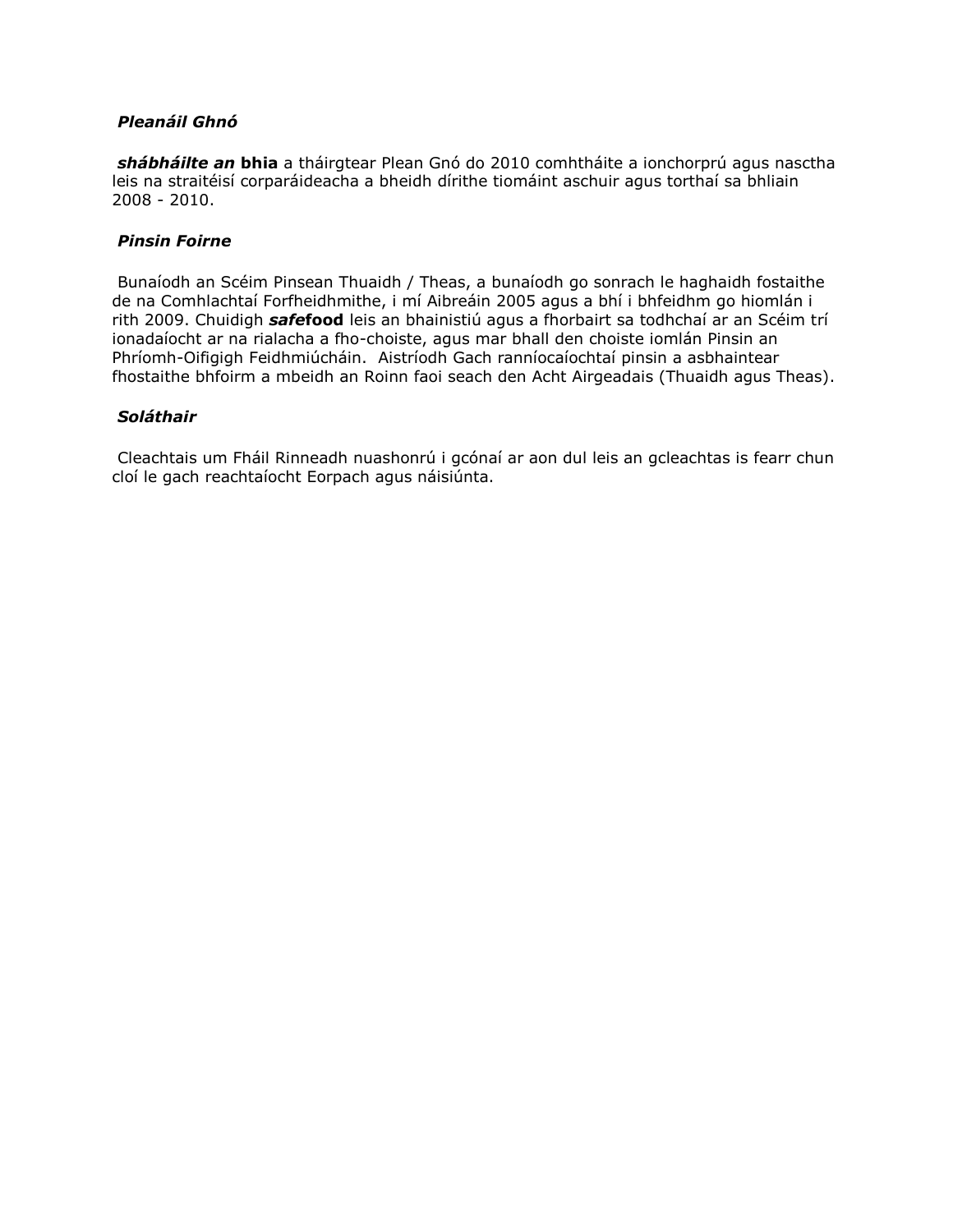### **CUNTAIS DON BHLIAIN DAR CRÍOCH**

**31 Nollaig, 2009**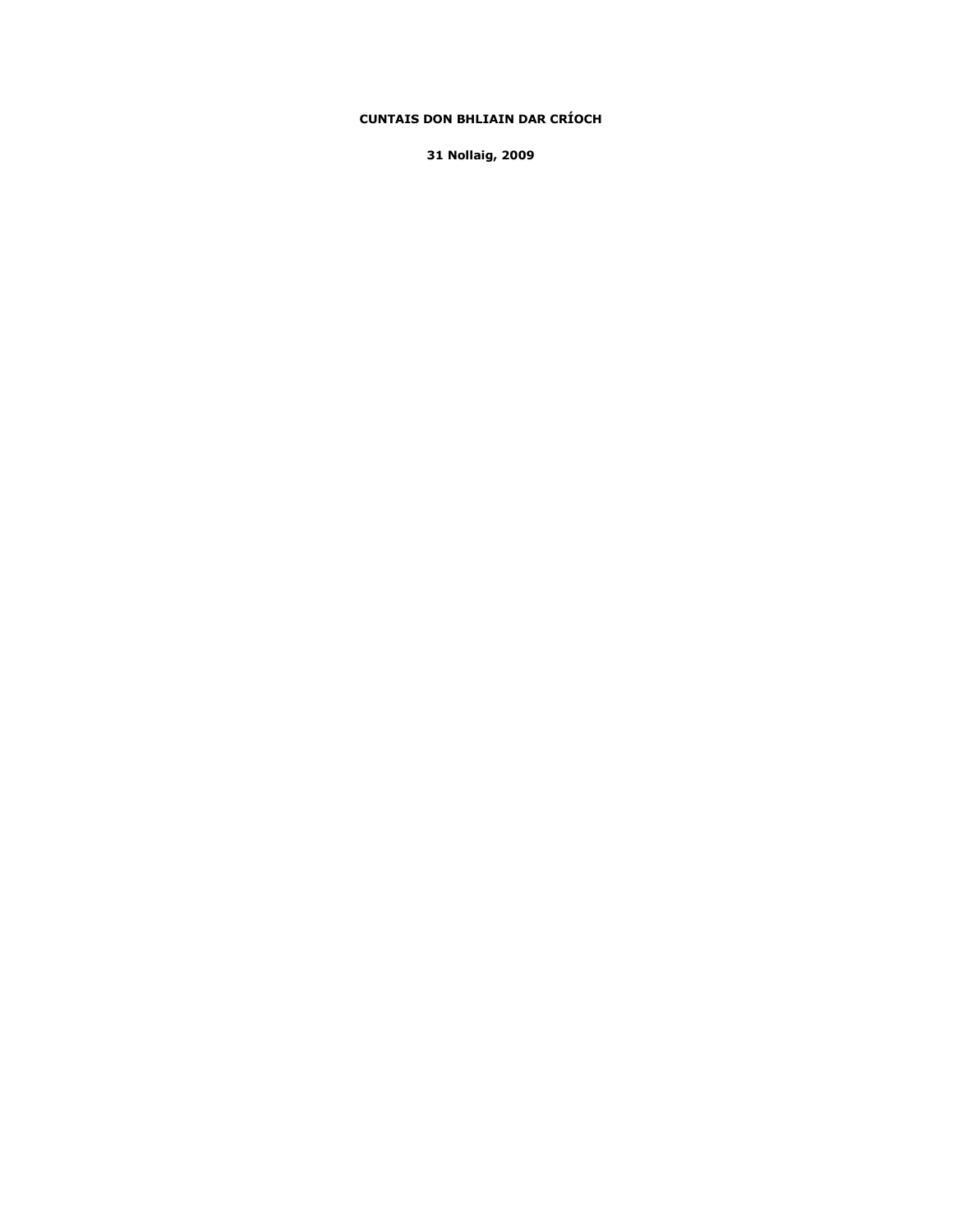### **CLÁR ÁBHAIR**

| Réamhrá do na Cuntais                                       | 3  |
|-------------------------------------------------------------|----|
| Ráiteas ar Fhreagrachtaí                                    | 7  |
| Ráiteas maidir le Rialú Inmheánach                          | 8  |
| Teastas agus Tuarascáil an-Reachtairí Cuntas agus Ciste     | 10 |
| Cuntas Ioncaim agus Caiteachais                             | 12 |
| Ráiteas ar Ghnóthachain agus Caillteanais Aitheanta Iomlána | 13 |
| Clár Comhardaithe                                           | 14 |
| Ráiteas faoi Shreabhadh Airgid                              | 15 |
| Nótaí do na Cuntais                                         | 16 |
| Aguisín 1 - Cuntais Treoir                                  | 29 |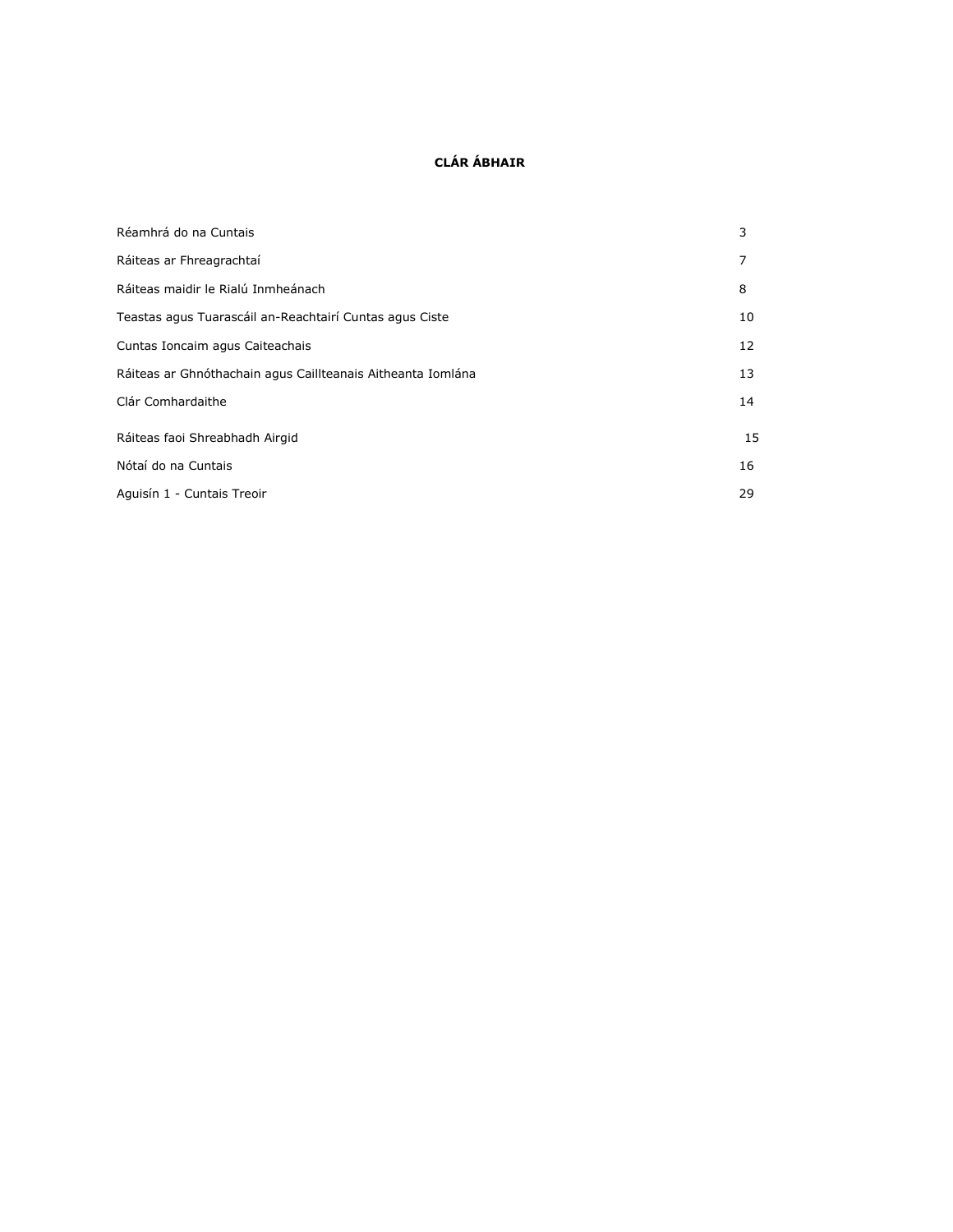### **Réamhrá do na Cuntais**

### **1. Formáid**

Tá na cuntais ullmhaithe i bhfoirm a ordóidh an Roinn Sláinte agus Leanaí agus an Roinn Sláinte, Seirbhísí Sóisialta agus Sábháilteachta Poiblí, le ceadú an Roinn Airgeadais agus an Roinn Airgeadais agus Pearsanra, agus i gcomhréir leis na socruithe airgeadais de Chuid 7 d'Iarscríbhinn 2 a ghabhann le Comhaontú na Breataine-na hÉireann.

### **2. Faisnéis Chúlra**

Is é Bord Cothaithe *safe***food** Comhlacht Forfheidhmithe arna bhunú faoin Acht um Chomhaontú Bhéal Feirste ar <sup>an</sup> 2ú Nollaig 1999. Tá an reachtaíocht a rialaíonn an Bhoird um Chomhaontú na Breataine-na hÉireann 1999 agus an Thuaidh-Theas (Comhlachtaí Forfheidhmithe) (Tuaisceart Éireann) 1999.

Tugann an reachtaíocht a rialaíonn na feidhmeanna sonracha seo a leanas: -

- o Cur chun cinn sábháilteachta bia
- o Taighde ar shábháilteacht bia
- o Teachtaireacht rabhaidh bhia
- o Faireachas ar ghalair bhia-iompartha
- o Cur chun cinn comhoibriú eolaíoch agus naisc saotharlainne
- o Forbairt na n-áiseanna éifeachtach ó thaobh costais le haghaidh tástála saotharlainne

Chomh maith leis an méid sin thuas, tá an Bord réimse freagrachta ginearálta chun gníomhú mar fhoinse neamhspleách comhairle eolaíochta.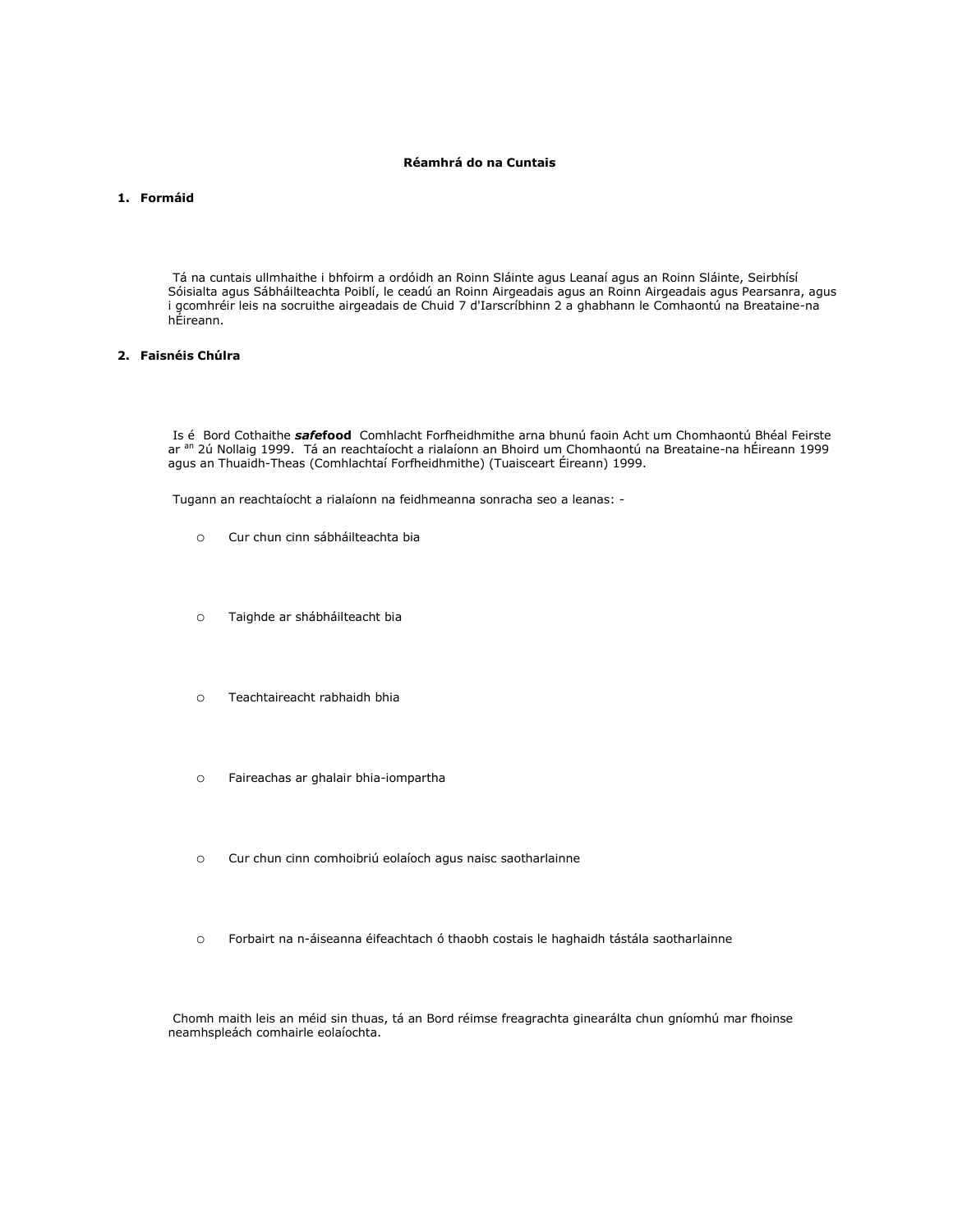### **3. Rialachas**

Is iad feidhmeanna an Bhoird a chomhlíonadh ag na Príomh-Fheidhmeannach a thuairiscíonn don Aireachta Thuaidh / Theas (CATT). Is é an Príomhfheidhmeannach de chúnamh ag an Bord Comhairleach agus Coiste Comhairleach Eolaíochta. Comhaltaí an Bhoird Chomhairligh do 2009 bhí:

| Mr John Dardis            | (Cathaoirleach)       |
|---------------------------|-----------------------|
| Mr Campbell Tweedie       | (Leas-Chathaoirleach) |
| Mr Ken Baird              |                       |
| Ms Lynn Ni Bhaoigheallain |                       |
| Mr Joe Byrne              |                       |
| Mr Brian Cunningham       |                       |
| Ms Aoife Healy            |                       |
| Ms Susan Heraghty         |                       |
| Mr Neven Maguire Uasal    |                       |
| Mr Seamus Sheridan        |                       |
| Mr Con Traas              |                       |

Ms Jane Wells

Tá an Coiste Comhairleach Eolaíochta 18 comhalta a tarraingíodh as linn saineolais Eolaíoch agus Theicniúil ar fáil sa dá dhlínse agus tugann sé comhairle maidir le cúrsaí eolaíochta agus teicniúil. Na baill atá mionsonraithe sa Tuarascáil Bhliantúil a ghabhann leis.

### **4. Torthaí Airgeadais**

Tá torthaí an Bhoird *safe***food** leagtha amach go sonrach ar leathanach 12. Ba é barrachas don tréimhse € 142,149 (GBP126, 641).

### **5. Imeachtaí Iar-Chláir Chomhardaithe**

Ní raibh aon imeachtaí Iar-chláir chomhardaithe.

### **6. Na dTiomnachtaí Carthanúla**

Ní bhfuarthas aon síntiúis carthanachta nó a rinneadh i rith na bliana.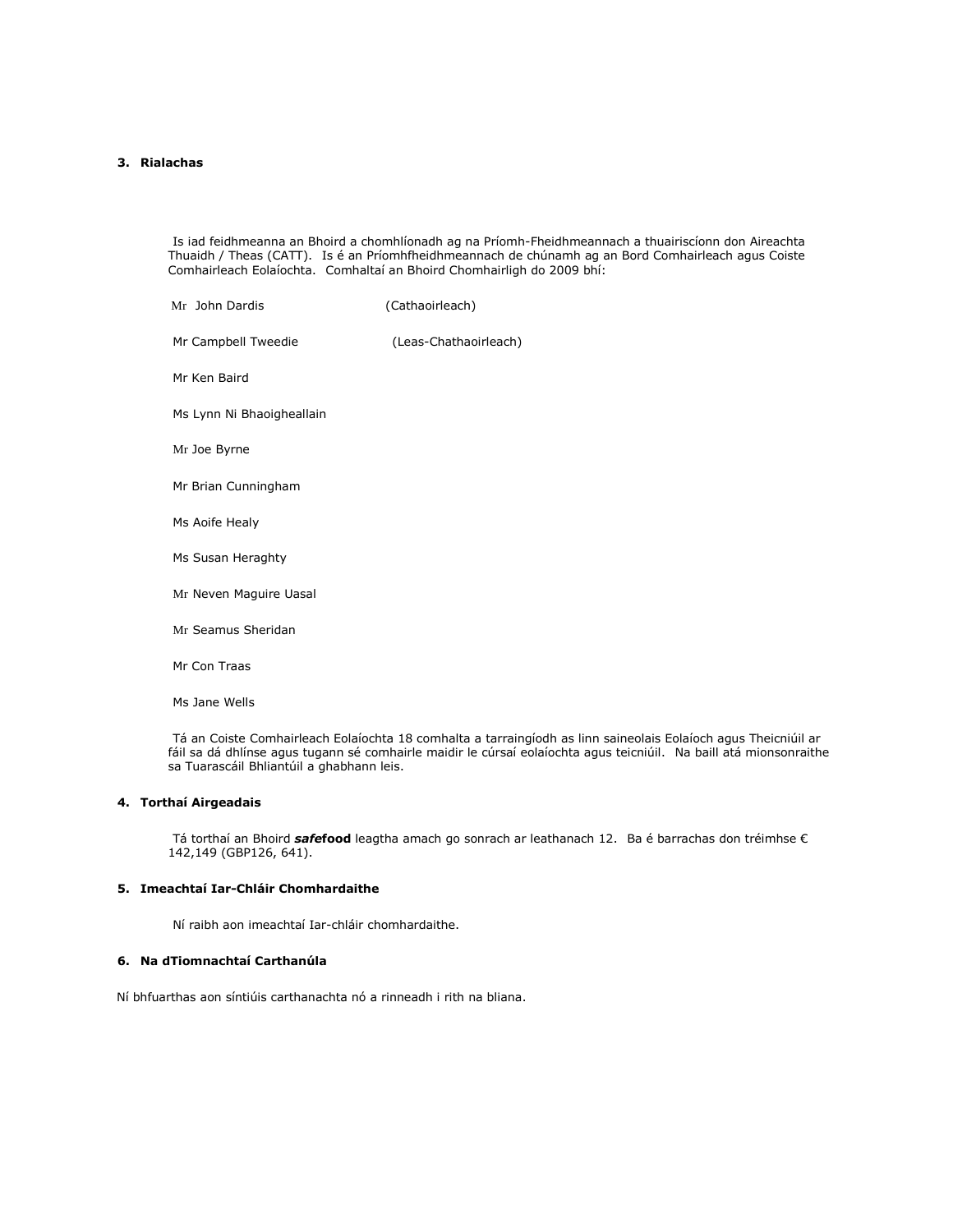### **7. Polasaithe**

#### **Fostaithe faoi Mhíchumas**

Fostaíodh Uimh dhaoine faoi mhíchumas i rith na bliana. Mar sin féin, tá an Bord tiomanta do pholasaí comhdheiseanna agus fáilte roimh iarratais ó iarratasóirí cuícháilithe beag beann ar mhíchumas. Forbraíodh plean gníomhaíochta míchumais i 2007 a chur chun cinn dearcadh dearfach i leith daoine faoi mhíchumas agus ar a rannpháirtíocht sa saol poiblí a spreagadh.

### Comhionannas

Eisíodh an Bhoird Scéim Comhionannais ceadaithe i mí an Mheithimh 2003 agus bia *sábháilte* i mbun próisis athbhreithnithe leanúnaigh.

### **Soláthar Eolais le agus i gcomhairle le Fostaithe**

An Fóram Comhpháirtíochta Fostaí bhí i bhfeidhm ar fud 2009 mar mheicníocht chun dul i gcomhairle le fostaithe agus bhí an-éifeachtach mar mhodh cumarsáide fostaí.

### **Polasaí um Íoc Pras agus ar a fheidhmíocht**

Feidhmíonn an Bord polasaí íocaíochta creidiúnaithe i gcomhréir le forálacha na gComhphobal Eorpach (Íocaíocht Dhéanach in Idirbhearta Tráchtála) 2002.

#### **Sláinte & Sábháilteacht Polasaí**

Coinníonn an Bord Sláinte agus Sábháilteachta polasaí, a scaipeadh ar na fostaithe go léir. Léiríonn an polasaí ceanglais dlí a chothabháil ar ardchaighdeán ar fud na heagraíochta.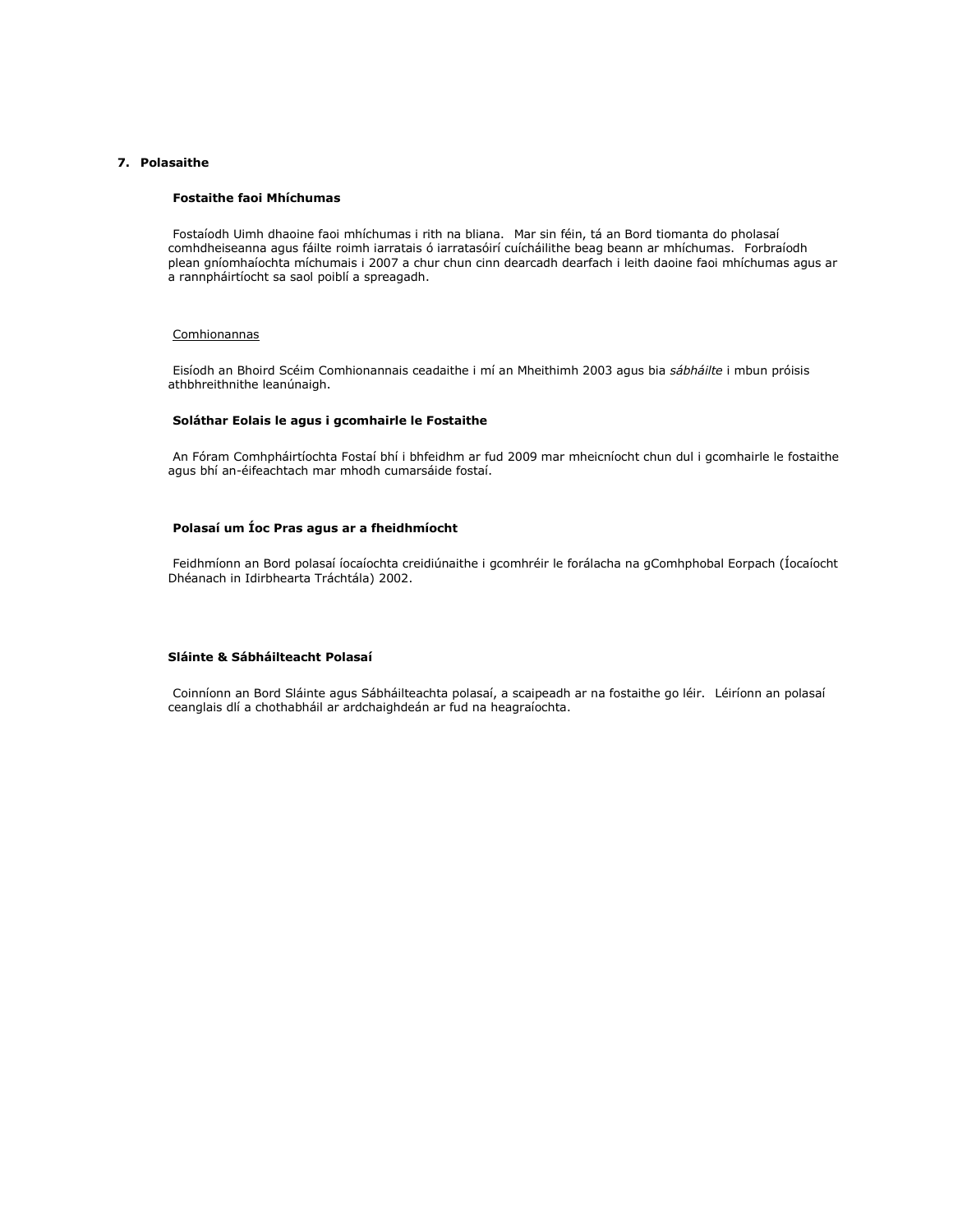### **8. Forbairt sa Todhchaí**

D'fhaomh an Bord Straitéis Chorparáideach do na blianta 2008-2010 ag an Aireachta Thuaidh / Theas (CATT).

Imlíníonn an Straitéis an Bhoird a misean, fís agus luachanna lárnacha agus conas a dhéanfaidh an Bord i bhfeidhm gach ceann dá bhfeidhmeanna le linn na tréimhse 3 bliana. Tá an straitéis athmheasúnú a dhéanamh go bliantúil i gcomhthéacs plean gnó bliantúil.

Tá caiteachas buiséadaithe do 2010 € 9,522,000 (GBP8, 474,580).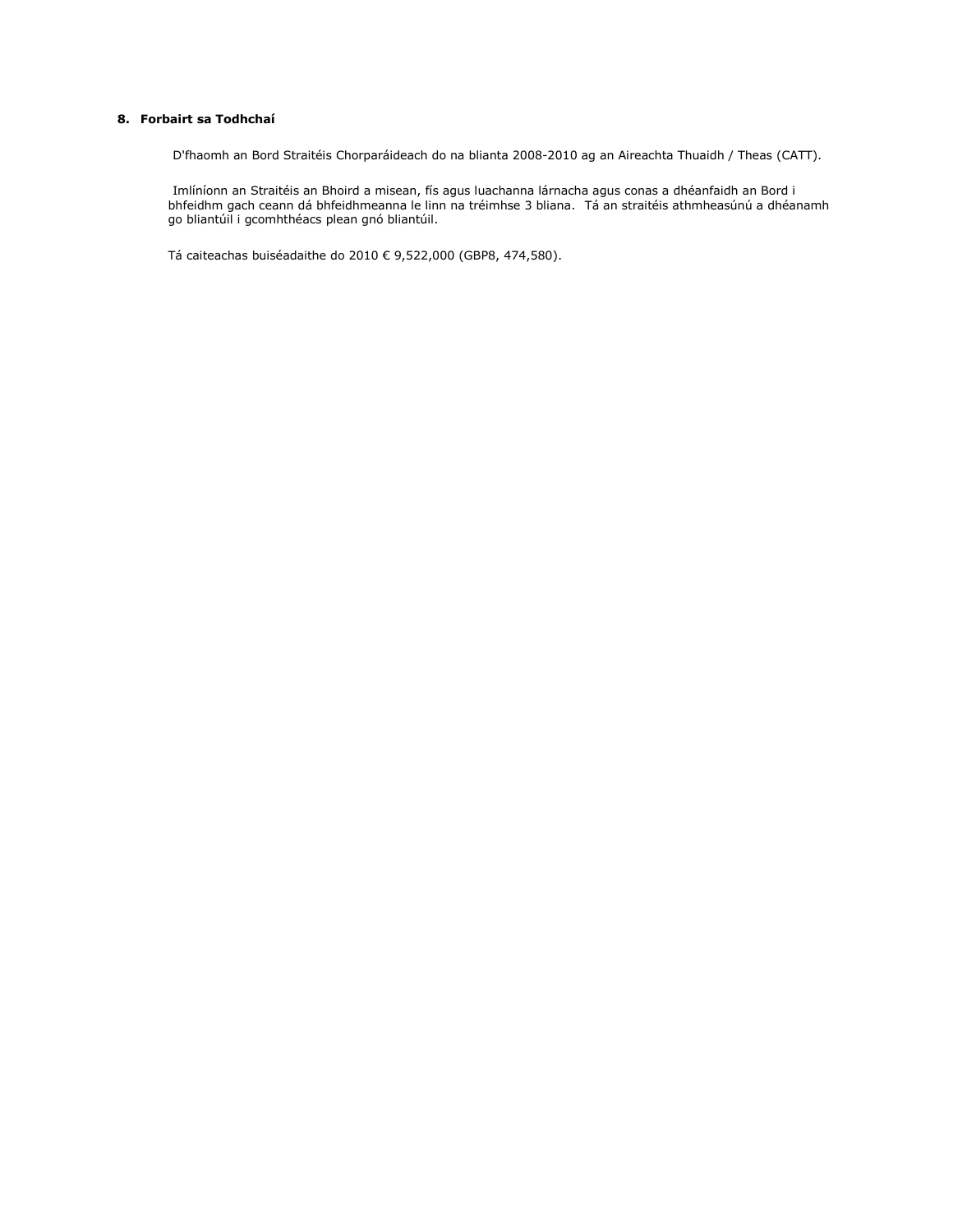#### **Ráiteas maidir le Bord** *safe*food **ar Fhreagrachtaí**

An Roinn Sláinte agus Leanaí agus an Roinn Sláinte, Seirbhísí Sóisialta agus Sábháilteachta Poiblí d'ordaigh an Bord a ullmhú ráiteas cuntas do gach bliain airgeadais san fhoirm agus ar an mbonn atá leagtha amach sa treo na gcuntas san aguisín leis na Cuntais. Na Cuntais a ullmhú ar bhonn fabhraithe agus ní mór léargas fíor agus cothrom ar staid ghnóthaí an Fhorais ag deireadh na bliana agus ar a ioncam agus ar a chaiteachas, gnóthachain agus caillteanais aitheanta iomlána agus sreabhadh airgid don bhliain airgeadais.

In ullmhú na gcuntas tá an Foras:

- o Déanamh de réir treoir gcuntas atá eisithe ag an Roinn Sláinte agus Leanaí agus an Roinn Sláinte, Seirbhísí Sóisialta agus Sábháilteachta Poiblí, lena n-áirítear na riachtanais chuntasaíochta agus nochta iomchuí, agus na polasaithe cuntasaíochta ar bhonn comhsheasmhach i bhfeidhm;
- o Breithiúnais agus meastacháin a dhéanamh ar bhonn réasúnta;
- o Luaigh ar leanadh caighdeáin chuntasaíochta infheidhmithe a nochtadh agus a mhíniú agus aon imeacht ábharthach sna cuntais;
- o Ullmhaigh na Cuntais ar bhonn an ghnóthais leantaigh, sin mura mbíonn sé míchuí glacadh leis go gcuirfidh an Comhlacht ag feidhmiú.

### Freagrachtaí an Phríomhfheidhmeannaigh

An Phríomhfheidhmeannaigh freagrachtaí mar an Duine Cuntasach don Bhord *safe***food**, lena n-áirítear freagracht as cuibheas agus rialtacht na n-airgeadas poiblí agus chun taifid a choimeád, leagtha amach i Meamram Airgeadais an Chomhlachta.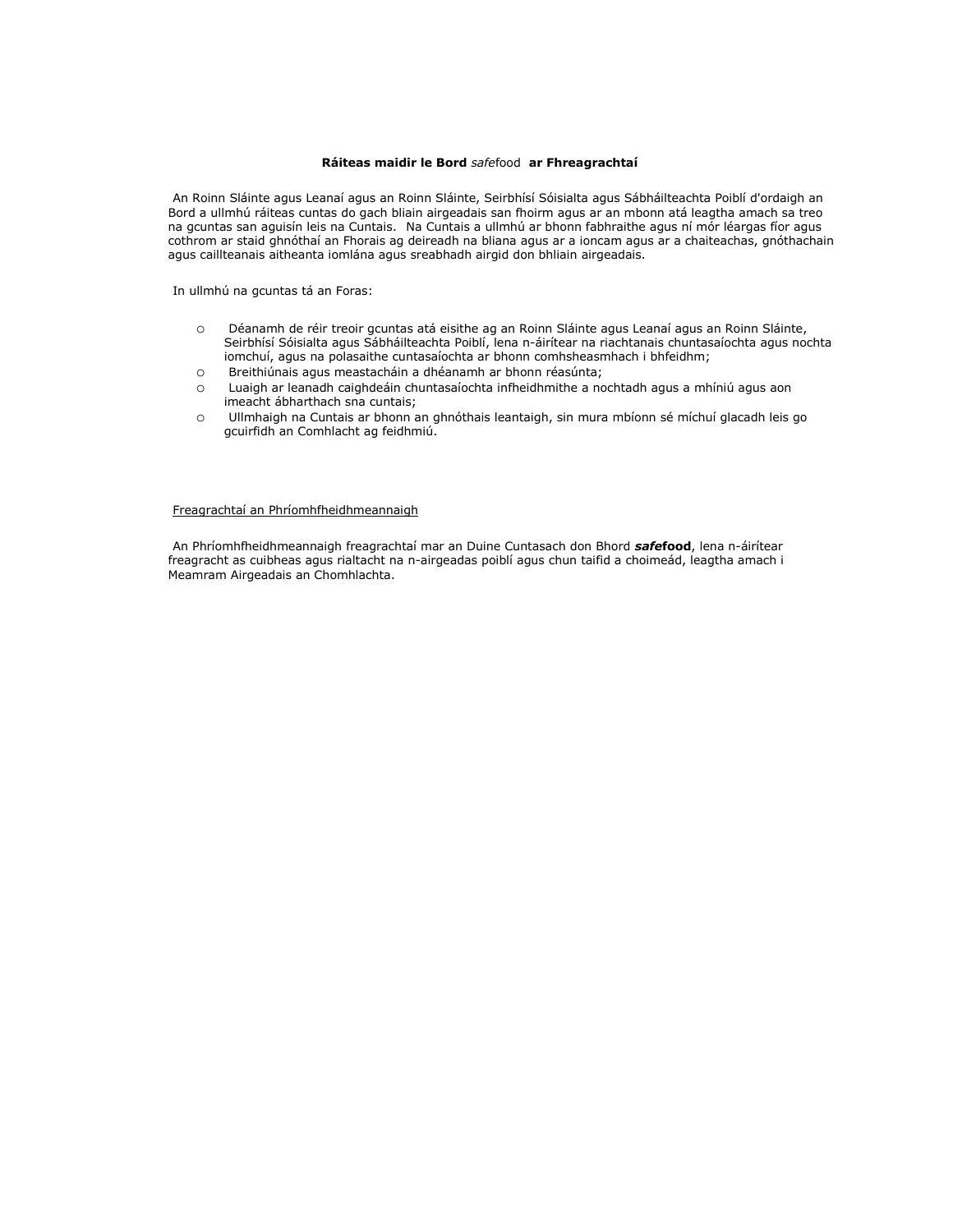### **Ráiteas maidir le Rialú Inmheánach**

#### **1. Scóip na Freagrachta**

Mar Dhuine Cuntasach, tá mé freagrach as cothabháil córas fuaime rialaithe inmheánach a thacaíonn le gnóthú na Bord Cothaithe *safe***food** le beartais, aidhmeanna agus cuspóirí, am céanna ag cosaint cistí poiblí agus sócmhainní na Roinne as a bhfuil mé freagrach go pearsanta, i gcomhréir leis an bhfreagrachtaí a shanntar dom i Bainistíochta Airgid Phoiblí Thuaisceart Éireann (MPMNI) agus Nósanna Imeachta Airgeadais Phoiblí.

Is é an beacht cuntasacht agus tuairisciú struchtúr atá sainmhínithe sa Bhoird Meamram Airgeadais, a rianaíonn an t-athbhreithniú agus a ról monatóireachta na Ranna urraíochta comhpháirteach (An Roinn Sláinte, Seirbhísí Sóisialta agus Sábháilteachta Poiblí (Thuaidh) agus an Roinn Sláinte agus Leanaí (Theas). Ina theannta sin, mar Phríomh-Oifigeach Cuntasaíochta, tá mé freagrach do na coistí faoi seach cuntais poiblí sa dá dhlínse.

### **2. Cuspóir an gCóras Rialaithe Inmheánaigh**

Tá an córas rialaithe inmheánaigh riosca a bhainistiú go leibhéal réasúnta seachas chun deireadh gach riosca teip a bhaint amach beartais, aidhmeanna agus cuspóirí; is féidir é sin, ach dearbhú réasúnach agus ní dearbhú iomlán ar éifeachtacht. Tá an córas rialaithe inmheánaigh bunaithe ar phróiseas leanúnach atá deartha chun na rioscaí a aithint agus tús áite a thabhairt do bhaint amach beartais an Bhoird, aidhmeanna agus cuspóirí, meastóireacht a dhéanamh an dóchúlacht go dtarlóidh na rioscaí sin á réadú agus ba chóir an tionchar atá acu a bhaint amach, agus chun iad a bhainistiú go héifeachtach, go héifeachtúil, agus go heacnamaíoch. Tá an córas rialaithe inmheánaigh curtha i bhfeidhm ag an mBord Bia don bhliain dar críoch 31 Nollaig 2009 agus suas go dtí dáta faofa na Tuarascáil agus Cuntais Bhliantúla, agus tagann sé leis treoir na Roinne Airgeadais.

#### **3. Cumas Riosca a láimhsiú**

Tá an Fhoireann Shinsearach Bainistíochta freagrach as maoirseacht a dhéanamh ar chur i bhfeidhm agus próiseas bainistíochta riosca faoi mo threoir chun a chinntiú go bhfuil an próiseas ag obair mar a bhí beartaithe. Chomh maith le hathbhreithniú ar an gcreat riosca foriomlán, fuair na moltaí ó na hiniúchóirí inmheánacha agus seachtracha a athbhreithniú, le rialuithe á feabhsaithe nó a thabhairt isteach mar is gá.

Tá gach ball foirne ag súil a bheith ag obair laistigh de pholasaithe bunaithe ar riosca agus rialaithe inmheánaigh, agus go bhfuil siad oilte mar is iomchuí.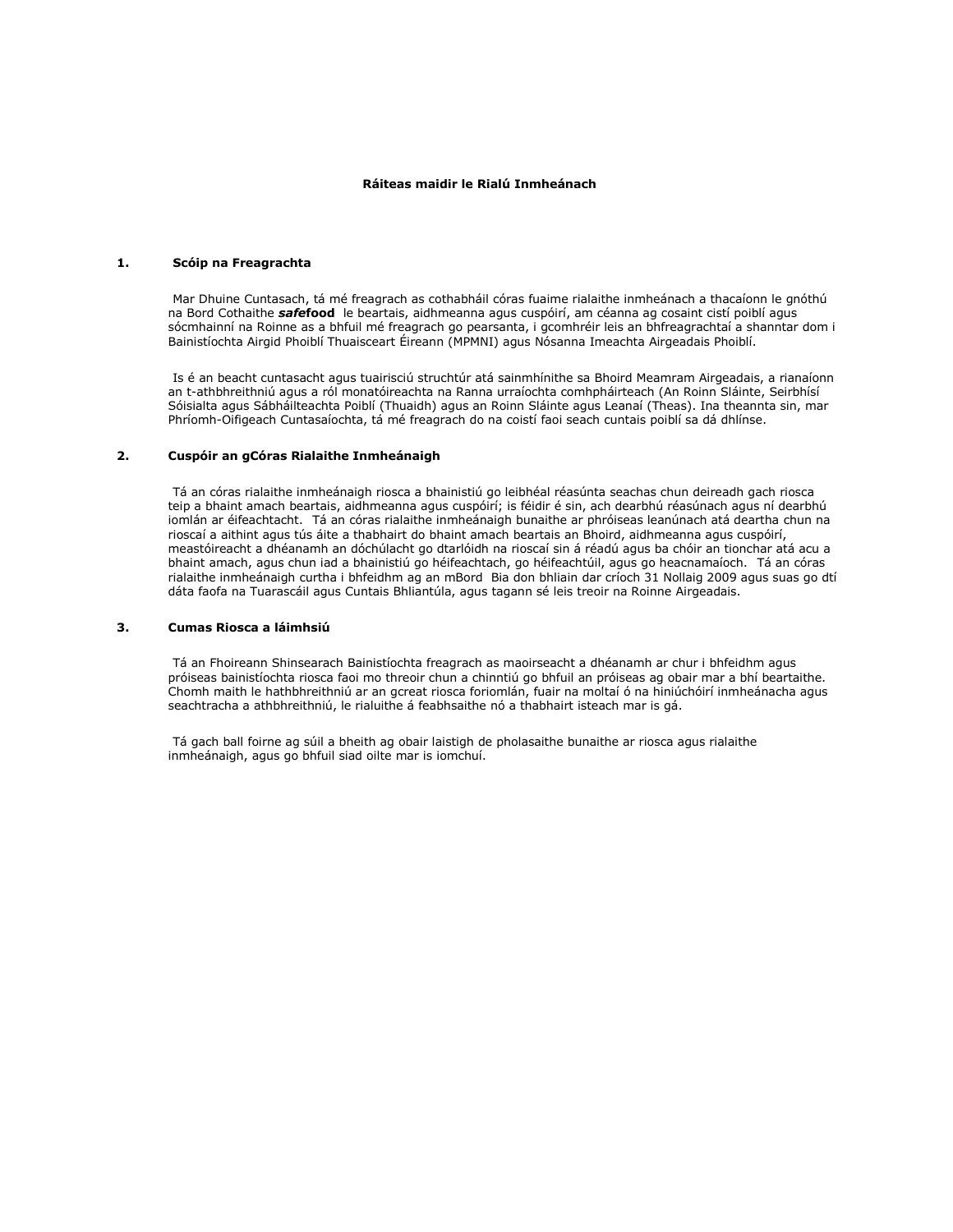### **4. An Creat Riosca agus Rialú**

Tá forbartha ag an mBord clár riosca agus measúnú riosca maitrís. Riosca atá aitheanta ag an leibhéal araon inghreamaithe agus ar rialú ag an am a fhorbairt pleananna gnó agus straitéisí. Tá forbartha ag an mBord ar chreat d'eolas bainistíochta rialta, athbhreithniú a dhéanamh ar athraitheas, agus nósanna imeachta riaracháin agus rialaithe (lena n-áirítear deighilt dualgas agus córas tarmligin agus cuntasachta).

Cuimsíonn sé chomh maith: -

- o Córais chuimsitheacha bhuiséadaithe le buiséad bliantúil ceadaithe ag an bPríomhoifigeach Feidhmiúcháin;
- o Nósanna imeachta a athbhreithniú agus a aontú leis an Buiséid leis an bhFoireann Bainistíochta Sinsearaí; agus
- o An t-ullmhúchán ar thuarascálacha airgeadais rialta mar bhonn le haghaidh athbhreithniú agus monatóireacht a dhéanamh ar dhul chun cinn.

I 2009, bhí cúnamh an athbhreithniú ar an gcreat rialaithe riosca agus ag na tuairimí an dá na nIniúchóirí Inmheánacha agus Seachtracha agus an Coiste Iniúchóireachta an Bhoird Chomhairligh.

#### **5. Athbhreithniú ar Éifeachtacht**

Mar duine Cuntasach, tá mé freagrach as athbhreithniú ar éifeachtacht an chórais rialaithe inmheánaigh. Is é mo athbhreithniú ar éifeachtacht an chórais rialaithe inmheánaigh bunaithe ar obair na n-iniúchóirí inmheánacha agus na bainisteoirí feidhmiúcháin a bhfuil freagracht orthu as forbairt agus cothabháil an chreata rialaithe inmheánaigh, agus tráchtanna déanta ag na hiniúchóirí seachtracha ina litir bainistíochta agus tuarascálacha eile. Tá plean chun aghaidh a thabhairt ar laigí agus feabhsú leanúnach an chórais a chinntiú i bhfeidhm.

Sa bhliain 2009, thacaigh an gníomhaíochtaí seo a leanas an t-athbhreithniú ar éifeachtacht: -

- o An tIniúchóir Inmheánach tuairisc don Choiste Iniúchta an Bhoird Chomhairligh ar an gcreat atá i bhfeidhm chun rialú agus a bhainistiú tionscadail mhóra;
- o Rinneadh athbhreithniú ar an Buiséad Bliantúil, ceadaithe ag na Ranna Urraíochta, míosúil ag an Fhoireann Shinsearach Bainistíochta, go háirithe na difríochtaí ó ghníomhaíocht pleanáilte; agus
- o Coimeádadh an creat do bhainistiú riosca faoi athbhreithniú leanúnach.

Martin Higgins

Príomh-Oifigeach Feidhmiúcháin

9 <sup>ú</sup> Feabhra 2011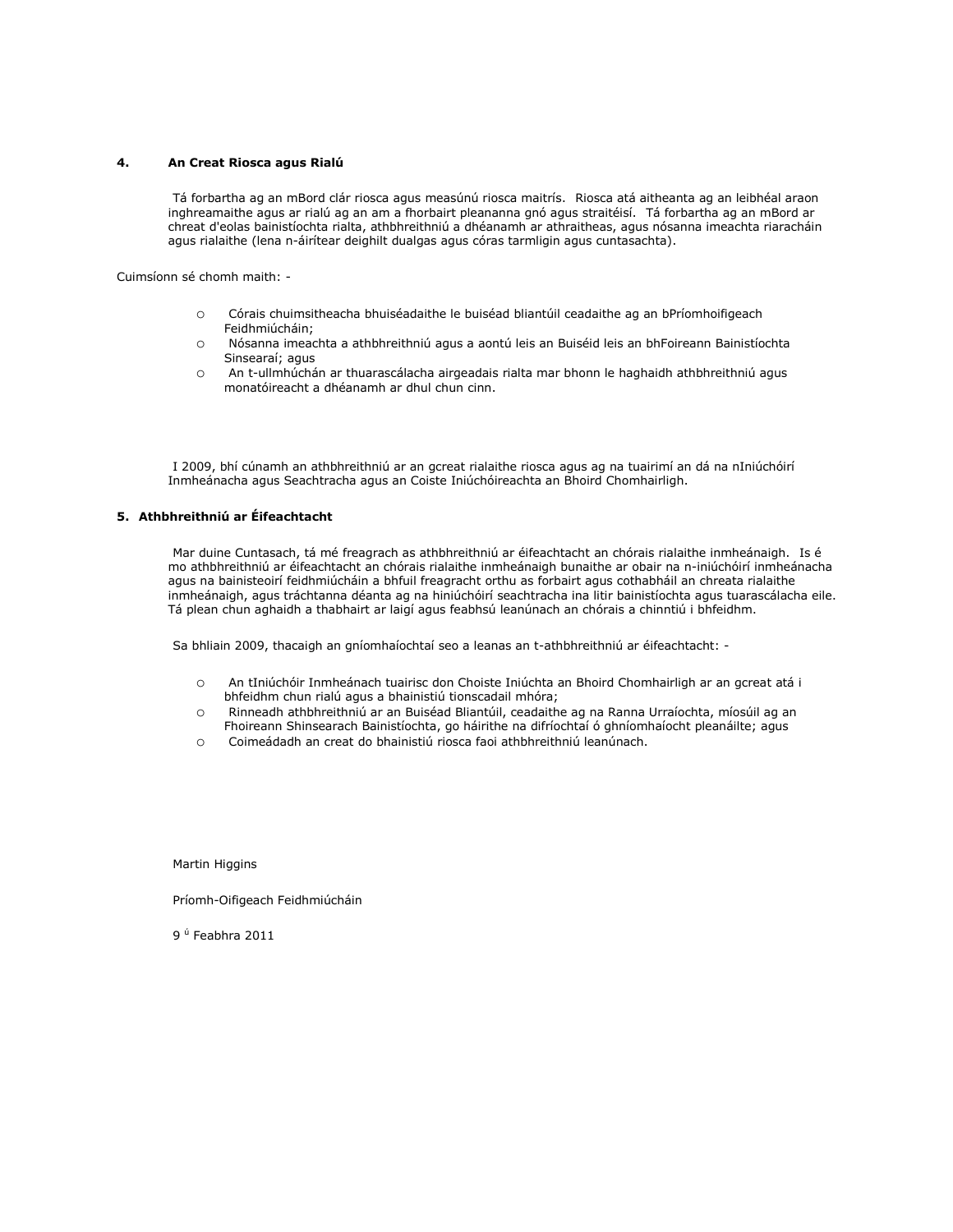### **Food Safety Promotion Board**

### **The Certificate of the Comptrollers and Auditors General to the Northern Ireland Assembly and the Houses of the Oireachtas**

We have audited the accounts of the Food Safety Promotion Board ('the Body') for the year ended 31 December 2009 pursuant to the provisions of the North/South Co-operation (Implementation Bodies) (Northern Ireland) Order 1999 and the British-Irish Agreement Act 1999 which require us to audit and certify, in co-operation, the accounts presented to us by the Body. These comprise the Income and Expenditure Account, the Statement of Total Recognised Gains and Losses, the Balance Sheet, the Cash Flow Statement and the related notes. These accounts have been prepared under the accounting policies set out within them.

### **Respective responsibilities of the Body, the Chief Executive and the Auditors**

As explained more fully in the Statement of Responsibilities, the Body is responsible for the preparation of the accounts and for being satisfied that they give a true and fair view. The Chief Executive, as Accountable Officer, is responsible for ensuring propriety and regularity in relation to the use of public funds. Our responsibility is to audit the accounts in accordance with applicable law and International Standards on Auditing (UK and Ireland). Those standards require us and our staff to comply with the Auditing Practices Board's Ethical Standards for Auditors.

### **Scope of the audit of the accounts**

And audit involves obtaining evidence about the amounts and disclosures in the accounts sufficient to give reasonable assurance that the accounts are free from material misstatement, whether caused by fraud or error. This includes an assessment: of whether the accounting policies are appropriate to the Body's circumstances and have been consistently applied and adequately disclosed; the reasonableness of significant accounting estimates made by the Body; and the overall presentation of the accounts.

In addition, we are required to obtain evidence sufficient to give reasonable assurance that the expenditure and income reported in the accounts have been applied for the purposes intended by the Northern Ireland Assembly and Dáil Éireann and that the financial transactions conform to the authorities which govern them.

### **Opinion on Regularity**

In our opinion, in all material respects, the expenditure and income have been applied for the purposes intended by the Northern Ireland Assembly and Dáil Éireann and the financial transactions conform to the authorities which govern them.

#### **Opinion on the accounts**

In our opinion:

- the accounts give a true and fair view, of the state of the Body's affairs as at 31 December 2009, and of its surplus and cash flows for the year then ended; and
- the accounts have been properly prepared in accordance with the accounts direction issued under the governing legislation.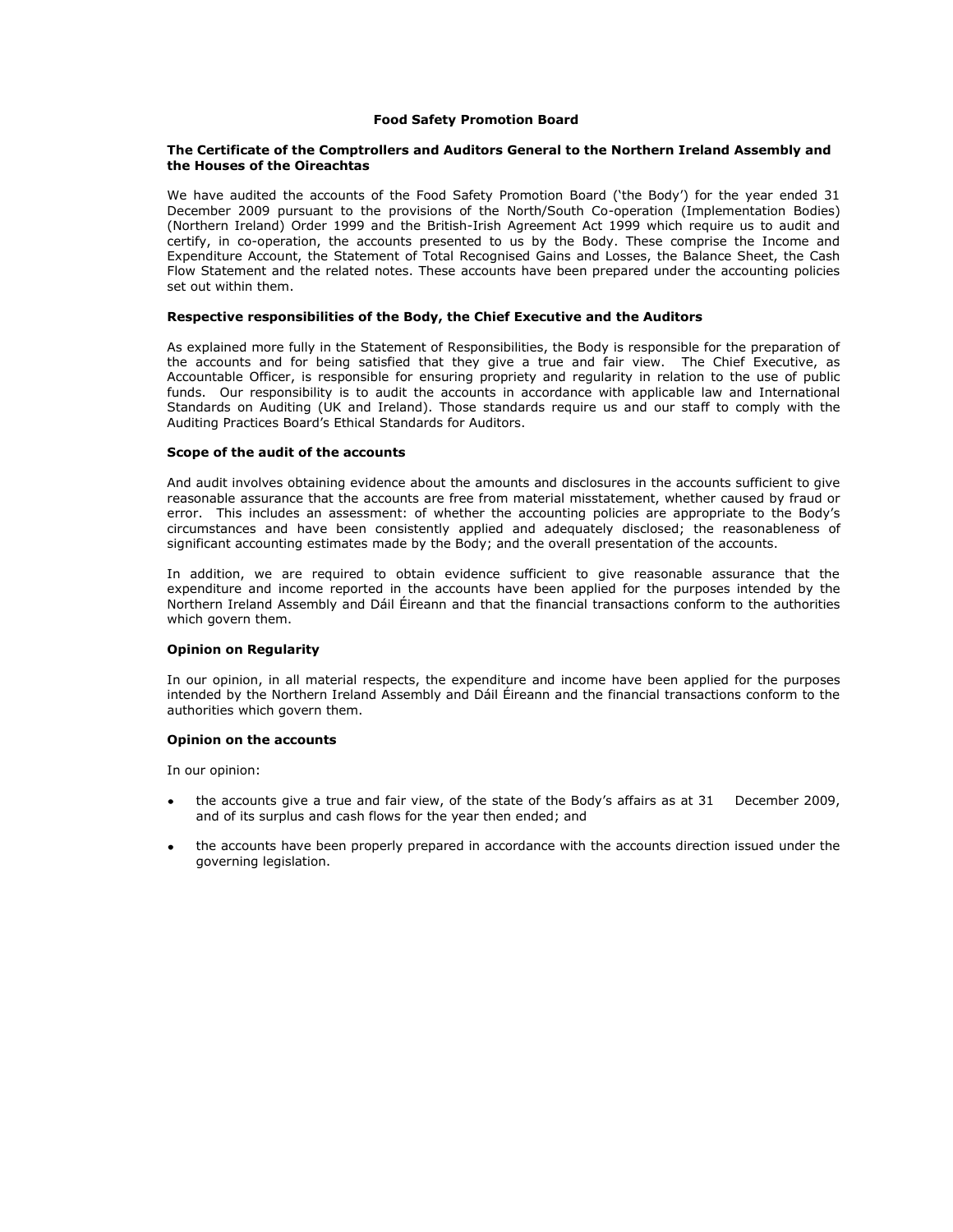### **Opinion on other matters**

In our opinion the information in the Foreword for the financial year for which the accounts are prepared is consistent with the accounts.

### **Matters on which we report by exception**

We have nothing to report in respect of the following matters which we report to you if, in our opinion:

- adequate accounting records have not been kept; or  $\bullet$
- the accounts are not in agreement with the accounting records; or  $\bullet$
- we have not received all of the information and explanations we require for our audit; or  $\bullet$
- the Statement on Internal Control does not reflect compliance with applicable guidance on corporate  $\bullet$ governance.

**John Buckley KJ Donnelly Comptroller and Auditor General for Northern Ireland Dublin Castle 106 University Street Dublin 2 Belfast Ireland BT7 IEU 17 February 2011 17 February** 

**2011**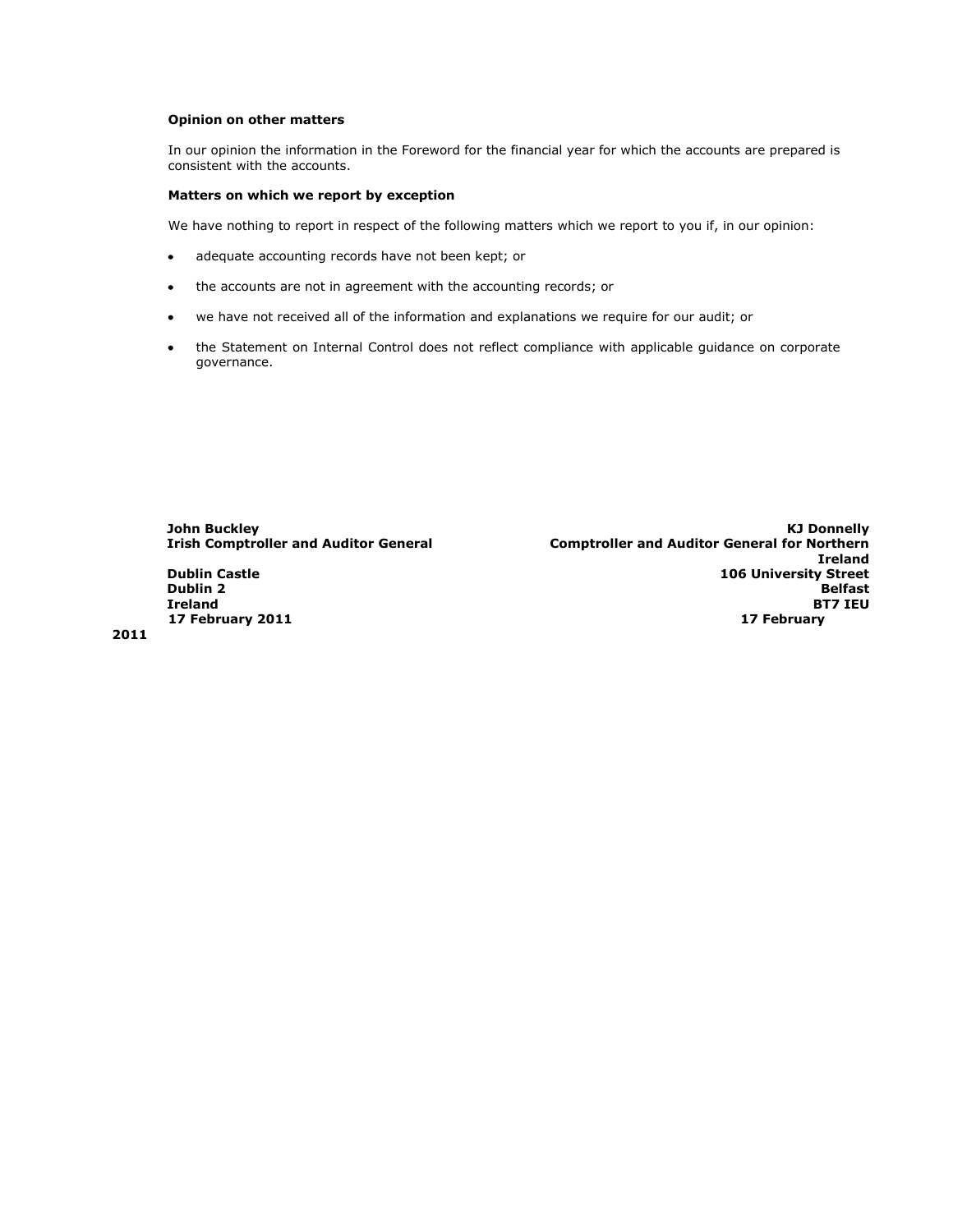### **CUNTAS IONCAIM AGUS CAITEACHAIS don bhliain dar críoch 31 Nollaig, 2009**

|                                         |              | 2009      | 2008                     | 2009       | 2008                     |
|-----------------------------------------|--------------|-----------|--------------------------|------------|--------------------------|
|                                         |              |           | (Mar a<br>athshonraíodh) |            | (Mar a<br>athshonraíodh) |
|                                         |              | €         | €                        | <b>GBP</b> | <b>GBP</b>               |
|                                         | <b>Nótaí</b> |           |                          |            |                          |
| <b>Ioncam</b>                           |              |           |                          |            |                          |
| Deontais Ioncaim ó Ranna                | 2(a)         | 8,573,232 | 9,295,295                | 7,637,893  | 7,400,914                |
| Deontas Caipitil Scaoileadh             | 9(a)         | 326,387   | 326,908                  | 290,778    | 260,824                  |
|                                         |              | 8,899,619 | 9,622,203                | 7,928,671  | 7,661,738                |
| <b>Ioncam Eile</b>                      | 2(b)         | 352,936   | 293,563                  | 314,430    | 233,735                  |
| <b>Ioncam Iomlán</b>                    |              | 9,252,555 | 9,915,766                | 8,243,101  | 7,895,473                |
| <b>Caiteachas</b>                       |              |           |                          |            |                          |
| Costais Foirne                          | 3            | 2,369,898 | 2,497,247                | 2,111,342  | 1,988,308                |
| Táillí an Bhoird                        |              | 104,188   | 109,696                  | 92,821     | 87,340                   |
| Dímheas                                 | 6            | 325,234   | 326,908                  | 289,751    | 260,824                  |
| Caiteachas Cláir Thaighde               | 5            | 467,898   | 1,057,166                | 416,850    | 841,716                  |
| <b>Gníomhaíochtaí Cur Chun Cinn Bia</b> | 12           | 3,520,793 | 2,752,518                | 3,136,674  | 2,191,555                |
| <b>Costais Oibriúcháin Eile</b>         | 4            | 2,322,395 | 2,631,732                | 2,069,022  | 2,095,385                |
| <b>Caiteachas Iomlán</b>                |              | 9,110,406 | 9,375,267                | 8,116,460  | 7,465,128                |
| Barrachas (Easnamh) don bhliain         |              | 142,149   | 540,499                  | 126,641    | 430,345                  |
| Méid a aistriú chuig an gCúlchiste      | 13           |           |                          |            |                          |
| Ginearálta                              |              | 142,149   | 540,499                  | 126,641    | 430,345                  |

Baineann na suimeanna go léir thuas le gníomhaíochtaí leanúnacha.

Martin Higgins

Príomh-Oifigeach Feidhmiúcháin

9 <sup>ú</sup> Feabhra 2011

Na nótaí ar leathanaigh 16-28 mar chuid de na cuntais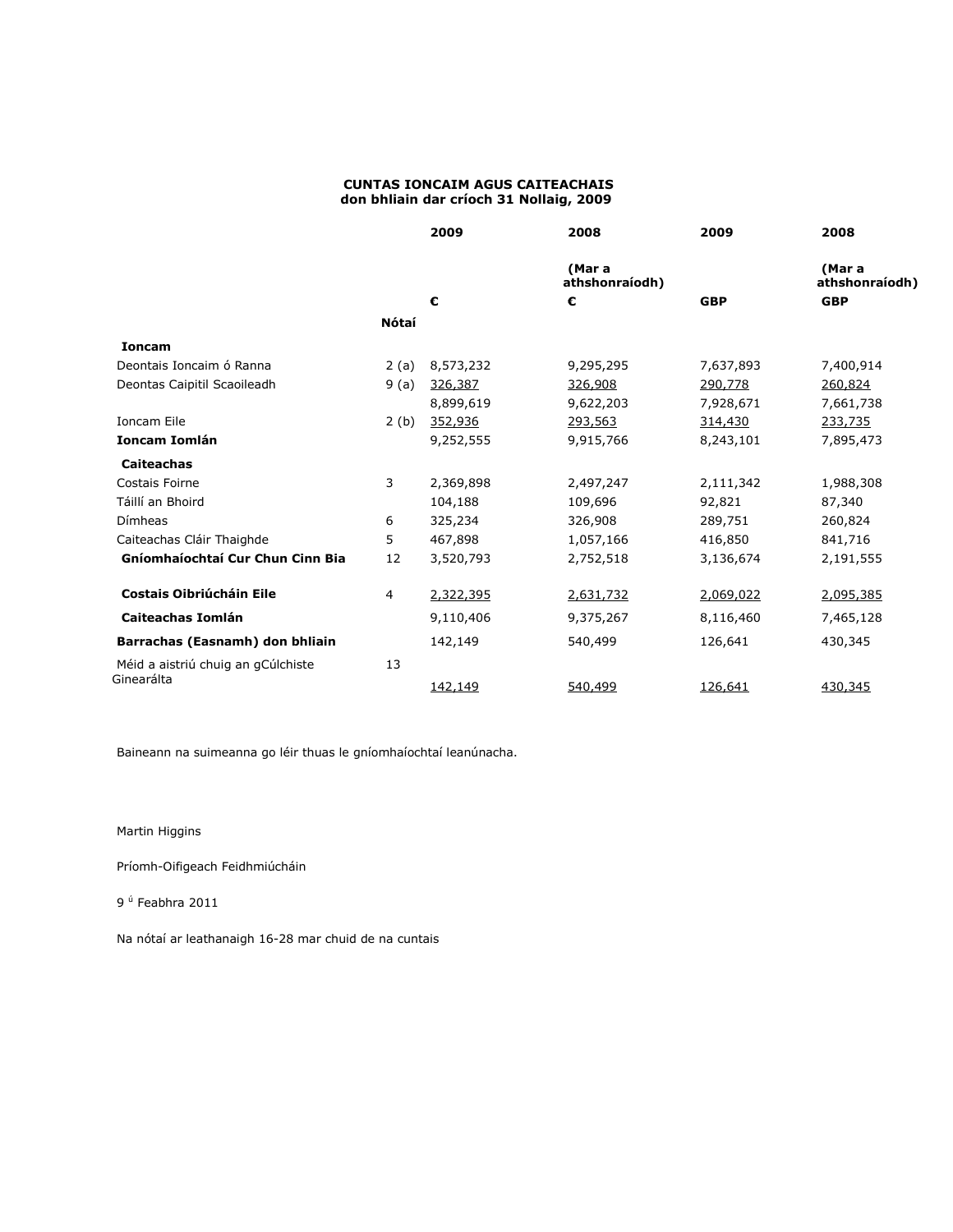### **RÁITEAS AR GHNÓTHACHAIN AGUS CAILLTEANAIS AITHEANTA IOMLÁNA**

### **don bhliain dar críoch 31 Nollaig, 2009**

**Nótaí**

|                                                                                | 2009<br>€   | 2008<br>€ | 2009<br><b>GBP</b> | 2008<br><b>GPB</b> |
|--------------------------------------------------------------------------------|-------------|-----------|--------------------|--------------------|
| Barrachas / (Easnamh) ar<br>feadh na tréimhse                                  | 142,149     | 540,499   | 126,641            | 430,345            |
| Gnóthachan achtúireach /<br>(caillteanas) ar dhliteanais<br>phinsin 18 (f)     | (1,366,000) | 423,000   | (1, 216, 974)      | 336,792            |
| Coigeartú ar mhaoiniú pinsin<br>iarchurtha                                     | 1,366,000   | (423,000) | 1,216,974          | (336, 792)         |
| <b>Gnóthachan Aitheanta</b><br>Iomlán /<br>(caillteanas) ar feadh na<br>tréimh | 142,149     | 540,499   | 126,641            | 430,345            |

Martin Higgins

Príomh-Oifigeach Feidhmiúcháin

#### 9 <sup>ú</sup> Feabhra 2011

Na nótaí ar leathanaigh 16-28 mar chuid de na cuntais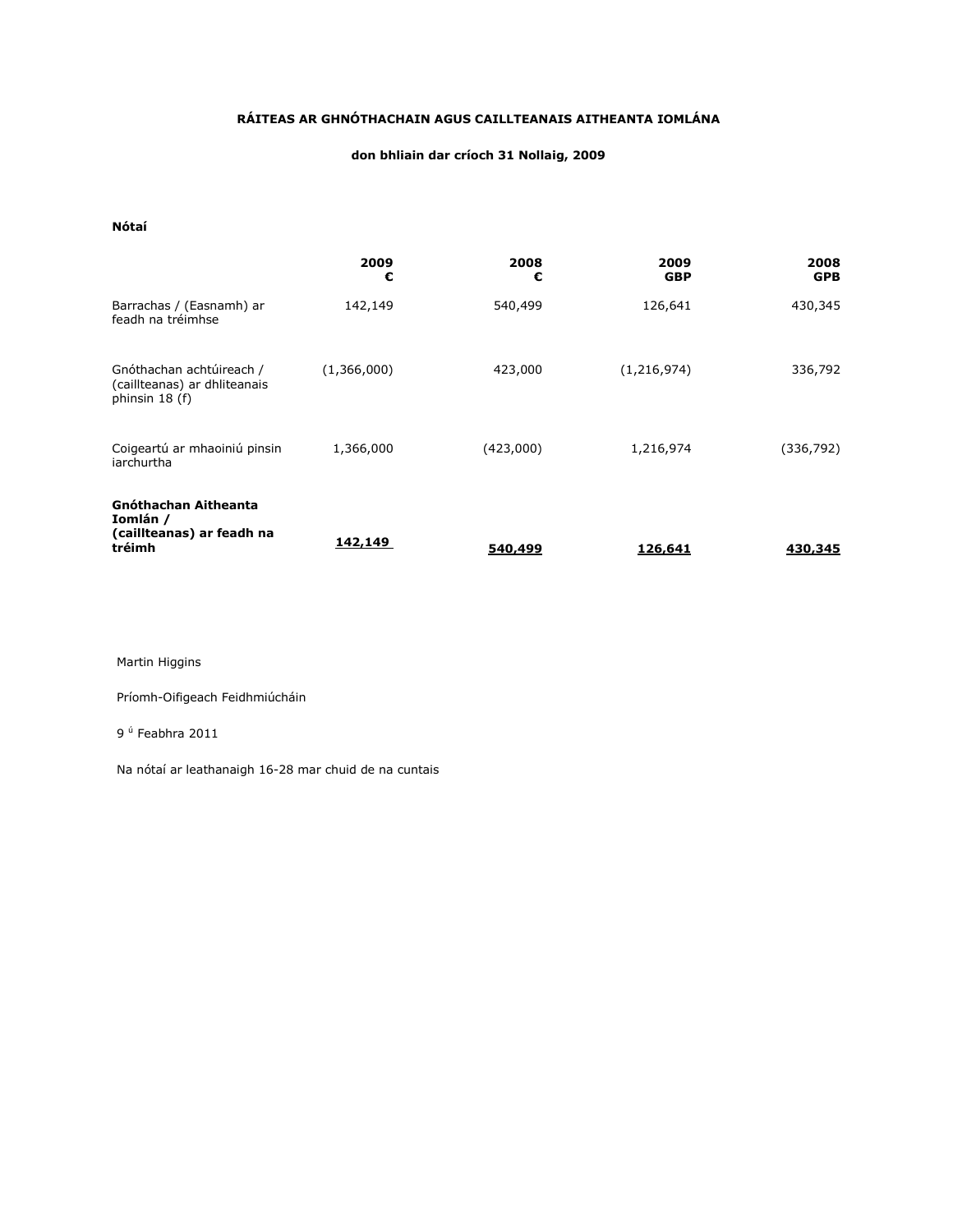### **CLÁR COMHARDAITHE**

### **mar atá ar 31 Nollaig 2009**

|                                                                                              |                | 2009                   | 2008                         | 2009                   | 2008                                   |
|----------------------------------------------------------------------------------------------|----------------|------------------------|------------------------------|------------------------|----------------------------------------|
|                                                                                              |                | €                      | Mar a<br>athshonraíodh)<br>€ | <b>GBP</b>             | (Mar a<br>athshonraíodh)<br><b>GBP</b> |
|                                                                                              | <b>Nótaí</b>   |                        |                              |                        |                                        |
| Sócmhainní Seasta<br>Sócmhainní Inláimhsithe                                                 |                |                        |                              |                        |                                        |
|                                                                                              | 6              | 1,433,993              | 1,659,887                    | 1,273,529              | 1,581,042                              |
| Sócmhainní Reatha                                                                            | $\overline{7}$ | 503,021                | 578,919                      | 446,734                | 551,421                                |
| <b>Dliteanais Reatha</b><br>Creidiúnaithe-mhéid a bheidh dlite<br>laistigh de bhliain amháin |                |                        |                              |                        |                                        |
|                                                                                              | 8              | (398, 011)             | (616, 058)                   | (353, 474)             | (586, 795)                             |
| Glansócmhainní Reatha /<br>(Dliteanais)                                                      |                | 105,010                | (37, 139)                    | 93,260                 | (35, 374)                              |
| Sócmhainní Iomlána lúide<br><b>Dliteanais Reatha roimh Phinsin</b>                           |                | 1,539,003              | 1,622,748                    | 1,366,789              | 1,545,668                              |
| Maoiniú Pinsin Iarchurtha                                                                    |                |                        |                              |                        |                                        |
|                                                                                              | 18(g)          | 4,599,000              | 2,845,000                    | 4,084,372              | 2,709,863                              |
| <b>Dliteanais Phinsin</b>                                                                    |                | 18(d) (4,599,000)      | (2,845,000)                  | (4,084,372)            | (2,709,863)                            |
| Glansócmhainní / (Dliteanais)                                                                |                | 1,539,003              | 1,622,748                    | 1,366,789              | 1,545,668                              |
| <b>Maoinithe ag:</b>                                                                         |                |                        |                              |                        |                                        |
| Caipiteal & Cúlchistí                                                                        |                |                        |                              |                        |                                        |
| Cúlchiste Ginearálta                                                                         | 13             | 105,010                | (37, 139)                    | 93,260                 | (35, 374)                              |
| Deontas Caipitil Cúlchiste                                                                   | 9(a)           | 1,433,993<br>1,539,003 | 1,659,887<br>1,622,748       | 1,273,529<br>1,366,789 | 1,581,042<br>1,545,668                 |

Martin Higgins

Príomh-Oifigeach Feidhmiúcháin

9 <sup>ú</sup> Feabhra 2011

Na nótaí ar leathanaigh 16-28 mar chuid de na cuntais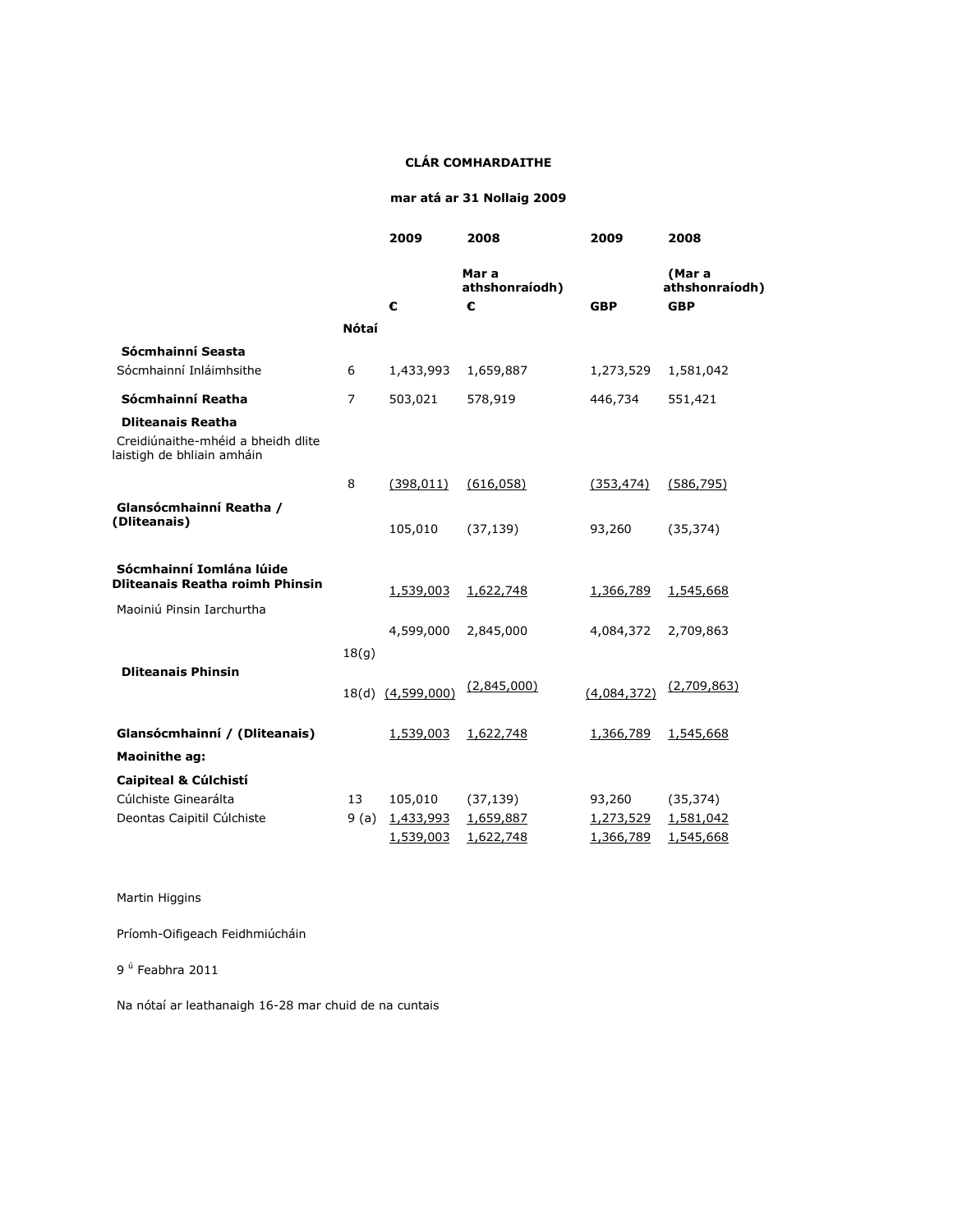### **RÁITEAS FAOI SHREABHADH AIRGID**

# **don bhliain dar críoch 31 Nollaig, 2009**

|                                                                            |       | 2009           | 2008          | 2009           | 2008          |
|----------------------------------------------------------------------------|-------|----------------|---------------|----------------|---------------|
|                                                                            | Nótaí |                |               |                |               |
|                                                                            |       | €              | €             | <b>GBP</b>     | <b>GBP</b>    |
| Glan-insreabhadh / (eis-sreabhadh) airgid ó<br>ghníomhaíochtaí oibriúcháin | 10    | 51,456         | (38, 953)     | 30,748         | 22,311        |
|                                                                            |       |                |               |                |               |
| Caiteachas caipitil agus infheistíocht airgeadais                          |       |                |               |                |               |
| Íocaíochtaí chun sócmhainní seasta inláimhsithe                            | 6     | (100, 492)     | (315, 338)    | (89, 528)      | (251,072)     |
|                                                                            |       |                |               |                |               |
|                                                                            |       |                |               |                |               |
| Glan-insreabhadh / (eis-sreabhadh) roimh mhaoiniú                          |       | (49,036)       | (354, 291)    | (58, 780)      | (228, 761)    |
| Maoiniú                                                                    |       |                |               |                |               |
| Maoiniú Caipitil Faighte                                                   |       | 100,492        | 280,733       | 89,528         | 223,520       |
|                                                                            |       |                |               |                |               |
| Cúlchiste Maoiniú                                                          |       | $\overline{0}$ | <u>34,605</u> | $\overline{0}$ | <u>27,552</u> |
|                                                                            |       | 100,492        | 315,338       | 89,528         | 251,072       |
|                                                                            |       |                |               |                |               |
|                                                                            |       | 51,456         | (38, 953)     | 30,748         | 22,311        |
| Méadú / (laghdú) in airgead tirim / bainc                                  | 11    |                |               |                |               |
|                                                                            |       |                |               |                |               |

### Martin Higgins

Príomh-Oifigeach Feidhmiúcháin

9 <sup>ú</sup> Feabhra 2011

Na nótaí ar leathanaigh 16-28 mar chuid de na cuntais seo.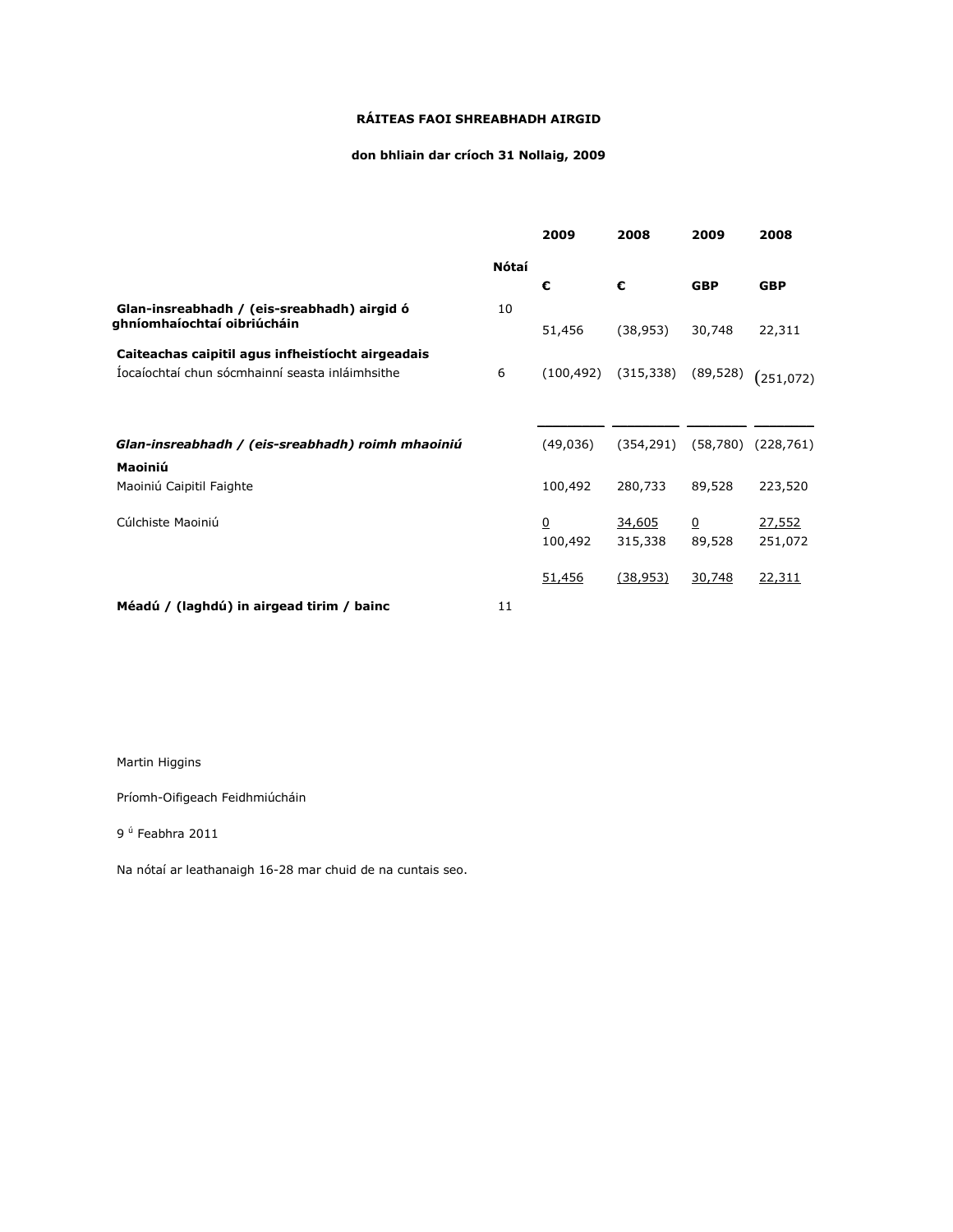### **NÓTAÍ LEIS NA CUNTAIS**

### **1. Beartais Chuntasaíochta**

#### **1.1 Coinbhinsiún Cuntasaíochta**

Na Ráitis Airgeadais ullmhaithe de réir choinbhinsiún an chostais stairiúil.

Gan teorainn a chur leis an eolas a thugtar, na Ráitis Airgeadais a ullmhú ar bhonn fabhruithe agus go gcomhlíonann siad na riachtanais chuntasaíochta agus nochta an Companies (Northern Ireland) Order 1986 hAchtanna, ó Phoblacht na hÉireann gCuideachtaí 1963 go 2009, na caighdeáin chuntasaíochta arna eisiúint nó arna nglacadh ag Bord na gCaighdeán Cuntasaíochta agus na riachtanais chuntasaíochta agus nochta ad'eisigh an Roinn Airgeadais agus Pearsanra agus an Roinn Airgeadais, sa mhéid go bhfuil na ceanglais sin cuí.

### **1.2 Ioncam**

Is ionann Ioncam infhaighte ndeontais ioncaim ón Roinn Sláinte agus Leanaí agus an Roinn Sláinte, Seirbhísí Sóisialta agus Sábháilteachta Poiblí.

### **1.3 Sócmhainní Seasta**

- **a.** Tá sócmhainní seasta inláimhsithe san áireamh ag a gcostas stairiúil ar an mBord *safe***food**.
- **b.** Ríomhtar dímheas a dhíscríobh ar an costas nó méideanna athluacháilte na sócmhainní seasta thar a saol úsáideach.

Na modhanna a ghlacfar agus na rátaí a úsáidtear in aghaidh na bliana mar seo a leanas:

| Trealamh Oifige                | 15% Líne Dhíreach   |
|--------------------------------|---------------------|
| Trealamh Ríomhaireachta        | 33.3% Líne Dhíreach |
| Costais Maoine & Fitout Líne   | 4% Líne Dhíreach    |
| Daingneáin & Feistis           | 10% Líne Dhíreach   |
| Tionscadail Caipitil CBFS Líne | 33.3% Líne Dhíreach |

- **c.** Gearrtar dímheas i mbliain an cheannaigh, ach nach bhfuil i mbliain na diúscartha.
- **d.** Sócmhainní Seasta a chaipitliú uair níos mó ná siad € 650 (GBP423).

#### **1.4 Cáin Bhreisluacha**

Níl an Bord Cothaithe Sábháilteacht Bhia i riocht CBL a aiséileamh agus CBL san áireamh mar chaiteachas nó i luach caipitiúil na Sócmhainní Seasta.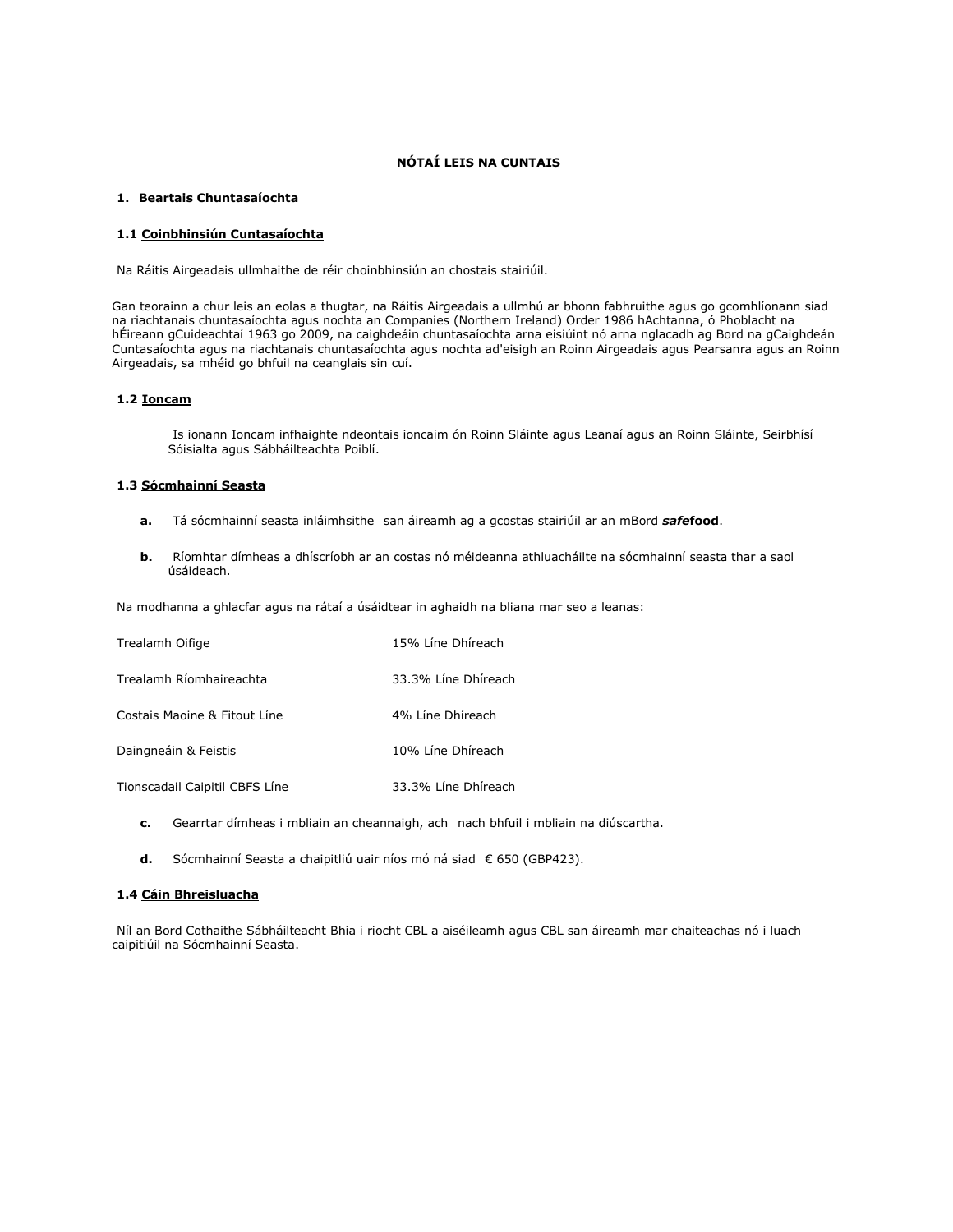### **1.5 Pinsin**

Tá Bord *safe***food** ar ghlacadh FRS 17 i ndáil le cuntasaíocht do phinsin sa bhliain 2009.

Bunaíodh an Scéim Pinsean Thuaidh / Theas ag an Thuaidh / Theas agus na Comhlachtaí Forfheidhmithe Turasóireacht Éireann Teoranta le héifeacht ó 29 Aibreán 2005. Is scéim pinsin sochair sainmhínithe a mhaoinítear go bliantúil ar bhonn íoc mar a théann tú ó airgid soláthartha ag an Ríocht Aontaithe agus an Státchiste na hÉireann. Tá an scéim á riaradh ag riarthóir seachtrach. Tá maoiniú ón Státchiste na hÉireann ar fáil ag an Roinn Airgeadais faoi bhráid an Chomhlachta a chuireann maoiniú ar an riarthóir ansin. An Tá Tuaisceart Éireann de na sochair a íocadh i rith na bliana atá maoinithe go díreach chuig an riarthóir ag an Státchiste na Ríochta Aontaithe.

Caighdeán Tuairiscithe Airgeadais (FRS) 17 Clúdaíonn sochair scoir. Tá an dliteanas an 31 Nollaig 2009 curtha san áireamh sna ráitis airgeadais agus tá nóta nochtadh curtha san áireamh (Nóta 18) cur síos ar na ríomhaireachtaí athbhreithniú achtúireach, bhí a rinne PriceWaterhouseCoopers. Áirítear leis seo torthaí na ríomhanna de na dliteanais pinsin agus costais a bhaineann le fostaithe (agus an iar-fhostaithe) de chuid an Bhoird chun Cinn Sábháilteachta Bia chun críocha na cuntais don bhliain dar críoch 31 Nollaig 2009 agus figiúirí comparáideacha do 2008.

Eiríonn costais phinsin sochair phinsin a thuilleann fostaithe sa tréimhse. Aithnítear méid a chomhfhreagraíonn don mhuirear pinsin mar ioncam sa mhéid is go bhfuil sé in-aisghabhála, agus fritháirithe ag deontais a fhaightear sa bhliain chun íocaíochtaí pinsin a scaoileadh. Léiríonn dliteanais phinsin luach reatha íocaíochtaí pinsin sa todhchaí tuillte ag an bhfoireann go dtí seo.

Cuireadh i bhfeidhm FRS 17, i gcomhar leis an íocaíocht ASLCs i rith 2009 agus an bhliain comparáideacha 2008, agus dá bhrí sin tá an Comhlacht freagrach as an íocaíocht ASLC don tréimhse Eanáir-Márta 2009, de bhreis ar an FRS17 a costas pinsin, i gcomhréir leis an treoir aontaithe ag an Roinn Airgeadais in Éirinn, An Roinn Airgeadais agus Pearsanra i dTuaisceart Éireann, agus an t-Reachtairí Cuntas agus Ciste sa dá dhlínse.

#### **1.6 Caiteachas Cláir Thaighde**

Costais Taighde Conartha san áireamh sa Chuntas Ioncaim agus Caiteachais bunaithe ar chaiteachas dlite agus iníoctha sa bhliain ar scór na conarthaí taighde ceadaithe.

#### **1.7 Deontas Caipitil Cúlchiste**

Is ionann an Cuntas Cúlchiste Deontas Caipitil luach neamhamúchta ioncaim a úsáidtear chun críocha caipitiúla.

#### **1.8 Airgeadra Tuairiscithe**

Na hidirbhearta agus iarmhéideanna de chuid an Bhoird a thuairisciú sa dá Euro agus i Steirling.

Is é an airgeadra Euro ag obair an Bhoird agus idirbhearta a thaifeadadh san airgeadra sin. Idirbhearta in airgeadra eile a thaifeadadh in euro ag an ráta malairte ar dháta na n-idirbheart. Aistrítear sócmhainní agus dliteanais airgid a bhíonn ainmnithe in airgeadraí eile a aistriú go Euro ag na rátaí malairte atá i bhfeidhm ag dáta an chláir chomhardaithe (rátaí dúnta). Gnóthachain agus caillteanais réadaithe a ghlacadh chun an gCuntas Ioncaim agus Caiteachais.

Ag deireadh na bliana ar na ráitis airgeadais a aistriú go Steirling. Tá an Cuntas Ioncaim agus Caiteachais aistriú ag baint úsáide an ráta malairte an meán don bhliain cé go bhfuil an Clár Comhardaithe aistriú ag baint úsáide an ráta malairte deiridh. Coigeartuithe aistriúcháin airgeadra a eascraíonn as seo ar na ráitis airgeadais le feiceáil i Sreabhadh Airgid Glan ó Ghníomhaíochtaí Oibriúcháin (Nóta 10), Deontas Caipitil Cúlchiste (Nóta 9 (a)). Deontas Caipitil Chuntas (Nóta 9 (b)) agus Cúlchiste Ginearálta (Nóta 13).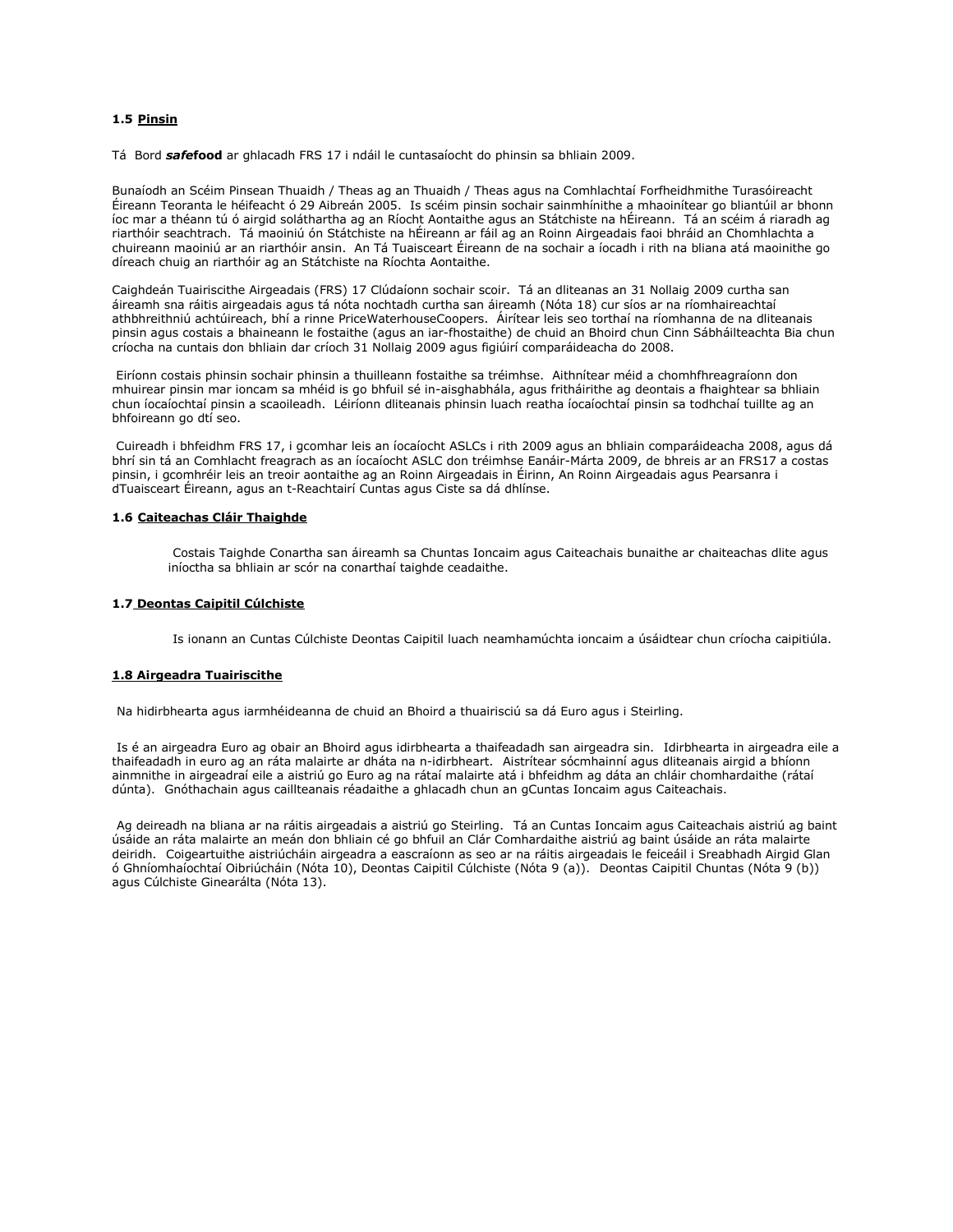### **2. a) Deontais ó na Ranna**

### **Tréimhse Airgeadais 1 <sup>ú</sup> Eanáir, 2009 go 31 Nollaig, 2009**

|                              |      | Roinn Sláinte agus<br>Leanaí | Roinn Sláinte agus<br>Leanaí | <b>RSSSSP</b> | <b>RSSSSP</b>       | <b>IOMLÁN</b>       | <b>IOMLÁN</b> |
|------------------------------|------|------------------------------|------------------------------|---------------|---------------------|---------------------|---------------|
|                              |      | €                            | <b>GBP</b>                   | €             | <b>GBP</b>          | €                   | <b>GBP</b>    |
|                              | Nóta |                              |                              |               |                     |                     |               |
| Deontas<br>Ioncaim           |      | 6,227,009                    | 5,547,643                    | 2,346,223     |                     | 2,090,250 8,573,232 | 7,637,893     |
| Cuntas Caipitil 9 (b) 72,991 |      |                              | 65,028                       | 27,501        | 24,501              | 100,492             | 89,529        |
|                              |      | 6,300,000                    | 5,612,671                    | 2,373,724     | 2,114,751 8,673,724 |                     | 7.727.422     |

### **Tréimhse Airgeadais 1 <sup>ú</sup> Eanáir, 2008 go 31 Nollaig, 2008**

|                       |      | Roinn Sláinte agus<br>Leanaí | <b>Roinn Sláinte agus</b><br>Leanaí | <b>RSSSSP</b> | <b>RSSSSP</b>                 | <b>IOMLÁN</b>                 | <b>IOMLÁN</b> |
|-----------------------|------|------------------------------|-------------------------------------|---------------|-------------------------------|-------------------------------|---------------|
|                       |      | €                            | <b>GBP</b>                          | €             | <b>GBP</b>                    | €                             | <b>GBP</b>    |
|                       | Nóta |                              |                                     |               |                               |                               |               |
| Deontas<br>Ioncaim    |      | 6,924,349                    | 5,513,167                           | 2,370,946     | 1,887,747 9,295,295 7,400,914 |                               |               |
| Cuntas Caipitil 9 (b) |      | 211,307                      | 168,243                             | 69,426        | 55,277                        | 280,733                       | 223,520       |
|                       |      | 7,135,656                    | 5,681,410                           | 2,440,372     |                               | 1,943,024 9,576,028 7,624,434 |               |

Faigheann *safe***food** deontais ón Roinn Sláinte agus Leanaí (RSL) agus an Roinn Sláinte, Seirbhísí Sóisialta agus Sábháilteachta Poiblí (RSSSSP). Is iad na ranníocaíochtaí faoi seach RSL 73% (2008 75%), agus RSSSSP 27% (2008 25%). Áirítear ar an 2009 deontas ioncaim ó RSSSSP ioncam barúlach de € 24,265 (GBP21, 618) i leith Thuaisceart Éireann ranníocaíochtaí le costais phinsin (ASLCs) (Nóta 1.5)

### **b) Ioncam Eile**

| Ús Bainc                                       | 2009    | 2008    | 2009       | 2008       |
|------------------------------------------------|---------|---------|------------|------------|
|                                                | €       | €       | <b>GBP</b> | <b>GBP</b> |
|                                                | 5,728   | 1,494   | 5,103      | 1,190      |
| Pinsin - An Roinn Airgeadais<br>agus Pearsanra | 1,208   | 12,069  | 1,076      | 9,609      |
| Maoiniú Iarchurtha Glan do                     | 346,000 | 280,000 | 308,251    | 222,936    |
| Pinsin                                         | 352,936 | 293,563 | 314,430    | 233,735    |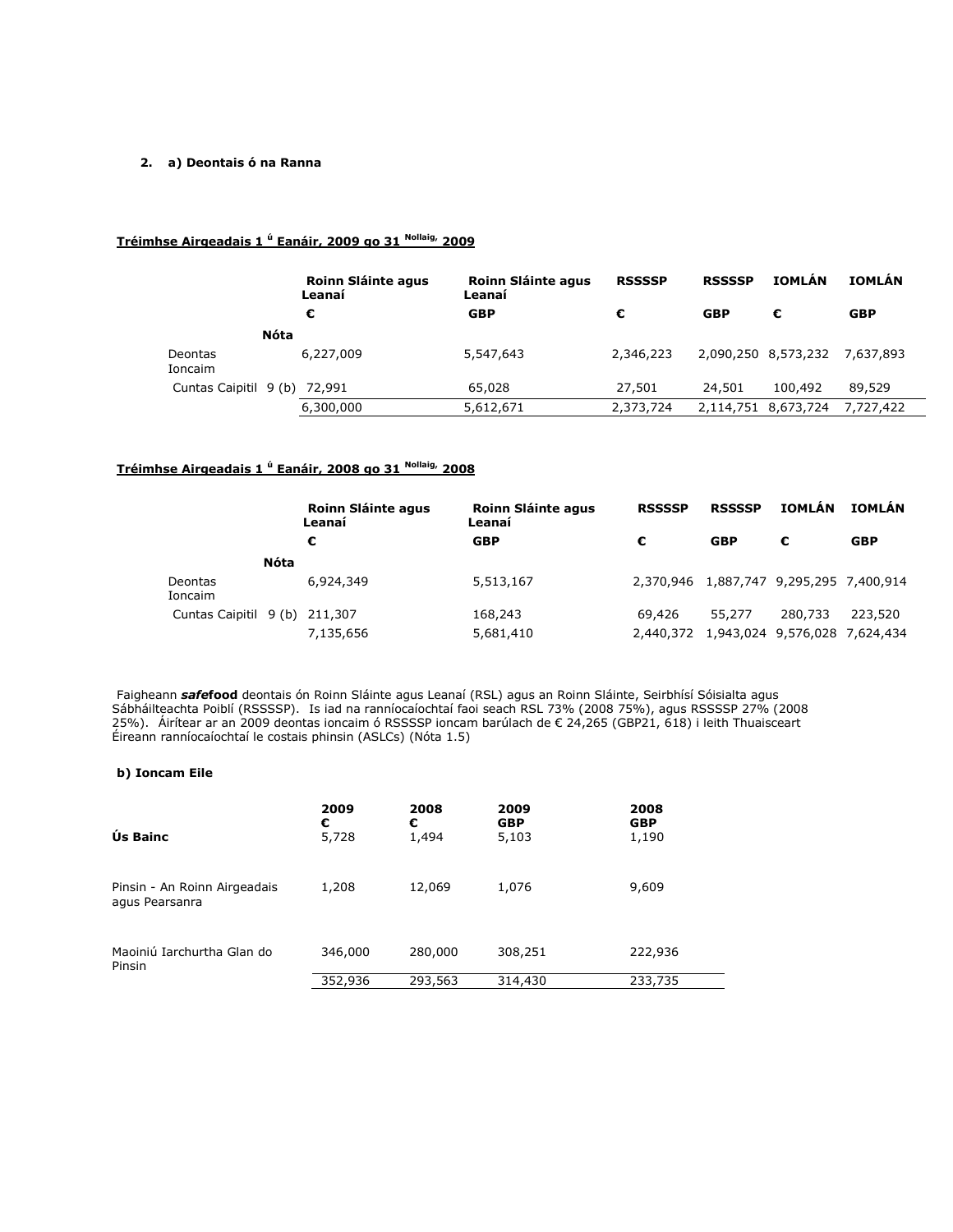### **3. Costais Foirne**

**a)** Ba é an meánlíon seachtainiúil na foirne (coibhéis lánaimseartha):

| Stiúrthóireachtaí          |   | 2009 |   | 2008 |
|----------------------------|---|------|---|------|
| Bainistíochta Sinsearaí    |   | 5    |   | 5    |
| Oibríochtaí Corparáideacha |   | 14   |   | 15   |
| Eolaíocht an Bhia          | 4 |      | 4 |      |
| Sláinte an Duine & Cothú   |   | 2    |   | 2    |
| Margaíocht agus Cumarsáid  |   | 8    |   | 6    |
| Iomlán                     |   | 33   |   | 32   |

**b)** Ba iad na costais a tabhaíodh i leith na foirne:

|                                  | 2009      | 2008      | 2009       | 2008       |
|----------------------------------|-----------|-----------|------------|------------|
|                                  | €         | €         | <b>GBP</b> | <b>GBP</b> |
| Costais Tuarastal                | 1,658,304 | 1,584,374 | 1,477,383  | 1,261,479  |
| ÁSPC an Fhostóra                 | 130,297   | 140,355   | 116,082    | 111,751    |
| Iasacht / Gníomhaireacht Foirne  | 184,366   | 320,202   | 164,252    | 254,945    |
| Costais Phinsin:                 |           |           |            |            |
| Foirne ar Iasacht                | 0         | 11,848    | 0          | 9,433      |
| ALSCs Bliana Reatha              | 24,265    | 95,927    | 21,618     | 76,377     |
| Costais Seirbhíse Reatha Phinsin | 372,666   | 344,541   | 332,007    | 274,323    |
|                                  | 2,369,898 | 2,497,247 | 2,111,342  | 1,988,308  |

€ 90,968 an Phinsin Tobhach baineadh agus íoctha leis an Roinn Sláinte agus Leanaí.

**c)** Is iad na líon na bhfostaithe ag deireadh na bliana a bhfuil a díolaíochtaí (lena n-áirítear ranníocaíochtaí pinsin) thit laistigh de na bannaí seo a leanas (is ionann na díolaíochtaí bliantúil): -

|                   | 2009 | 2008 |
|-------------------|------|------|
| € 40,001 - 50,000 | 4    | 5    |
| € 50,001 - 60,000 | 4    | 2    |
| € 60,001 - 70,000 | 3    | 5    |
| € 70,001 - 80,000 | 4    | 3    |
| € 80,001 - 90,000 | 0    | 3    |
| € 90,001-100,000  | 2    | 0    |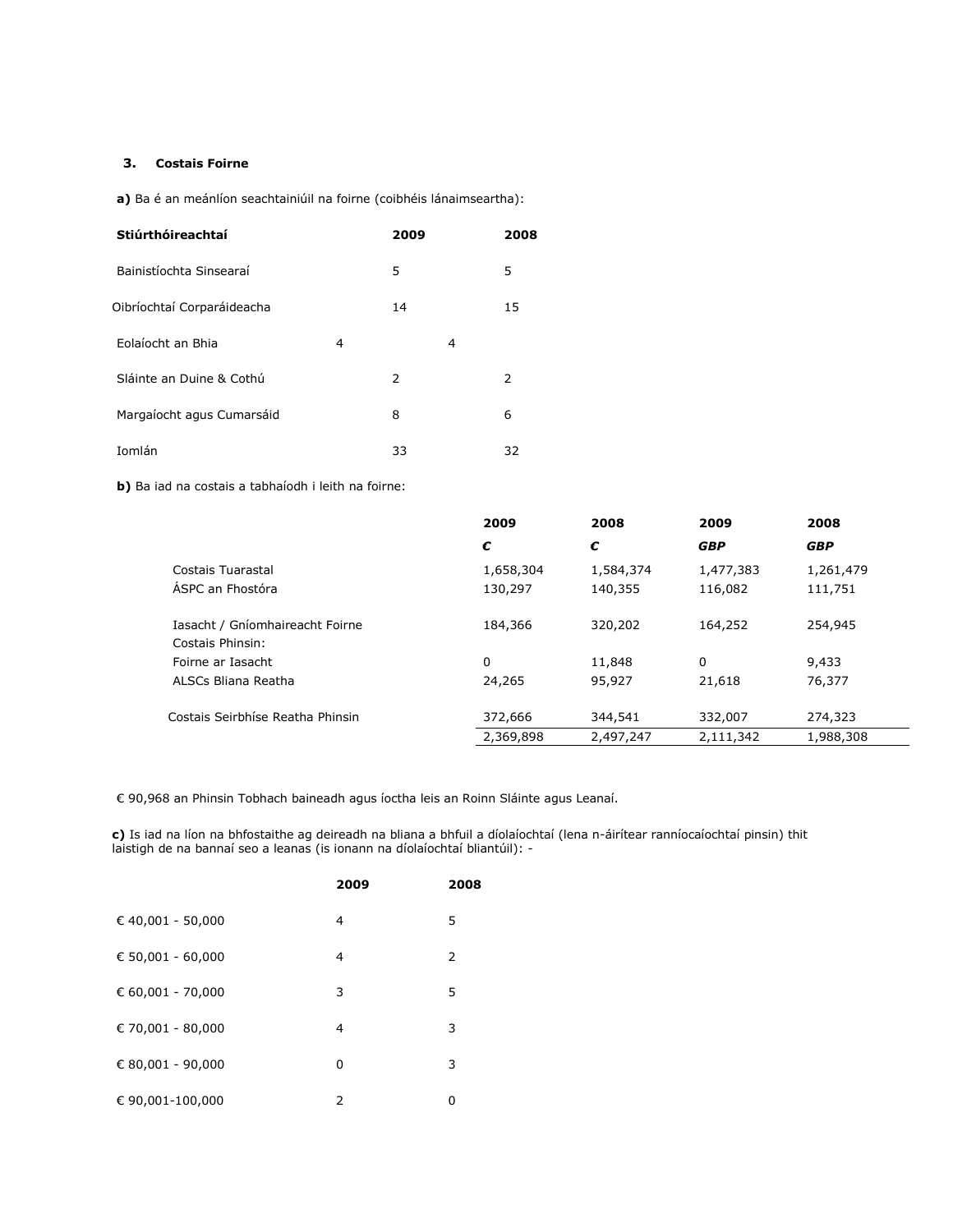| € 100,001-110,000 | 0 |  |
|-------------------|---|--|
| € 110,001-120,000 |   |  |
| € 120,001-130,000 |   |  |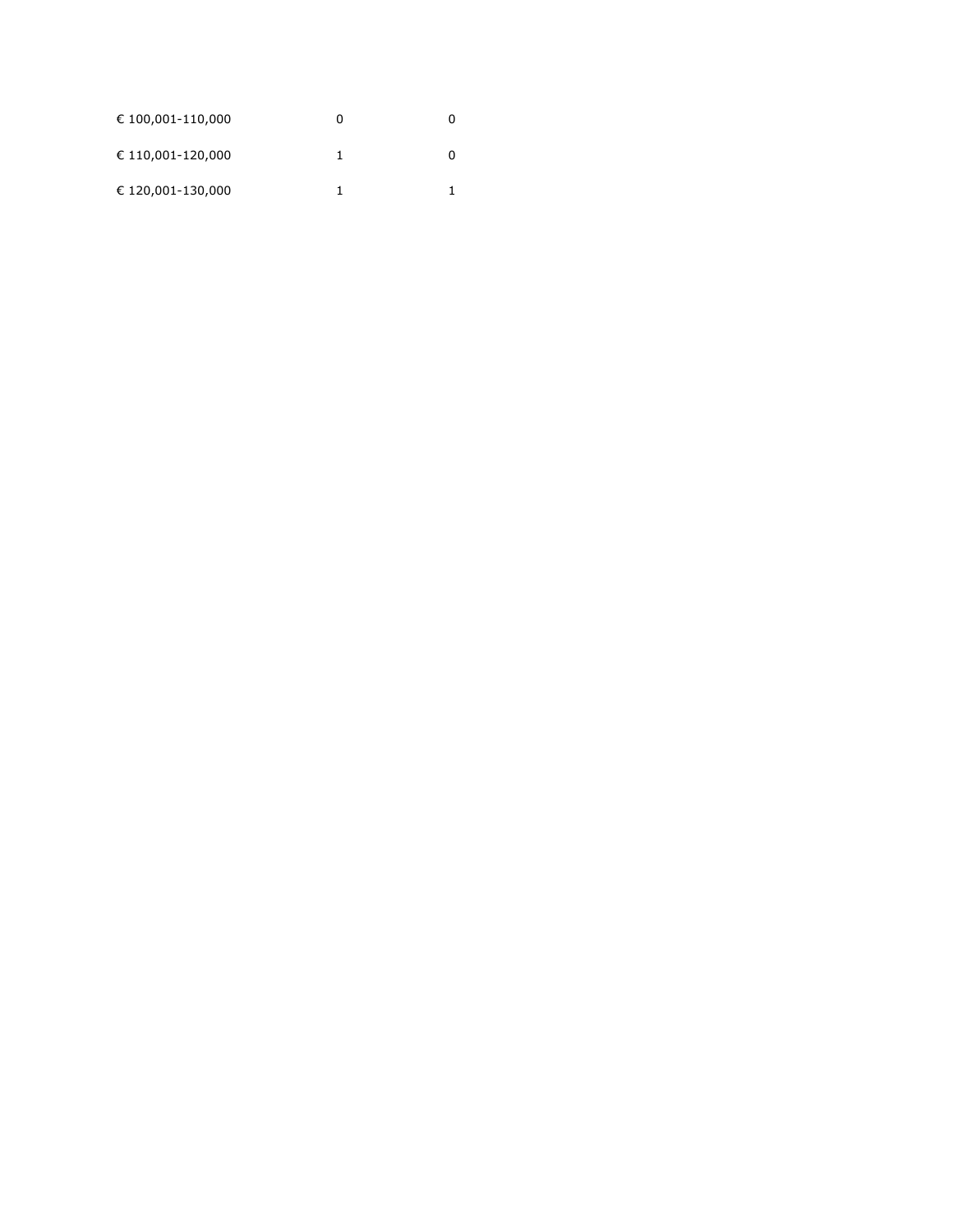**d)** Is é an t-eolas seo a leanas ar fáil i leith an Fhoireann Bainistíochta Sinsearaí: -

|                                 | Díolaíochtaí Díolaíochtaí |                | Méadú ar<br><b>Thuillte</b> | Méadú ar<br>i Thuillte | Luach na Pinsean<br>Phinsin Real Phinsin Real fabhraithe ag<br>deireadh na bliana deireadh na bliana | Luach na Pinsean<br>fabhraithe ag | Aois<br>(blianta) |
|---------------------------------|---------------------------|----------------|-----------------------------|------------------------|------------------------------------------------------------------------------------------------------|-----------------------------------|-------------------|
|                                 | € '000                    | <b>GBP'000</b> | € '000                      | <b>GBP'000</b>         | € '000                                                                                               | <b>GBP</b>                        |                   |
| An tUasal<br>M Higgins<br>(POF) | 128                       | 114            | 2                           |                        | 60                                                                                                   | 53                                | 54                |

An tUasal Ray Dolan (Stiúrthóir, Oibríochtaí Corpraithe), An Dr Gary Kearney (Stiúrthóir, eolaíocht Bia),

An Dr Cliodhna Foley-Nolan (Stiúrthóir, Sláinte an Duine agus Cothú) agus Fiona Gilligan (Stiúrthóir, Margaíocht agus Cumarsáid).

**e) Cuirtear** an t-eolas seo a leanas ar fáil i leith na Comhaltaí an Bhoird Chomhairligh: -

|                        | Díolaíochtaí | Díolaíochtaí   |
|------------------------|--------------|----------------|
|                        | € '000       | <b>GBP'000</b> |
| John Dardis            | 10-15        | $5 - 10$       |
| Campbell Tweedie       | $5 - 10$     | $5 - 10$       |
| Ken Baird              | $5 - 10$     | $5 - 10$       |
| Lynn Ni Bhaoigheallain | $5 - 10$     | $5 - 10$       |
| Joe Byrne              | $5 - 10$     | $5 - 10$       |
| Brian Cunningham       | $5 - 10$     | $5 - 10$       |
| Aoife Healy            | $5 - 10$     | $5 - 10$       |
| Susan Heraghty         | $5 - 10$     | $5 - 10$       |
| Neven Maguire          | $5 - 10$     | $5 - 10$       |
| Seamus Sheridan        | $5 - 10$     | $5 - 10$       |
| Con Traas              | $5 - 10$     | $5 - 10$       |
| Jane Wells             | $5 - 10$     | $5 - 10$       |

Cuireadh Uimh Sochair i bhfoirm earraí do Bhainistíocht Shinsearach nó Baill an Bhoird Chomhairligh.

### **4. Costais Oibriúcháin Eile**

|                           | 2009    | 2008    | 2009       | 2008       |
|---------------------------|---------|---------|------------|------------|
|                           |         |         | <b>GBP</b> | <b>GBP</b> |
| Cíos & Leictreachais      | 609,724 | 624,428 | 543,203    | 497,169    |
| Táillí Comhairleoireachta | 20,403  | 73,053  | 18,177     | 58,165     |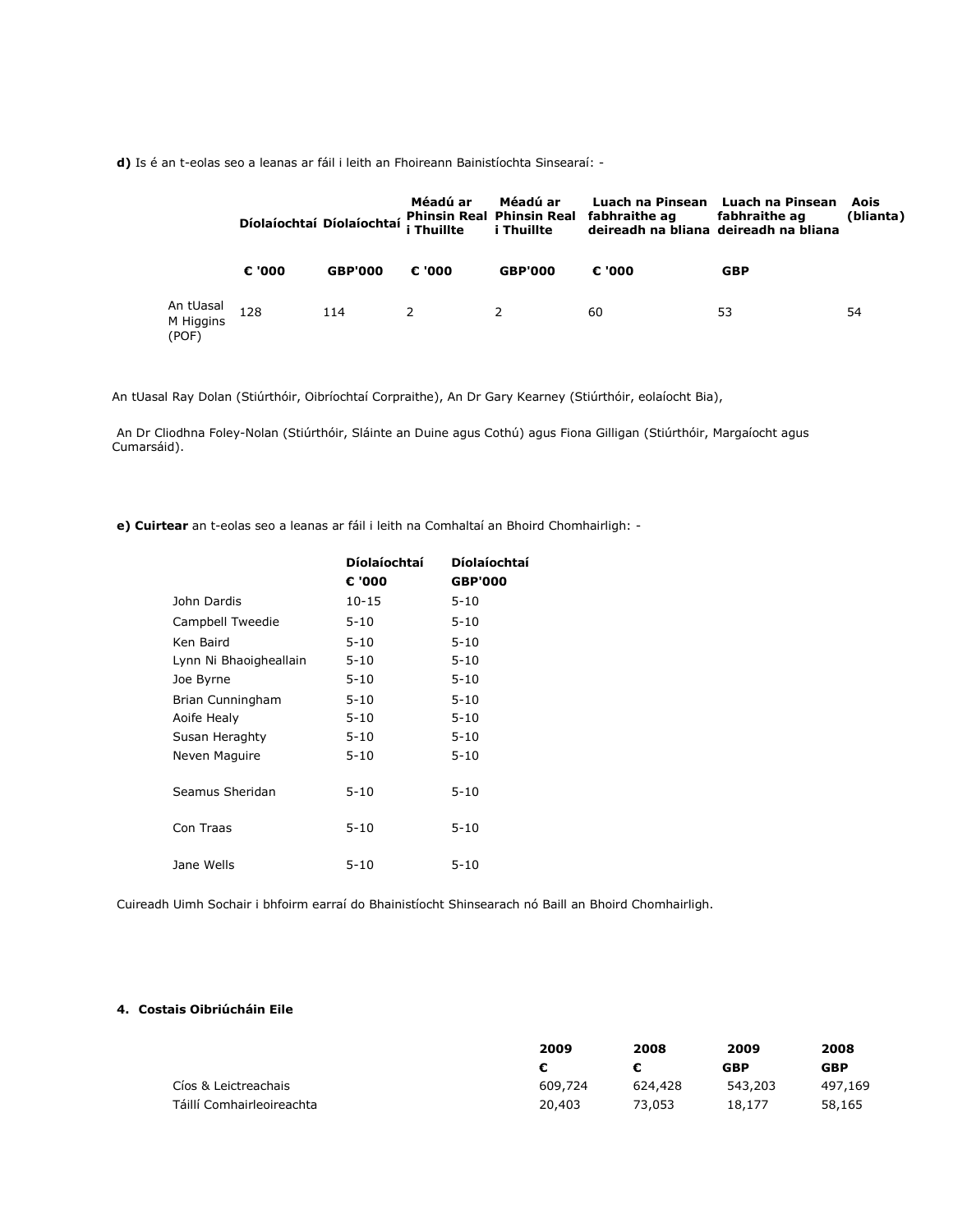| Clódóireacht, Tuarascálacha & Litríocht   | 136,320     | 266,822   | 121,448     | 212,444   |
|-------------------------------------------|-------------|-----------|-------------|-----------|
| Taisteal agus Cothabháil                  | 208,359     | 258,517   | 185,627     | 205,831   |
| Tacaíocht Ríomhaireachta                  | 150,436     | 225,713   | 134,023     | 179,713   |
| Teileafón                                 | 80,336      | 95,002    | 71,571      | 75,641    |
| Postas & Páipéarachas                     | 44,111      | 46,504    | 39,299      | 37,026    |
| Costais Cruinnithe                        | 13,409      | 15,978    | 11,946      | 12,722    |
| Costais Oifige                            | 51,799      | 144,082   | 46,148      | 114,718   |
| Costais Earcaíochta                       | 23,259      | 62,894    | 20,721      | 50,076    |
| Scéimeanna Comhionannas agus Míchumas     | 0           | 3,643     | $\mathbf 0$ | 2,900     |
| Comhdháil                                 | $\mathbf 0$ | 62,261    | 0           | 49,572    |
| Oiliúint                                  | 56,204      | 56,766    | 50,072      | 45,197    |
| <b>Árachas</b>                            | 28,890      | 29,824    | 25,738      | 23,746    |
| Síntiúis                                  | 37,143      | 22,314    | 33,091      | 17,766    |
| Iniúchóirí 'Luach Saothair                | 19,270      | 20,500    | 17,168      | 16,322    |
| Táillí Dlí agus Gairmiúla                 | 38,642      | 147,611   | 34,426      | 117,528   |
| Cúrsaí Seachadadh                         | 210,354     | 159,594   | 187,404     | 127,069   |
| Glanadh & Lónadóireacht                   | 39,332      | 41,974    | 35,041      | 33,420    |
| Cothabháil & Athchóiriú                   | 79,078      | 63,407    | 70,451      | 50,485    |
| Táillí Bainc                              | 1,397       | 1,633     | 1,245       | 1,300     |
| Comhaltachtaí                             | 308,277     | 166,433   | 274,644     | 132,514   |
| Tionscnamh Pobail Bia                     | 164,499     | 42,779    | 146,552     | 34,061    |
| Caillteanas - Diúscairt Sócmhainní Seasta | 1,153       | 0         | 1,027       | 0         |
|                                           | 2,322,395   | 2,631,732 | 2,069,022   | 2,095,385 |

### **5. Caiteachas Cláir Thaighde**

|                                  | 2009    | 2008      | 2009       | 2008       |
|----------------------------------|---------|-----------|------------|------------|
|                                  | €       | €         | <b>GBP</b> | <b>GBP</b> |
|                                  |         |           |            |            |
| Ceimic & Tocsaineolaíocht        | 54,815  | 150,873   | 48,834     | 120,125    |
| Eolaíocht an Bhia                | 6,876   | 206,425   | 6,126      | 164,356    |
| Sláinte an Duine & Cothú         | 188,151 | 481,517   | 167,624    | 383,384    |
| Micribhitheolaíocht & Faireachas | 218,056 | 218,351   | 194,266    | 173,851    |
|                                  | 467,898 | 1,057,166 | 416,850    | 841,716    |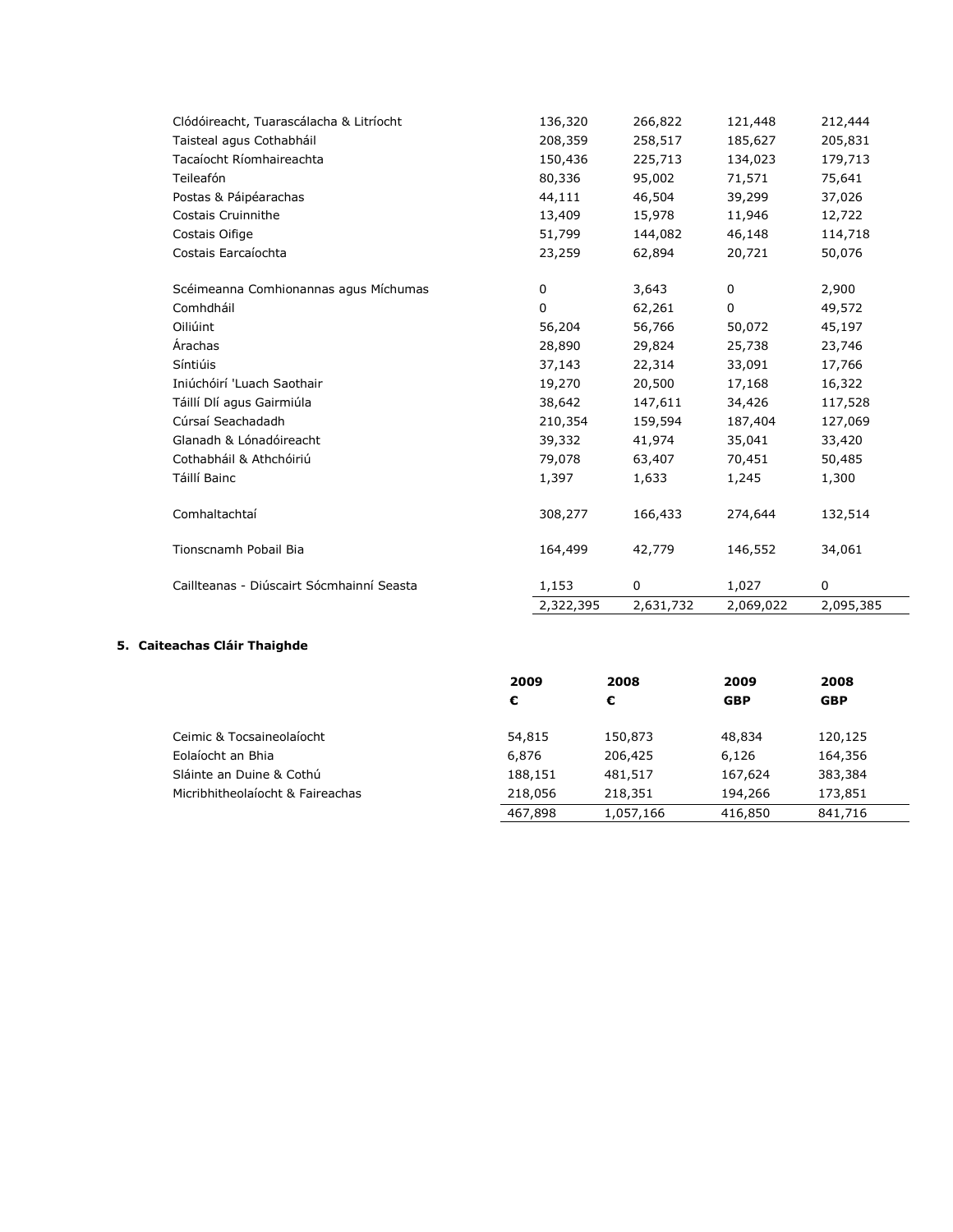### **6. Sócmhainní Seasta**

|                                           | <b>Oifig</b>    | <b>Maoin &amp; Fitout</b><br>Daingneáin & Trealamh Ríomhaireachta |                |                  | <b>Tionscadail</b><br><b>Caipitil CBFS</b> |               |
|-------------------------------------------|-----------------|-------------------------------------------------------------------|----------------|------------------|--------------------------------------------|---------------|
|                                           | <b>Trealamh</b> | <b>Costas</b>                                                     | <b>Feistis</b> | & Bogearraí      |                                            | <b>Iomlán</b> |
| Costas nó Luacháil €                      |                 | €                                                                 | €              | $\pmb{\epsilon}$ | $\boldsymbol{\epsilon}$                    | €             |
| Ar an 1 <sup>ú</sup> Eanáir 2009 434,129  |                 | 1,824,751                                                         | 206,380        | 1,107,814        | 429,321                                    | 4,002,395     |
| Breiseanna                                | $\mathbf 0$     | 0                                                                 | 0              | 100,492          | 0                                          | 100,492       |
| Diúscairtí                                | 21,566          | 0                                                                 | 0              | 564,282          | 0                                          | 585,848       |
| Ar an 31 Nollaig 2009                     | 412,563         | 1,824,751                                                         | 206,380        | 644,024          | 429,321                                    | 3,517,039     |
| <b>Dímheas</b>                            |                 |                                                                   |                |                  |                                            |               |
| Ar an 1 <sup>ú</sup> Eanáir 2009 430,821  |                 | 533,698                                                           | 140,239        | 1,025,011        | 212,739                                    | 2,342,508     |
| Soláthar don bhliain                      | 906             | 71,270                                                            | 20,638         | 89,312           | 143,108                                    | 325,234       |
| Diúscairtí                                | 20,414          | $\mathbf 0$                                                       | $\mathbf 0$    | 564,282          | 0                                          | 584,696       |
| Ar an 31 Nollaig 2009                     | 411,313         | 604,968                                                           | 160,877        | 550,041          | 355,847                                    | 2,083,046     |
| NBV ar an 31 <sup>ú</sup><br>Nollaig 2009 | 1,250           | 1,219,783                                                         | 45,503         | 93,983           | 73,474                                     | 1,433,993     |
| NBV ag 31 Nollaig<br>2008                 | 3,308           | 1,291,053                                                         | 66,141         | 82,803           | 216,582                                    | 1,659,887     |
|                                           | <b>GBP</b>      | <b>GBP</b>                                                        | <b>GBP</b>     | <b>GBP</b>       | <b>GBP</b>                                 | <b>GBP</b>    |
| NBV ar an 31 <sup>ú</sup><br>Nollaig 2009 | 1,110           | 1,083,289                                                         | 40,411         | 83,467           | 65,252                                     | 1,273,529     |
| NBV ag 31 Nollaig<br>2008                 | 3,151           | 1,229,728                                                         | 62,999         | 78,870           | 206,294                                    | 1,581,042     |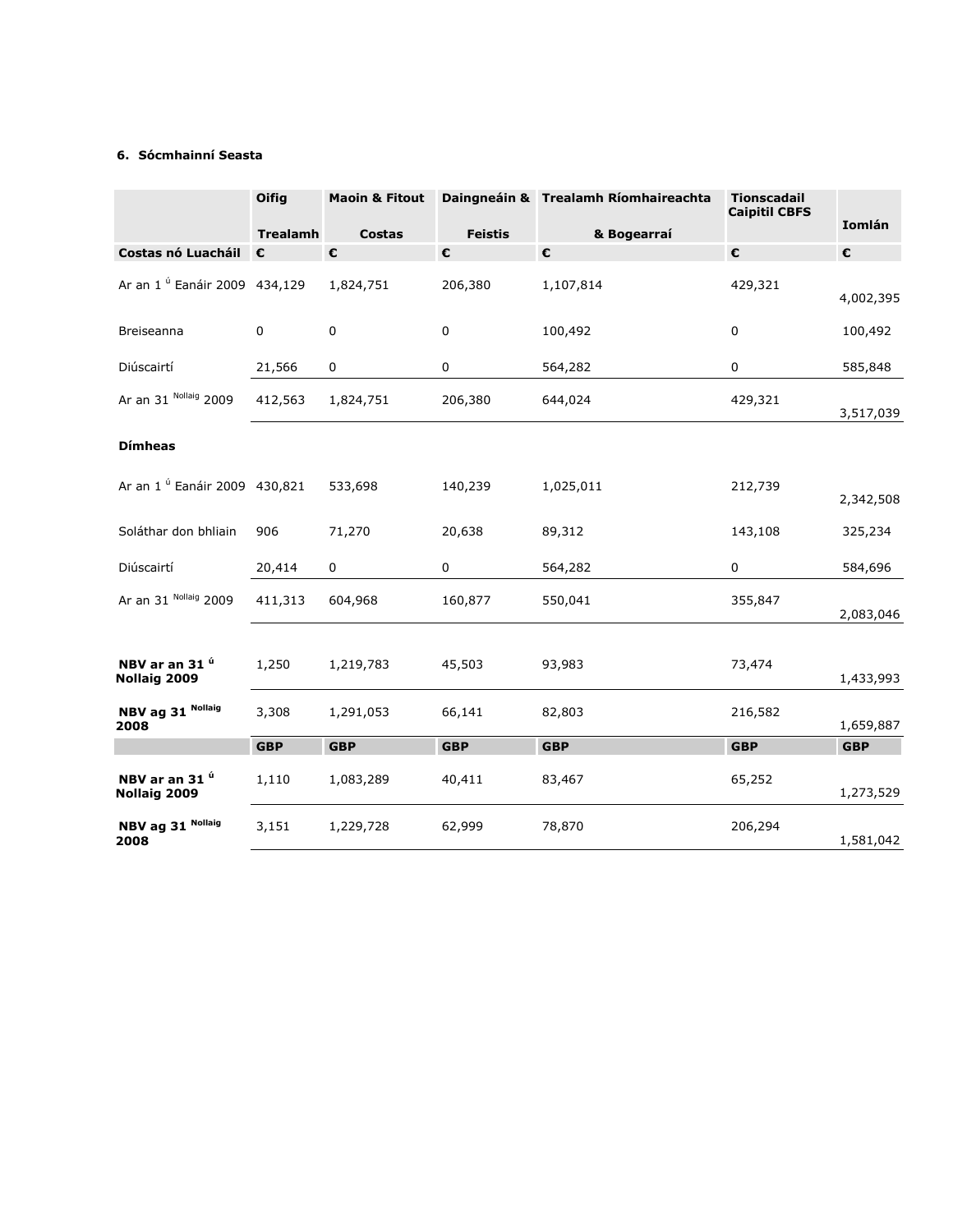| 7. Sócmhainní Reatha                 | 2009    | 2008    | 2009       | 2008       |
|--------------------------------------|---------|---------|------------|------------|
|                                      | €       | €       | <b>GBP</b> | <b>GBP</b> |
| Féichiúnaithe                        | 54,168  | 185,815 | 48,107     | 176,989    |
| Réamhíocaíochtaí & Ioncam Fabhraithe | 165,239 | 160,946 | 146,749    | 153,302    |
| Airgead sa bhanc agus ar láimh       | 283,614 | 232,158 | 251,878    | 221,130    |
|                                      | 503,021 | 578,919 | 446,734    | 551,421    |

### **8. Creidiúnaithe (méideanna dlite laistigh de bhliain amháin)**

| Creidiúnaithe & Fabhruithe |  |  |
|----------------------------|--|--|
|----------------------------|--|--|

| 2009    | 2008    | 2009       | 2008       |
|---------|---------|------------|------------|
| €       | €       | <b>GBP</b> | <b>GBP</b> |
| 398,011 | 616,058 | 353,474    | 586,795    |
| 398,011 | 616,058 | 353,474    | 586,795    |

### **a) Deontas Caipitil Cúlchiste**

|                                              | 2009       | 2008       | 2009       | 2008       |
|----------------------------------------------|------------|------------|------------|------------|
|                                              | €          | €          | <b>GBP</b> | <b>GBP</b> |
|                                              |            |            |            |            |
| Iarmhéid Tosaigh                             | 1,659,887  | 1,671,457  | 1,581,042  | 1,225,763  |
| Breiseanna Caipitil                          | 100,492    | 315,338    | 89,528     | 251,072    |
| Lúide an méid a scaoileadh chuig I & E A / C | (326, 387) | (326,908)  | (290, 778) | (260, 824) |
| Diúscairtí - Costas                          | (585, 848) | (125, 133) | (521, 932) | (99,631)   |
|                                              |            |            |            |            |
| Diúscairtí - Dímheas                         | 584,696    | 125,133    | 520,906    | 99,631     |
| Diúscairtí - Caillteanas                     | 1,153      | 0          | 1,027      | 0          |
|                                              |            |            |            |            |
| Coigeartú Aistriú Airgeadra                  |            |            | (106, 264) | 365,031    |
| Iarmhéid Deiridh                             | 1,433,993  | 1,659,887  | 1,273,529  | 1,581,042  |
|                                              |            |            |            |            |

### **b) Deontas Caipitil Chuntas**

|                                                           | 2009<br>€             | 2008<br>€             | 2009<br><b>GBP</b>  | 2008<br><b>GBP</b>    |
|-----------------------------------------------------------|-----------------------|-----------------------|---------------------|-----------------------|
| Iarmhéid Tosaigh                                          | 0                     | 34,605                | 0                   | 25,378                |
| Infhaighte Maoiniú Caipitil<br>Deontas Caipitil Cúlchiste | 100,492<br>(100, 492) | 280,733<br>(315, 338) | 89,528<br>(89, 528) | 223,520<br>(251, 072) |
| Coigeartú Aistriú Airgeadra                               |                       |                       |                     | 2,174                 |
| Iarmhéid Deiridh                                          | 0                     | 0                     | 0                   | 0                     |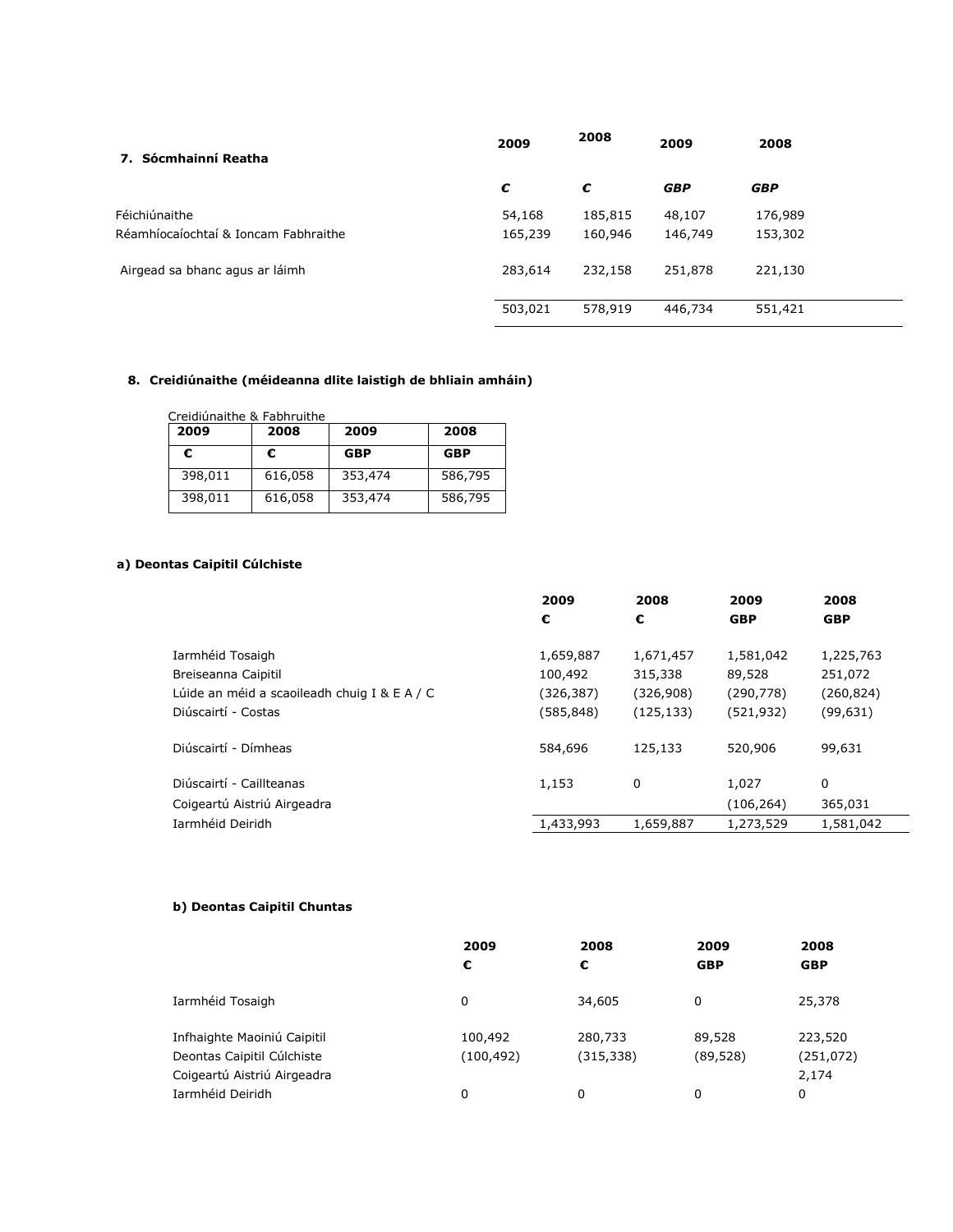Léiríonn an coigeartú aistriúcháin airgeadra méid an ghluaiseacht i luach na sócmhainní seasta / iarmhéid maoinithe is inchurtha i leith an t-athrú i rátaí malairte i rith na bliana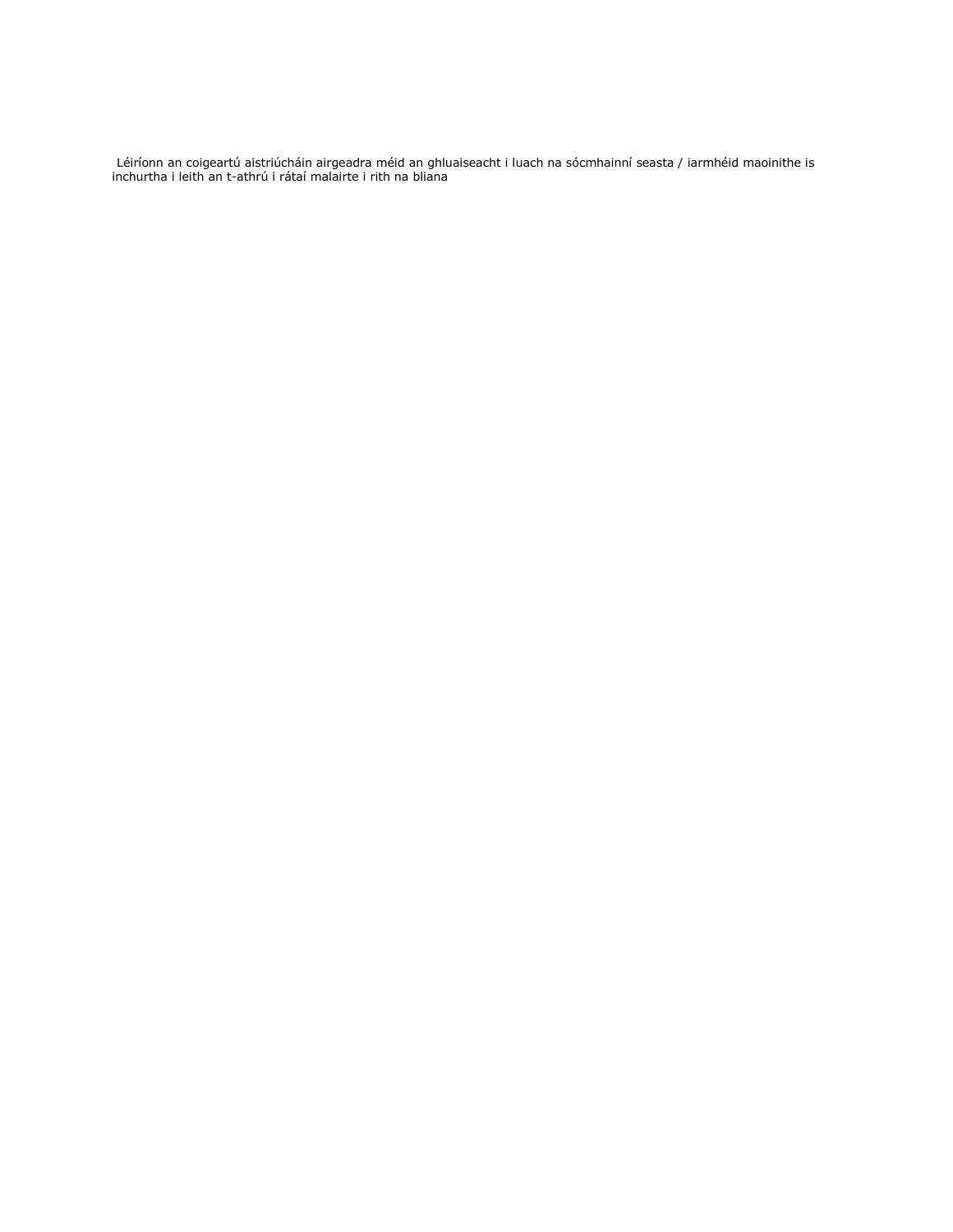### **Glan-Insreabhadh / (Eis-Sreabhadh) ó Ghníomhaíochtaí Oibriúcháin**

|                                         | 2009<br>2008 |            | 2009       | 2008       |
|-----------------------------------------|--------------|------------|------------|------------|
|                                         | €            | €          | <b>GBP</b> | <b>GBP</b> |
|                                         |              |            |            |            |
| Barrachas / (Easnamh) don tréimhse      | 142,149      | 540,499    | 126,641    | 430,345    |
| Aistriú ón gCúlchiste Dheontas Caipitil | 326,387      | 292,303    | 290,778    | 232,732    |
| Muirir Dímheas                          | (325, 234)   | (326,908)  | (289, 751) | (260, 284) |
| Caillteanas Diúscairt Caipitil          | (1, 153)     | 0          | (1,027)    | 0          |
| (Méadú) / Laghdú i bhFéichiúnaithe      | 127,354      | (203, 497) | 135,435    | (225, 228) |
| Méadú / (Laghdú) i gCreidiúnaithe       | (218, 047)   | (341, 350) | (233, 321) | (115, 320) |
| Coigeartú Aistriú Airgeadra             |              |            | 1,993      | (39,934)   |
|                                         | 51,456       | (38,953)   | 30,748     | 22,311     |

Léiríonn an coigeartú aistriúcháin airgeadra méid an ghluaiseacht i luach na sócmhainní agus dliteanais reatha is inchurtha i leith an t-athrú i rátaí malairte i rith na bliana.

### **11. Anailís ar chomhardú na n-airgead tirim mar a thaispeántar sa Clár Comhardaithe**

|                      | Ag 01.01.09 | Sreabhadh Airgid | Ag 31.12.09 |
|----------------------|-------------|------------------|-------------|
|                      | €           | €                | €           |
| Euro Chuntas         | 221,402     | (59, 832)        | 161,570     |
| Cuntas Steirling     | 5,550       | 89,861           | 95,411      |
| <b>Cuntas Taisce</b> | 8,779       | 22,719           | 31,498      |
| Mionairgead          | 267         | 98               | 365         |
| Cártaí Creidmheasa   | (3,840)     | (1,390)          | (5,230)     |
| Iomlán               | 232,158     | 51,456           | 283,614     |

### **12. Gníomhaíochtaí Cur Chun Cinn Bia**

|                                   | 2009      | 2008      | 2009       | 2008       |
|-----------------------------------|-----------|-----------|------------|------------|
|                                   | €         | €         | <b>GBP</b> | <b>GBP</b> |
| Costais Meáin                     | 2,346,961 | 1,991,905 | 2,090,908  | 1,585,955  |
| Costais Margaíocht                | 637,825   | 318,445   | 568,238    | 253,546    |
| Imeachtaí                         | 174,922   | 106,797   | 155,838    | 85,032     |
| Foilseacháin                      | 192,037   | 106,462   | 171,086    | 84,765     |
| Tionscadail & Comhdháil Urraíocht | 67,056    | 128,882   | 59,740     | 102,616    |
| Forbairt Oideachais               | 60,536    | 68,072    | 53,931     | 54,199     |
| Gníomhaíochtaí Líne Chabhrach     | 41,456    | 31,955    | 36,933     | 25,442     |
|                                   | 3,520,793 | 2,752,518 | 3,136,674  | 2,191,555  |

### **13. Cúlchiste Ginearálta**

| 2009 | 2008 | 2009       | 2008       |
|------|------|------------|------------|
| €    | €    | <b>GBP</b> | <b>GBP</b> |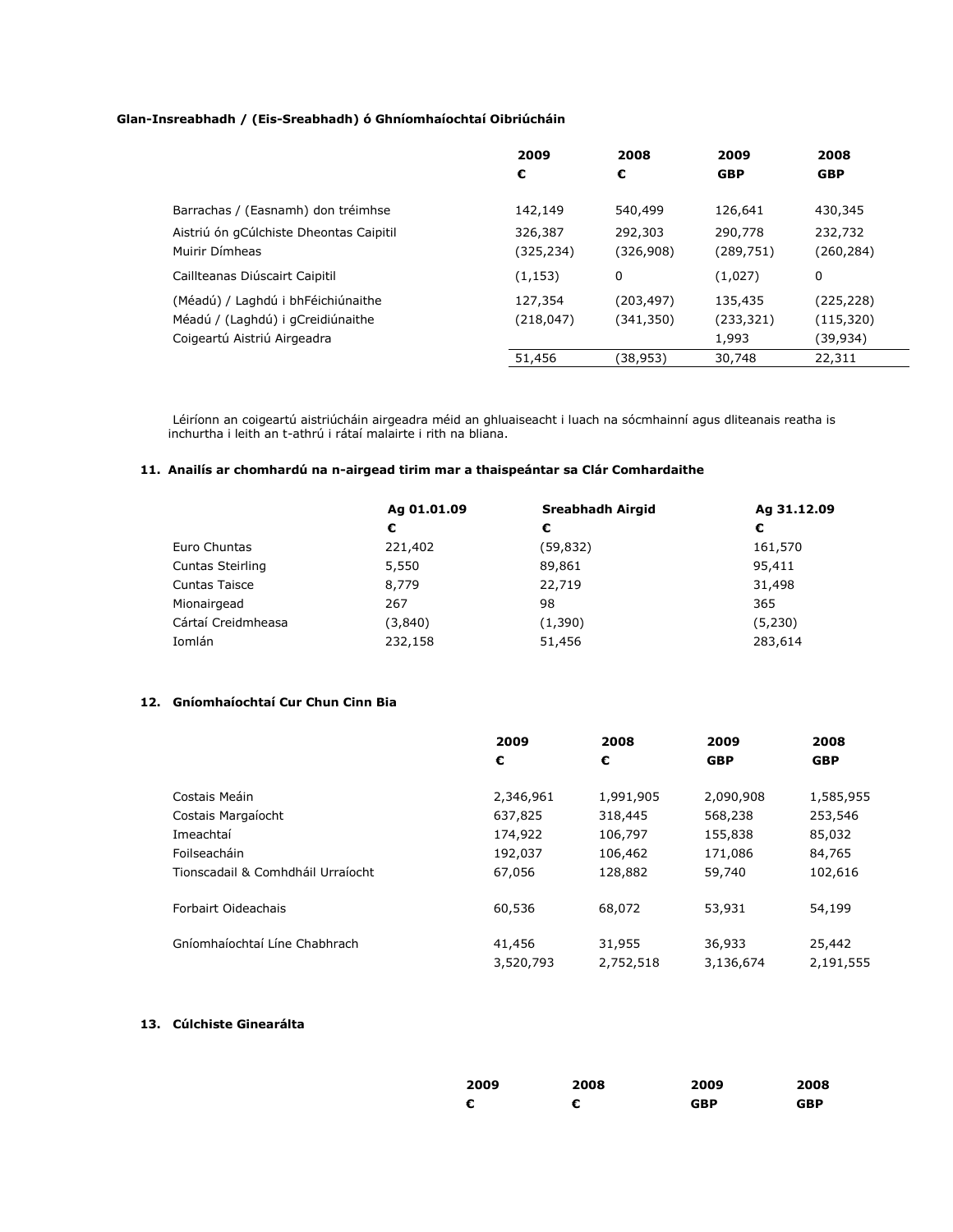| Iarmhéid Tosaigh            | (37, 139) | (577, 638) | (35, 374) | (423,611) |
|-----------------------------|-----------|------------|-----------|-----------|
| Barrachas / (Easnamh)       | 142,149   | 540,499    | 126,641   | 430,345   |
| Coigeartú Aistriú Airgeadra |           |            | 1,993     | (42,108)  |
| Iarmhéid Deiridh            | 105,010   | (37, 139)  | 93,260    | (35, 374) |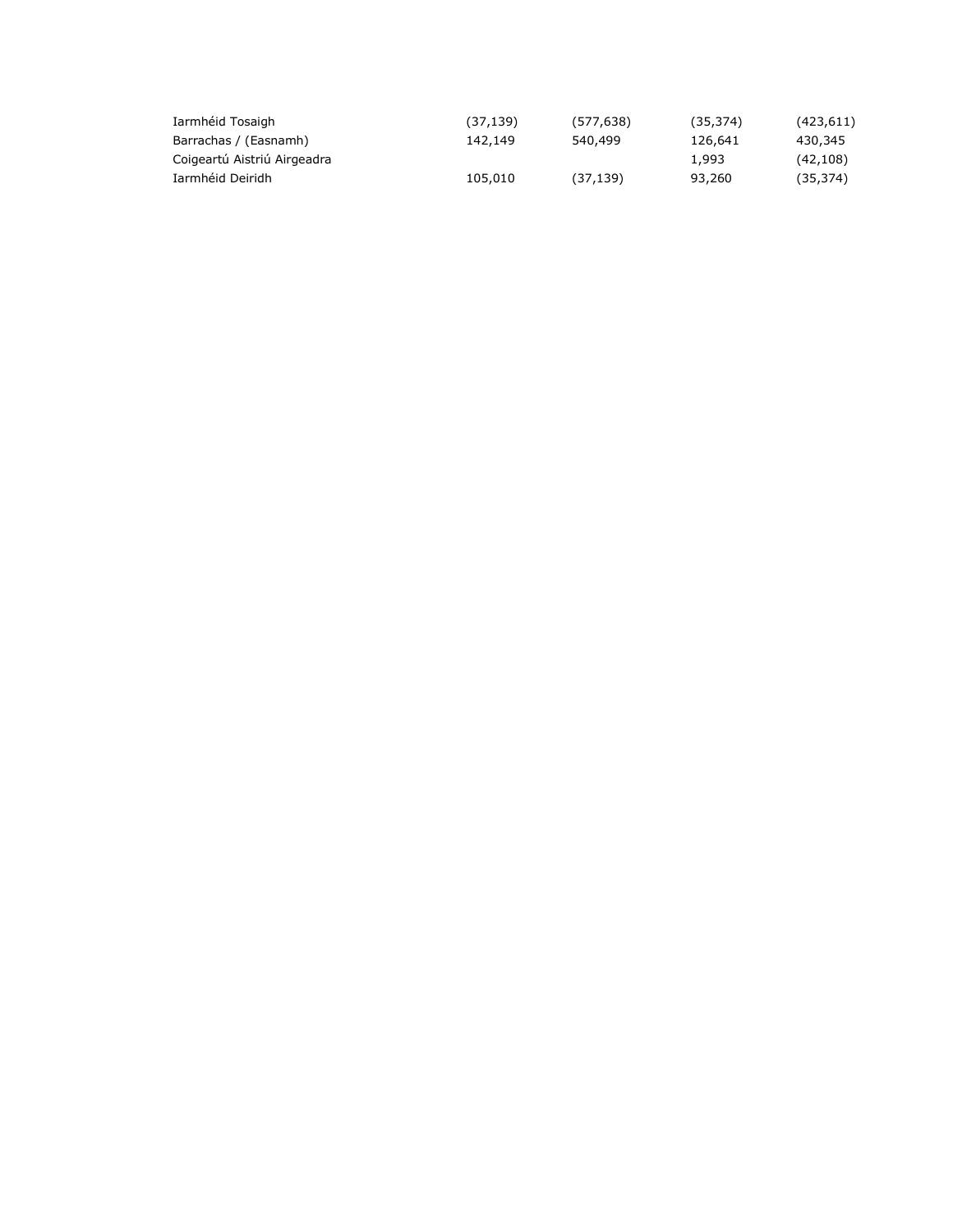#### **Idirbhearta Páirtithe Gaolmhara**

Is é an Bord Cothaithe Sábháilteacht Bhia Is comhlacht forfheidhmithe trasteorann urraithe ag Roinne Sláinte agus Leanaí agus na RSSSSP a mheastar mar pháirtithe gaolmhara. I rith na bliana, an Bord Cothaithe Sábháilteacht Bhia a bhí maoinithe go príomha ag na ranna agus go raibh idirbhearta éagsúla leo.

#### **<sup>15</sup> Caiteachas Caipitil sa Todhchaí**

Tá an Bord Cothaithe Sábháilteacht Bhia aon chaiteachas caipitil breise, ar chóir iad a nochtadh sna Ráitis Airgeadais ar an 31 Nollaig 2009.

#### **<sup>16</sup> Taighde Conartha Galar Tógálach intestinal**

Conradh tríocha mí choimisiúnú chun staidéar a dhéanamh an t-ualach ar Ghalair Thógálacha intestinal ar Oileán na dhaonra na hÉireann i mí na Samhna, cuireadh deireadh 2007 ag an mBord Cinn Sábháilteachta Bia ar an 9 <sup>ú</sup> Eanáir, 2009. Dá réir sin, bhí € 967,156 (GBP 869,231) a aisíoc leis an mBord i mí Aibreáin, 2009 agus ina dhiaidh sin ar ais chuig ár nranna coimircíochta i cóimheas maoinithe comhaontaithe. Bhí an t-aisíoc i ndáil le hidirbhearta tionscnaimh 2007 agus tá tionchar nialais ar an gclár comhardaithe, agus tá sé faoi deara ach nach choigeartú sna cuntais.

#### **17 Léasanna Oibríochta**

Tá tiomantais ag an mBord bliantúil de € 483,228 i ndáil le léasanna oibríochta ar mhaoin nuair a rachaidh in éag mar seo a leanas na téarmaí léasa:

|                       | 2009                     | 2008            |
|-----------------------|--------------------------|-----------------|
|                       | €                        | €               |
| Laistigh de Bhliain 1 | $\overline{\phantom{a}}$ | $\qquad \qquad$ |
| Idir 2 agus 5 Blianta | $\overline{\phantom{a}}$ | $\qquad \qquad$ |
| Níos mó ná 5 Blianta  | 483,228                  | 483,228         |
|                       | 483,228                  | 483,22          |

#### **18. Pinsin**

Tá an luacháil a úsáideadh do nochtadh FRS17 bunaithe ar luacháil iomlán achtúireach amhail an 31 Nollaig 2009 ag achtúire neamhspleách. Is iad na príomhbhoinn tuisceana a úsáideadh chun dliteanais na scéime amhail an 31 Nollaig 2009 faoi FRS 17:

#### **a) Boinn tuisceana Eacnamaíoch**

#### **Ráta glactha bliantúil**

#### **Ráta lascaine**

Tuaisceart Éireann: 5.70% - an toradh cruinn meán bliantúil ar os cionn 15 bliana bannaí ráta AA corparáideach.

Phoblacht na hÉireann: 5.10% - an toradh cruinn ar an meán níos mó ná 10 mbliana AA rátáil bhannaí corparáideacha Eurozón arna taifeadadh ag

iBoxx choigeartú ar feadh ré dhliteanais na scéime.

#### **Innéacs Praghsanna Miondíola Méadú i**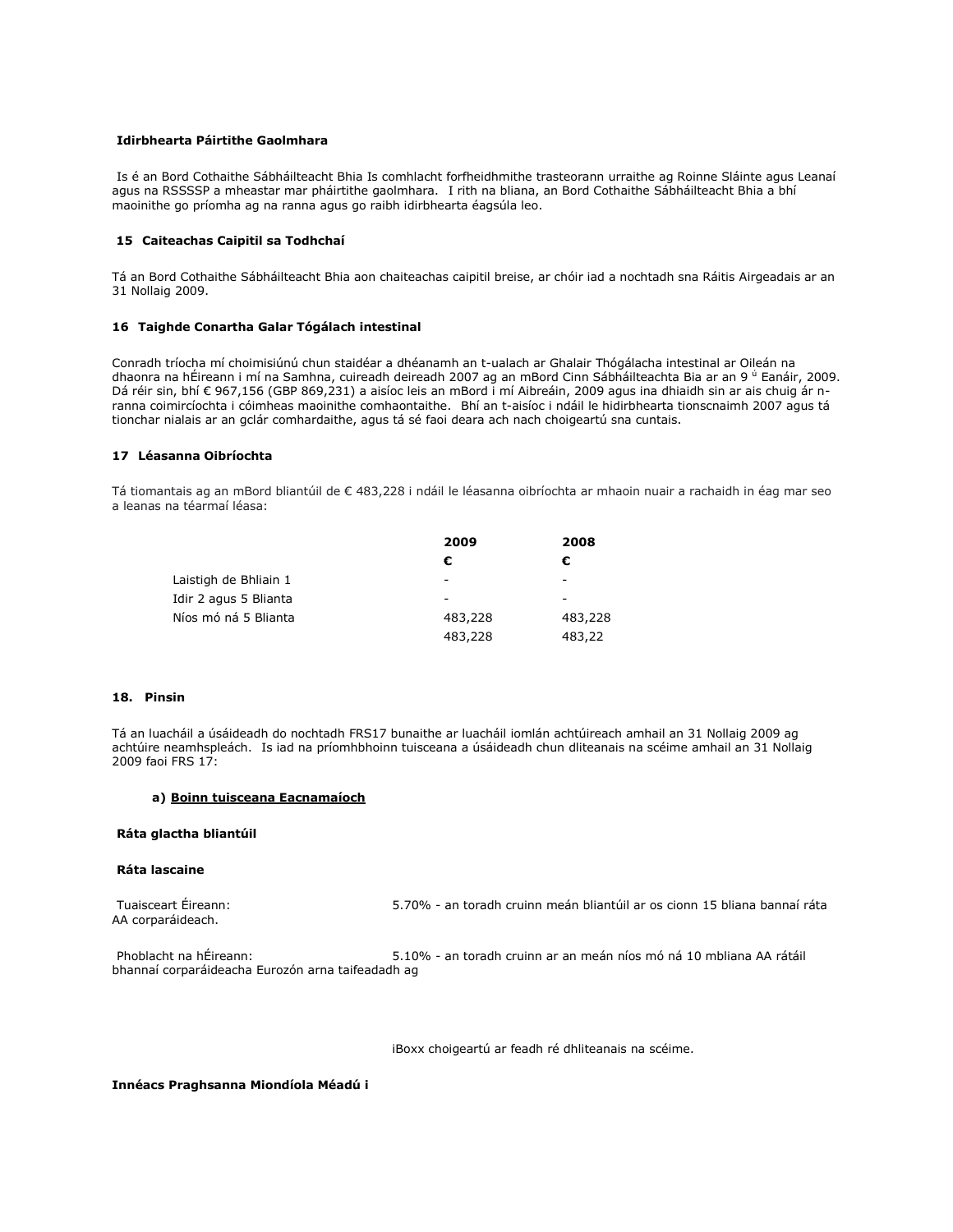Tuaisceart Éireann:<br>nasctha céiseanna.

3.70% - an difríocht idir torthaí ar céiseanna cúpón seasta agus innéacs-

Phoblacht na hÉireann:<br>níos mó ná na hÉireann thar Euroland IPT.

2.5% - bunaithe ar an sprioc boilscithe BCE móide coigeartú le haghaidh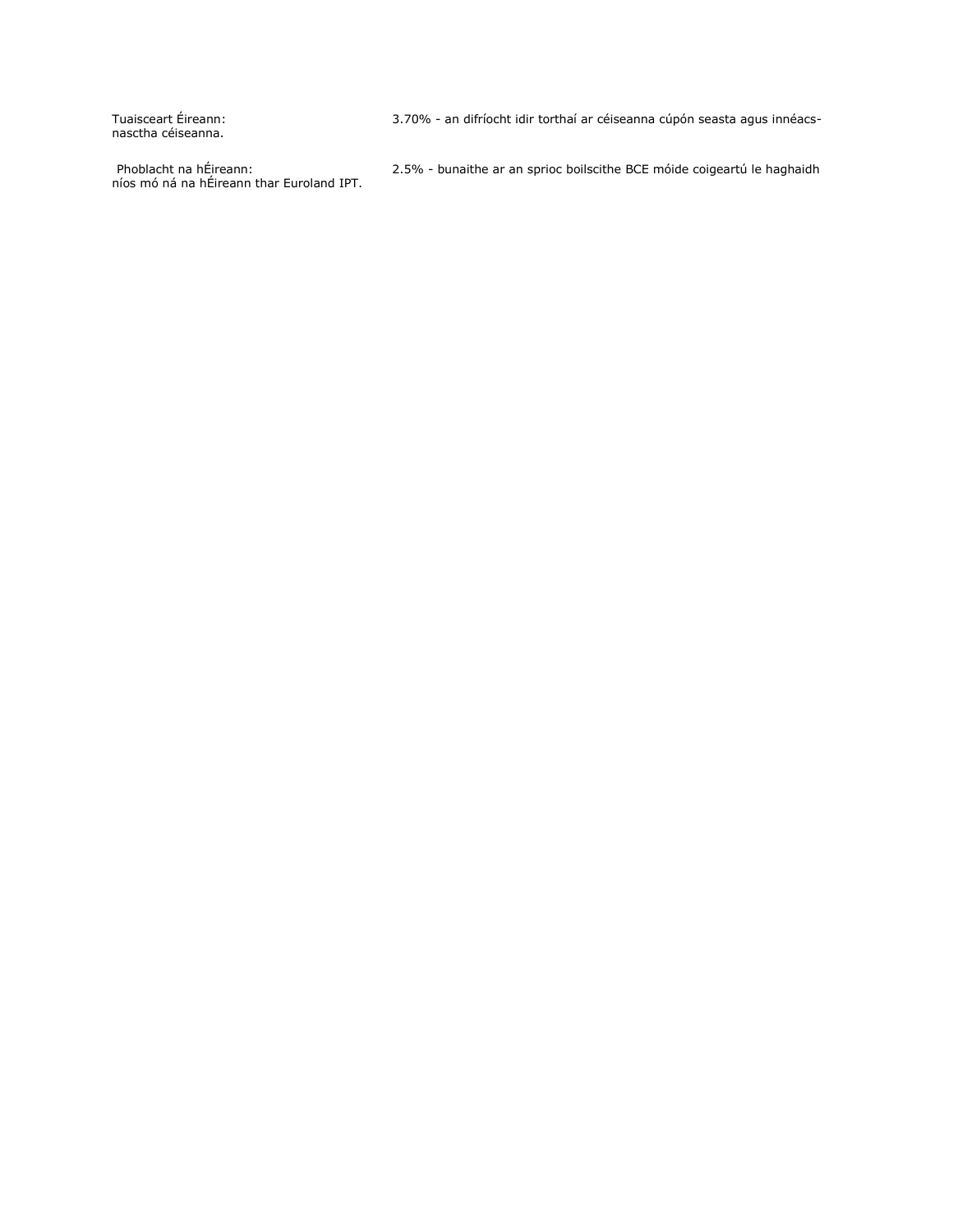| Méadú ar tuarastal inphinsin:                                                  | 4.00% - Bonn tuisceana seasta                                                                                   |
|--------------------------------------------------------------------------------|-----------------------------------------------------------------------------------------------------------------|
| Méadú ar phinsin in íocaíocht<br>Tuaisceart Éireann:<br>Phoblacht na hÉireann: | 3.70% - méadú ag teacht le RPI<br>4.00% - ag teacht le méaduithe tuarastail<br>2.50% - ag teacht le IPT         |
| Méadú ar phinsin i iarchur                                                     |                                                                                                                 |
| Tuaisceart Éireann:<br>Phoblacht na hÉireann:                                  | 3.70% - méadú ag teacht le RPI<br>2.50% - méadú ag teacht le IPT                                                |
| b) Boinn tuisceana déimeagrafacha                                              |                                                                                                                 |
|                                                                                |                                                                                                                 |
| <b>Bonn Tuisceana</b>                                                          |                                                                                                                 |
| Mortlaíochta                                                                   | Táblaí SAPS bunaithe ar gach duine aonair bliain de<br>Breithe le liúntas le haghaidh feabhsuithe sa todhchaí i |
| gcohórt meán le 1% in aghaidh na bliana mar bhonn taca.                        |                                                                                                                 |

| Asbhaintí ó fianas     | Náid |
|------------------------|------|
| Luath-scor             | Náid |
| <b>Aistrithe Amach</b> | Náid |

**Staitisticí Pósta** 80% de na pinsinéirí measta a bheith pósta faoi láthair agus 80% de na neamhphinsinéirí measta a bheith pósta ar scor nó ar bhás níos luaithe.

Mná céile measta le bheith 3 bliana níos óige ná mar a husbands. Tá an luacháil a úsáideadh do nochtadh FRS17 bunaithe ar luacháil iomlán

achtúireach amhail an 31 Nollaig 2009 ag achtúire cáilithe neamhspleách a chur san áireamh riachtanais FRS17 chun measúnú a dhéanamh ar na

fad saoil i gcomhréir leis an

dliteanais na scéime amhail an 31 Nollaig 2009. Is iad na príomhbhoinn tuisceana achtúireacha a úsáideadh chun dliteanais scéime a ríomh faoi FRS 17: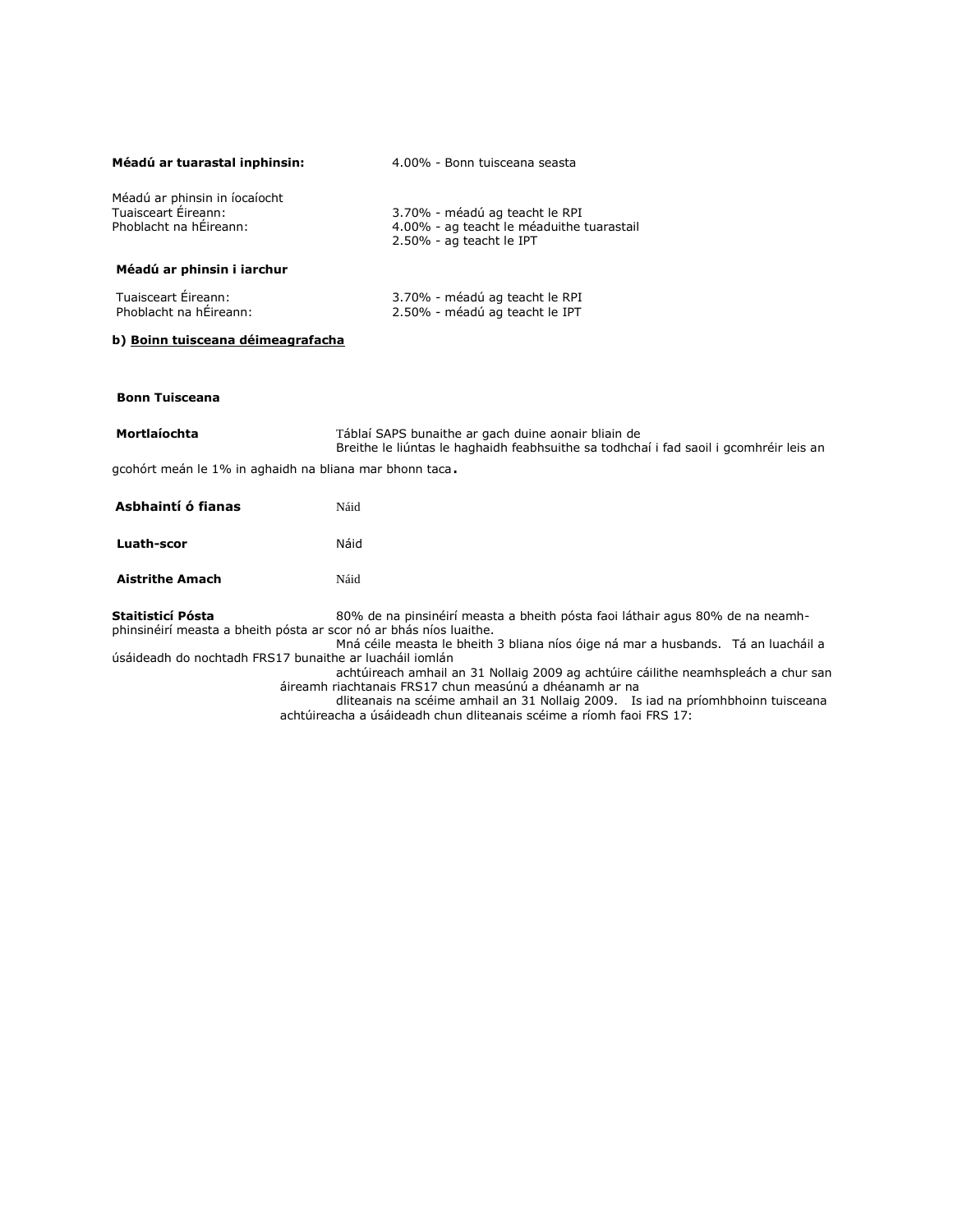### **c) Príomh-mboinn tuisceana achtúireacha a úsáidtear le haghaidh na ríomhaireachtaí**

|                                                           | <b>31 Nollaig 2009</b><br>31 Nollaig, 2007 |       | <b>31 Nollaig 2008</b> |  |  |
|-----------------------------------------------------------|--------------------------------------------|-------|------------------------|--|--|
| Ráta Lascaine                                             |                                            |       |                        |  |  |
| Tuaisceart Éireann                                        | 5.70%                                      | 6.40% | 5.80%                  |  |  |
| Republic Of Ireland                                       | 5.10%                                      | 6.40% | 5.70%                  |  |  |
| Ráta méadaithe i Innéacs Praghsanna Miondíola             |                                            |       |                        |  |  |
| Tuaisceart Éireann                                        | 3.70%                                      | 2.90% | 3.30%                  |  |  |
| Phoblacht na hÉireann                                     | 2.50%                                      | 2.50% | 2.50%                  |  |  |
| Ráta méadaithe i dtuarastail                              | 4.00%                                      | 4.00% | 4.00%                  |  |  |
| Meánráta má tá méadú ar phinsin                           |                                            |       |                        |  |  |
| Tuaisceart Éireann                                        | 3.70%                                      | 2.90% | 3.30%                  |  |  |
| Poblacht na hÉireann                                      |                                            |       |                        |  |  |
| Ag teacht le méaduithe tuarastail                         | 4.00%                                      | 4.00% | 4.00%                  |  |  |
| Ag teacht le IPT 2.50% 2.50% 2.50%                        |                                            |       |                        |  |  |
| Saol amach anseo Meán ag súil leis ag aois 65 le haghaidh |                                            |       |                        |  |  |
| 65 bliain d'aois faoi láthair Fireann                     | 21.2                                       | 21.2  | 21.2                   |  |  |
| 65 bliain d'aois faoi láthair Mná                         | 23.8                                       | 23.8  | 23.8                   |  |  |
| 45 bliain d'aois faoi láthair Fireann                     | 23.1                                       | 23.1  | 23.1                   |  |  |
| Mná faoi láthair d'aois 45                                | 25,7                                       | 25,7  | 25,7                   |  |  |

### **d) Gluaiseacht i nGlandliteanas Pinsin i rith na bliana airgeadais**

|                                                 |      | 2009<br>2008             |        | 2008 |                | 2009 |      |  |
|-------------------------------------------------|------|--------------------------|--------|------|----------------|------|------|--|
|                                                 |      | € '000<br><b>GBP'000</b> | € '000 |      | <b>GBP'000</b> |      |      |  |
| Dliteanas na scéime ar an 1 <sup>ú</sup> Eanáir | 2845 |                          | 1982   |      | 2710           |      | 1453 |  |
| Costas seirbhíse<br>159                         |      | 185                      |        | 200  |                | 165  |      |  |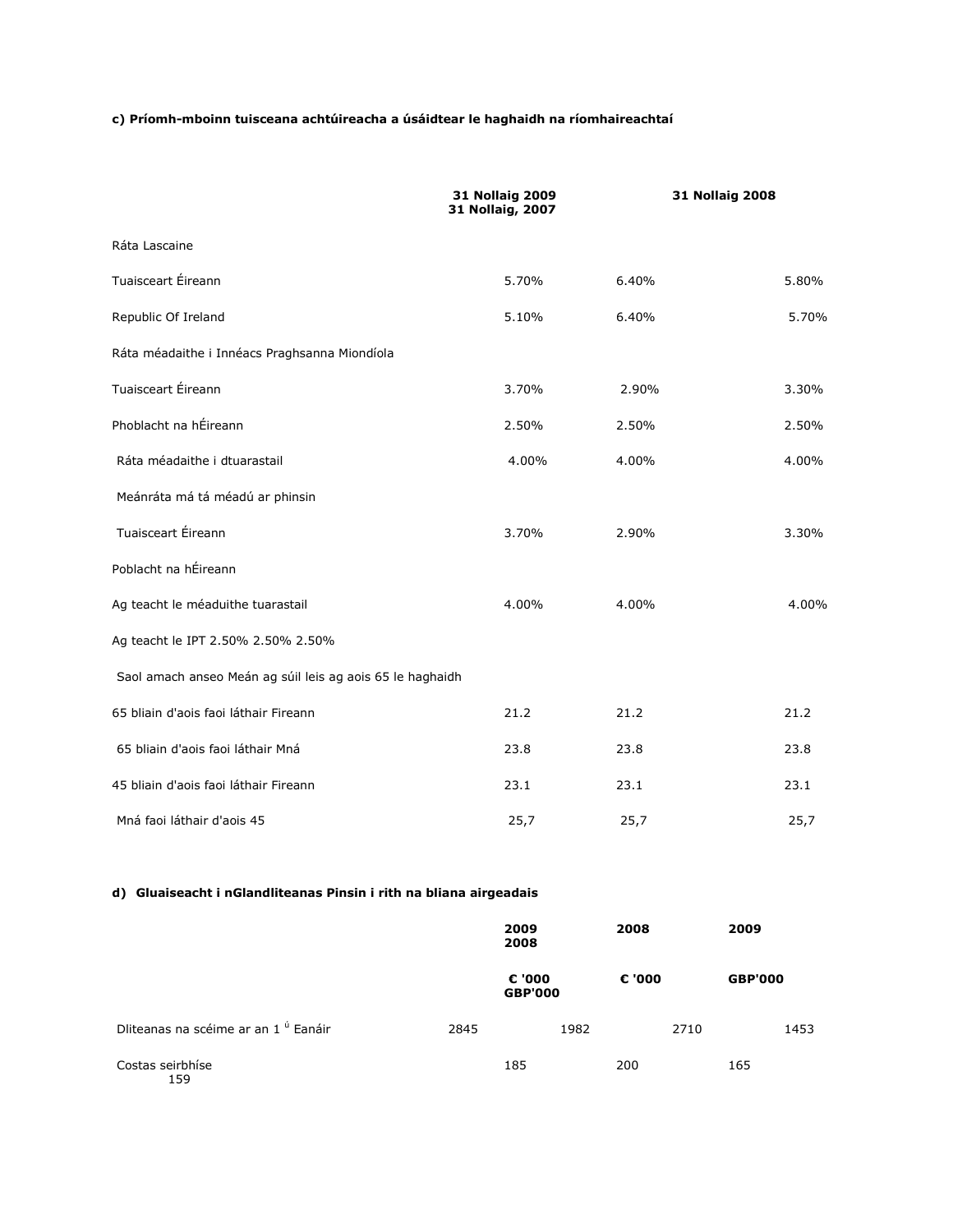| Costas seirbhíse roimhe seo<br>0                                |   | 0    |     | 0     |   | 0     |     |
|-----------------------------------------------------------------|---|------|-----|-------|---|-------|-----|
| Ranníocaíochtaí Comhaltaí<br>42                                 |   | 42   |     | 53    |   | 37    |     |
| Ús ar dhliteanais na scéime<br>115                              |   | 188  |     | 145   |   | 167   |     |
| Caillteanas / (gnóthachan) ar athrú na mbonn tuisceana<br>(416) |   | 1226 |     | (522) |   | 1092  |     |
| Caillteanais / (gnóthachain)<br>125                             |   | 140  |     | 99    |   | 79    |     |
| Glan-aistrithe i / (amach) den scéim                            | 0 |      | 953 |       | 0 |       | 759 |
| Sochair a íocadh<br>(52)                                        |   | (27) |     | (65)  |   | (24)  |     |
| Difríochtaí malairte -<br>Comparáidí GBP<br><u>571</u>          |   | 0    |     | 0     |   | (188) |     |
| Dliteanais na scéime amhail an 31<br>Nollaig<br>2710            |   | 4599 |     | 2845  |   | 4084  |     |

### **Ioncaim agus Caiteachais anailís don bhliain airgeadais**

Seo a leanas anailís ar an mhaoinithe iarchurtha do phinsin glan mar seo a leanas:

|                                                      | 2009   | 2008 | 2009 | 2008                   |
|------------------------------------------------------|--------|------|------|------------------------|
|                                                      | € '000 |      |      | € '000 GBP'000 GBP'000 |
| Costas seirbhíse reatha                              | 185    | 200  | 165  | 159                    |
| Ús ar dhliteanais na Scéime                          | 188    | 145  | 167  | 115                    |
| Sochair a íocadh i rith na bliana                    | (27)   | (65) | (24) | (52)                   |
| Difríocht slánaithe - € '000 /<br>GBP'000 comparáidí | 0      | 0    | 0    | 1                      |
|                                                      | 346    | 280  | 308  | 223                    |

Seo a leanas anailís ar na costais pinsin seirbhíse atá ann faoi láthair mar seo a leanas:

| 2009 | 2008 2009 2008 |                                       |
|------|----------------|---------------------------------------|
|      |                | € '000 $\epsilon$ '000 GBP'000GBP'000 |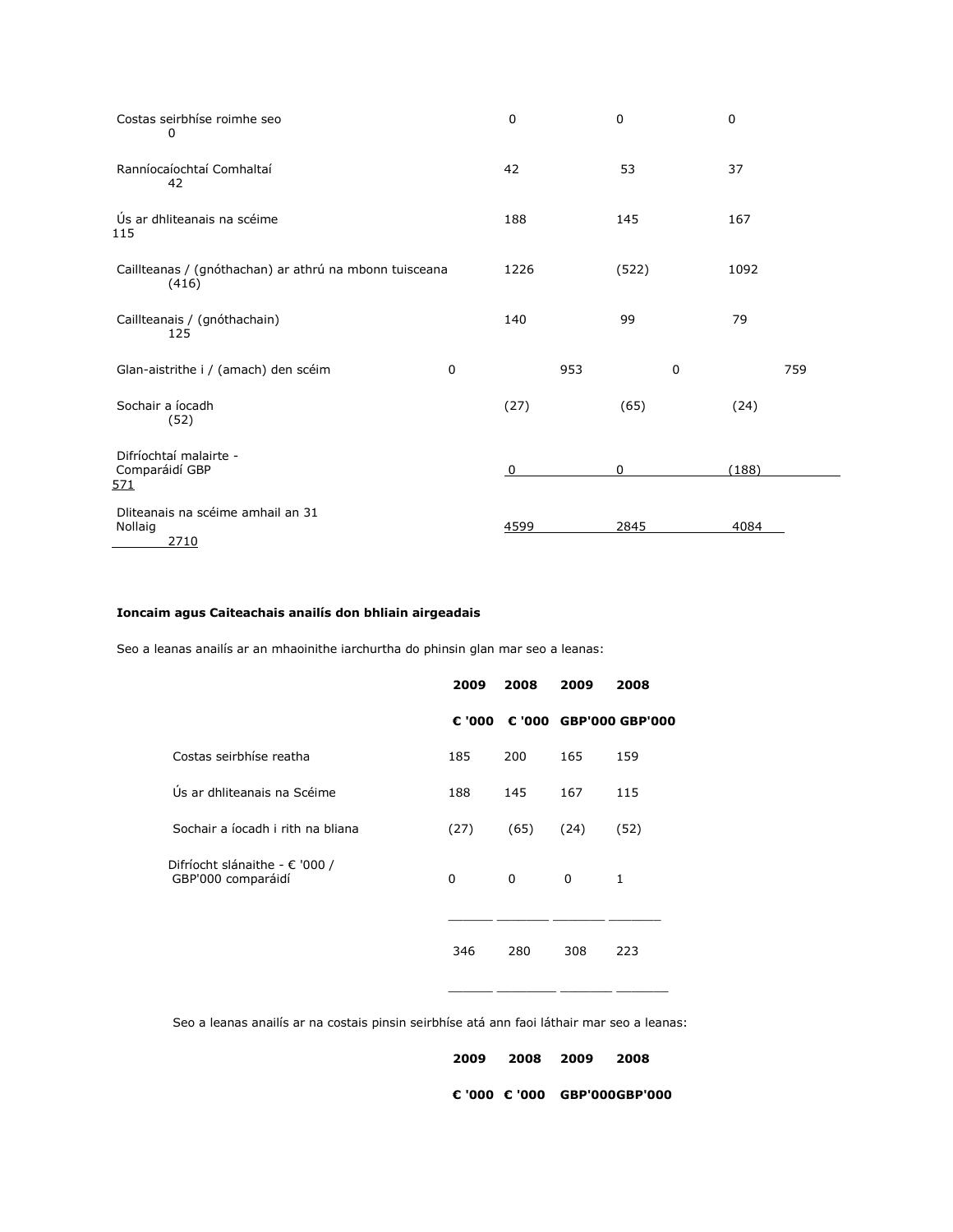| Costas seirbhíse reatha     | 185 | 200 | 165   | 159 |
|-----------------------------|-----|-----|-------|-----|
| Ús ar dhliteanais na Scéime | 188 | 145 | 167 1 | 15  |
|                             | 373 | 345 | 332   | 274 |
|                             |     |     |       |     |

### **<sup>f</sup>**) **Caillteanas achtúireach carnach sa ráiteas ar ghnóthachain agus caillteanais iomlána aitheanta**

An caillteanas achtúireach carnach aitheanta san STRGL amhail an 31 Nollaig 2009 ná:

|                                                                | € '000 | <b>GBP'000</b> |
|----------------------------------------------------------------|--------|----------------|
| 2008 Gnóthachan achtúireach ar dhliteanais phinsin             | 423    | 337            |
| Caillteanas achtúireach ar dhliteanais phinsin sa bhliain 2009 | (1366) | (1217)         |
| Caillteanas achtúireach ar dhliteanais phinsin Carnach         | (943)  | (880)          |

### **g) Maoiniú Pinsin Iarchurtha**

I gcomhréir leis an gcleachtas cuntasaíochta do chomhlachtaí Stáit neamh-thráchtála urraithe i bPoblacht na hÉireann, aithníonn an Bord Cothaithe Sábháilteacht Bhia sócmhainn acmhainní ionannas le cur ar fáil ag an Ríocht Aontaithe agus an Státchiste na hÉireann don dliteanas iarchurtha neamh-mhaoinithe do phinsin ar bhonn roinnt imeachtaí san am atá caite. Áirítear ar na himeachtaí sin tacaíocht reachtúil don scéim aoisliúntais, agus an beartas agus an cleachtas maidir le pinsin na seirbhíse poiblí a mhaoiniú sa dá dhlínse n-áirítear an próiseas meastacháin bliantúil. Cé nach bhfuil aon chomhaontú foirmiúil agus dá bhrí sin, aon ráthaíocht ann maidir le méideanna tráchtais ar leith leis na comhlachtaí maoinithe, tá an Bord Cothaithe Sábháilteacht Bhia aon fhianaise ann nach leanfaidh an polasaí maoinithe sin ag freastal ar an méid seo de réir an chleachtais reatha. Tá an chóireáil ar neamhréir leis an gcleachtas cuntasaíochta do Ríocht Aontaithe Neamh-Rannach Comhlachtaí, más rud é, mar gheall ar easpa ráthaíocht foirmiúil, nach bhfuil dliteanas maoiniú aitheanta go dtí go dtagann an tiomantas atá dlite.

B'ionann an tsócmhainn mhaoinithe iarchurtha do phinsin amhail an 31 Nollaig 2009 ná € 4.599m (2008: € 2.845m).

|                                                  | 2009   | 2008   | 2009           | 2008           |
|--------------------------------------------------|--------|--------|----------------|----------------|
|                                                  | € '000 | € '000 | <b>GBP'000</b> | <b>GBP'000</b> |
| Iarmhéid Tosaigh                                 | 2845   | 1982   | 2710           | 1453           |
| (Laghdú) / Méadú i Iarchurtha<br>Maoiniú Pinsean | 1754   | 863    | 1374           | 1257           |
|                                                  |        |        |                |                |
| Iarmhéid Deiridh                                 | 4599   | 2845   | 4084           | 2710           |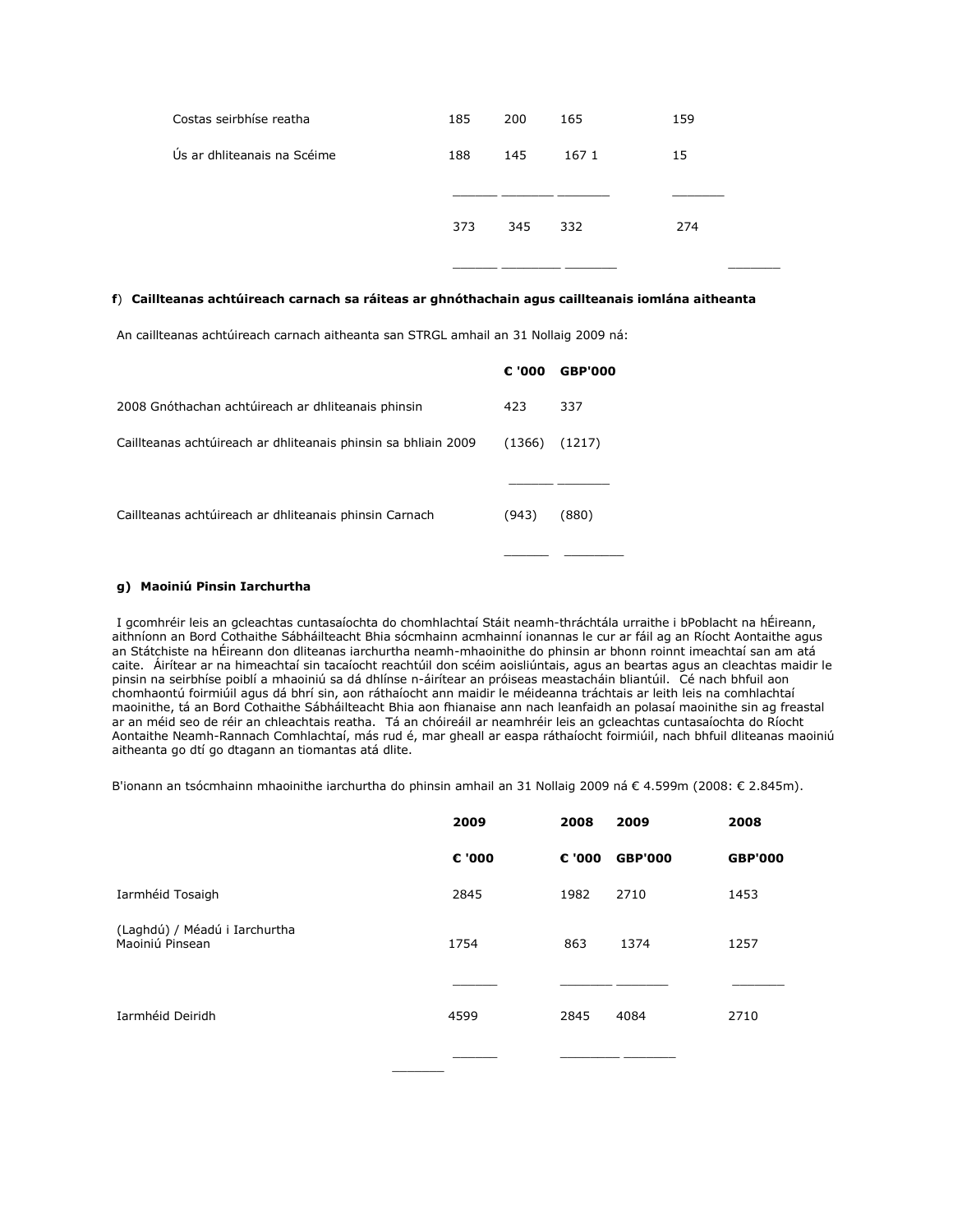### **h) Suimeanna don dá reatha agus roimhe sin tréimhsí**

|                                                                                                      |      | 2009           | 2008                 | 2007           |                |
|------------------------------------------------------------------------------------------------------|------|----------------|----------------------|----------------|----------------|
|                                                                                                      |      |                | € '000 € '000 € '000 |                |                |
| Dliteanais neamh-mhaoinithe Scéime                                                                   | 4599 | 2845           | 1982                 |                |                |
| Barrachas / (easnamh)                                                                                |      | (4599)         | (2845)               | (1982)         |                |
| Coigeartú taithí ar dhliteanais<br>Lena n-áirítear a fháil ar éifeacht ráta malairte / (caillteanas) |      | (140)          | (99)                 |                |                |
|                                                                                                      |      | 2009           |                      | 2008           | 2007           |
|                                                                                                      |      | <b>GBP'000</b> |                      | <b>GBP'000</b> | <b>GBP'000</b> |
| Dliteanais neamh-mhaoinithe Scéime                                                                   |      | 4084           |                      | 2710           | 1453           |
| Barrachas / (easnamh)                                                                                |      | (4084)         |                      | (2710)         | (1453)         |
| Coigeartú taithí ar dhliteanais<br>Lena n-áirítear a fháil ar éifeacht ráta malairte / (caillteanas) |      | (125)          |                      | (79)           |                |